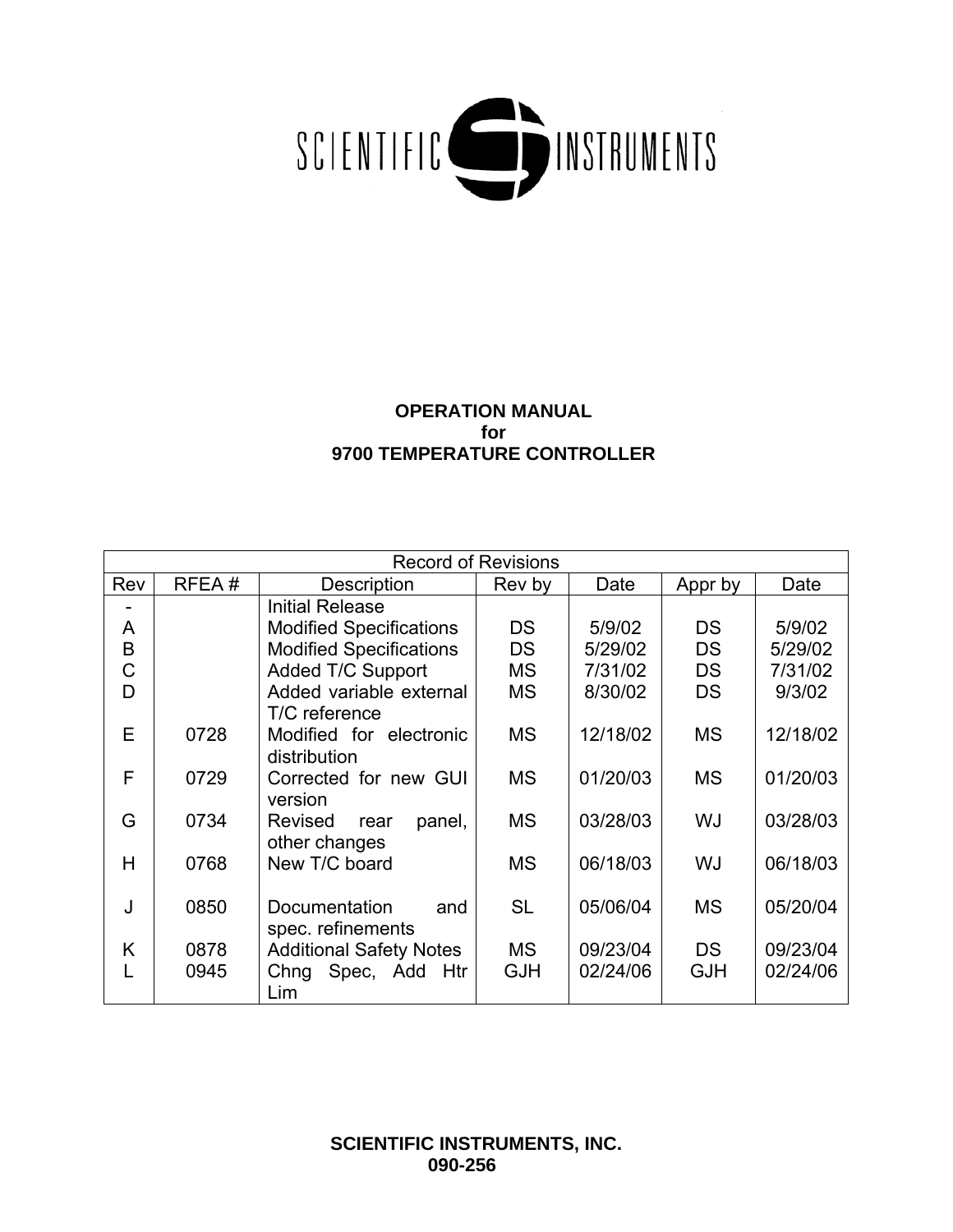# TABLE OF CONTENTS

|                |       |  | Quick Start - Model 9700 Temperature Controller Graphical User Interface -  5 |  |  |  |  |  |
|----------------|-------|--|-------------------------------------------------------------------------------|--|--|--|--|--|
|                |       |  |                                                                               |  |  |  |  |  |
| 1              |       |  |                                                                               |  |  |  |  |  |
|                | 1.1   |  |                                                                               |  |  |  |  |  |
|                | 1.2   |  |                                                                               |  |  |  |  |  |
|                | 1.3   |  |                                                                               |  |  |  |  |  |
|                | 1.4   |  |                                                                               |  |  |  |  |  |
|                | 1.5   |  |                                                                               |  |  |  |  |  |
|                | 1.6   |  |                                                                               |  |  |  |  |  |
|                | 1.7   |  |                                                                               |  |  |  |  |  |
| $\overline{2}$ |       |  |                                                                               |  |  |  |  |  |
|                | 2.1   |  |                                                                               |  |  |  |  |  |
|                | 2.2   |  |                                                                               |  |  |  |  |  |
|                | 2.3   |  |                                                                               |  |  |  |  |  |
|                | 2.3.1 |  |                                                                               |  |  |  |  |  |
|                | 2.3.2 |  |                                                                               |  |  |  |  |  |
|                | 2.3.3 |  |                                                                               |  |  |  |  |  |
|                | 2.3.4 |  |                                                                               |  |  |  |  |  |
|                | 2.3.5 |  |                                                                               |  |  |  |  |  |
|                | 2.3.6 |  |                                                                               |  |  |  |  |  |
|                | 2.3.7 |  |                                                                               |  |  |  |  |  |
|                | 2.3.8 |  |                                                                               |  |  |  |  |  |
|                |       |  |                                                                               |  |  |  |  |  |
|                | 3.1   |  |                                                                               |  |  |  |  |  |
|                | 3.2   |  |                                                                               |  |  |  |  |  |
|                | 3.3   |  |                                                                               |  |  |  |  |  |
| 4              |       |  |                                                                               |  |  |  |  |  |
| 5              |       |  |                                                                               |  |  |  |  |  |
|                | 5.1   |  |                                                                               |  |  |  |  |  |
|                | 5.2   |  |                                                                               |  |  |  |  |  |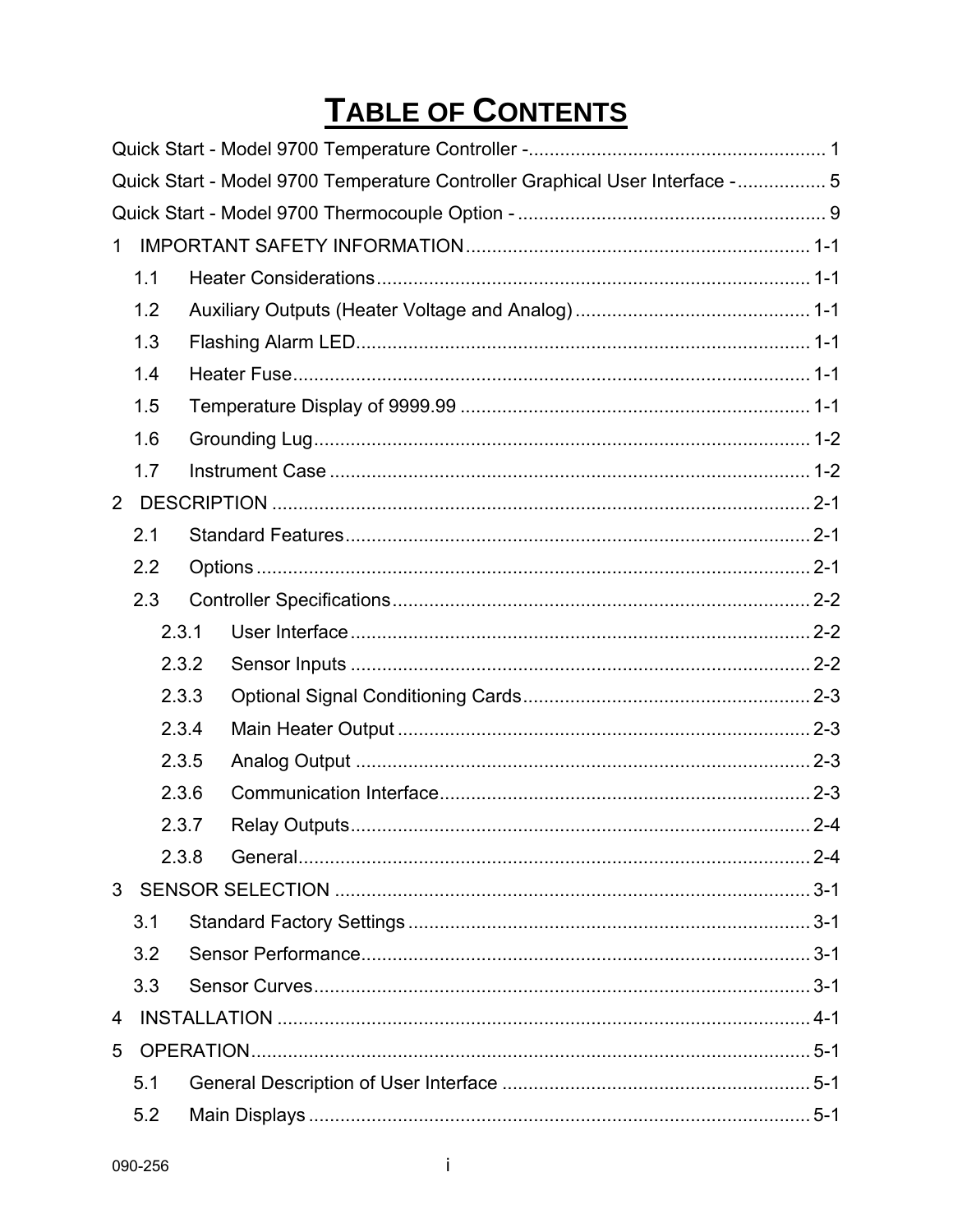| 5.3     |       |         |           |  |  |  |  |
|---------|-------|---------|-----------|--|--|--|--|
| 5.3.1   |       |         |           |  |  |  |  |
| 5.3.2   |       |         |           |  |  |  |  |
| 5.3.3   |       |         |           |  |  |  |  |
|         | 5.3.4 |         |           |  |  |  |  |
|         | 5.3.5 |         |           |  |  |  |  |
|         |       | 5.3.5.1 |           |  |  |  |  |
|         |       | 5.3.5.2 |           |  |  |  |  |
| 5.4     |       |         |           |  |  |  |  |
|         | 5.4.1 |         |           |  |  |  |  |
|         |       | 5.4.1.1 |           |  |  |  |  |
|         |       | 5.4.1.2 |           |  |  |  |  |
|         |       |         | 5.4.1.3   |  |  |  |  |
|         |       | 5.4.1.4 |           |  |  |  |  |
|         |       | 5.4.2   |           |  |  |  |  |
|         |       | 5.4.2.1 |           |  |  |  |  |
| 5.4.2.2 |       |         |           |  |  |  |  |
| 5.4.2.3 |       |         |           |  |  |  |  |
|         |       | 5.4.2.4 |           |  |  |  |  |
|         |       | 5.4.2.5 |           |  |  |  |  |
|         |       | 5.4.2.6 |           |  |  |  |  |
|         | 5.4.3 |         |           |  |  |  |  |
|         |       | 5.4.3.1 |           |  |  |  |  |
|         |       | 5.4.3.2 |           |  |  |  |  |
|         |       | 5.4.3.3 |           |  |  |  |  |
|         | 5.4.4 |         |           |  |  |  |  |
|         |       | 5.4.4.1 |           |  |  |  |  |
|         |       |         | 5.4.4.1.1 |  |  |  |  |
|         |       |         | 5.4.4.1.2 |  |  |  |  |
|         |       |         | 5.4.4.1.3 |  |  |  |  |
|         |       |         | 5.4.4.1.4 |  |  |  |  |
|         |       |         | 5.4.4.1.5 |  |  |  |  |
| 5.4.4.2 |       |         |           |  |  |  |  |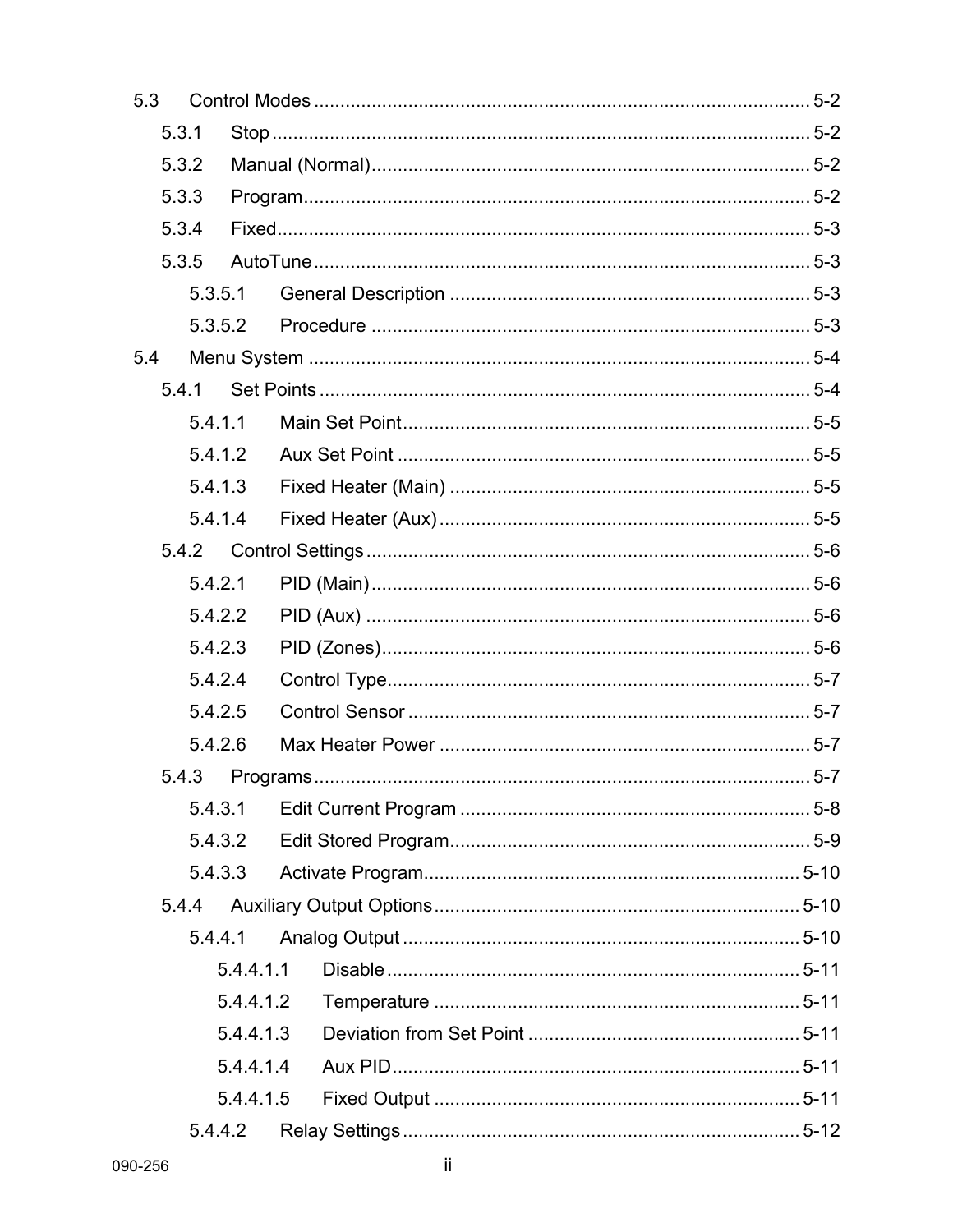|     | 5.4.5   |         |  |                                                             |  |
|-----|---------|---------|--|-------------------------------------------------------------|--|
|     | 5.4.5.1 |         |  |                                                             |  |
|     | 5.4.5.2 |         |  |                                                             |  |
|     | 5.4.5.3 |         |  |                                                             |  |
|     |         | 5.4.5.4 |  |                                                             |  |
|     | 5.4.6   |         |  |                                                             |  |
|     |         | 5.4.6.1 |  |                                                             |  |
|     |         | 5.4.6.2 |  |                                                             |  |
|     |         | 5.4.7   |  |                                                             |  |
|     |         | 5.4.7.1 |  |                                                             |  |
|     |         | 5.4.7.2 |  |                                                             |  |
|     |         | 5.4.7.3 |  |                                                             |  |
|     |         | 5.4.7.4 |  |                                                             |  |
|     | 5.4.8   |         |  |                                                             |  |
|     |         | 5.4.8.1 |  |                                                             |  |
|     | 5.4.8.2 |         |  |                                                             |  |
|     | 5.4.8.3 |         |  |                                                             |  |
|     |         | 5.4.8.4 |  |                                                             |  |
|     |         | 5.4.8.5 |  |                                                             |  |
| 5.5 |         |         |  |                                                             |  |
|     | 5.5.1   |         |  |                                                             |  |
|     | 5.5.2   |         |  | Entering the Thermocouple Setup & Calibration Mode5-21      |  |
|     | 5.5.3   |         |  |                                                             |  |
|     | 5.5.4   |         |  | Using Internal Room Temperature Compensation 5-22           |  |
|     | 5.5.5   |         |  | Calibration of Internal Room Temperature Compensation  5-22 |  |
| 5.6 |         |         |  | Additional Diagnostic Features and High/Low Temperature5-23 |  |
|     | 5.6.1   |         |  |                                                             |  |
|     | 5.6.2   |         |  |                                                             |  |
|     | 5.6.3   |         |  |                                                             |  |
|     | 5.6.4   |         |  |                                                             |  |
| 5.7 |         |         |  |                                                             |  |
|     | 5.7.1   |         |  |                                                             |  |
|     | 5.7.2   |         |  |                                                             |  |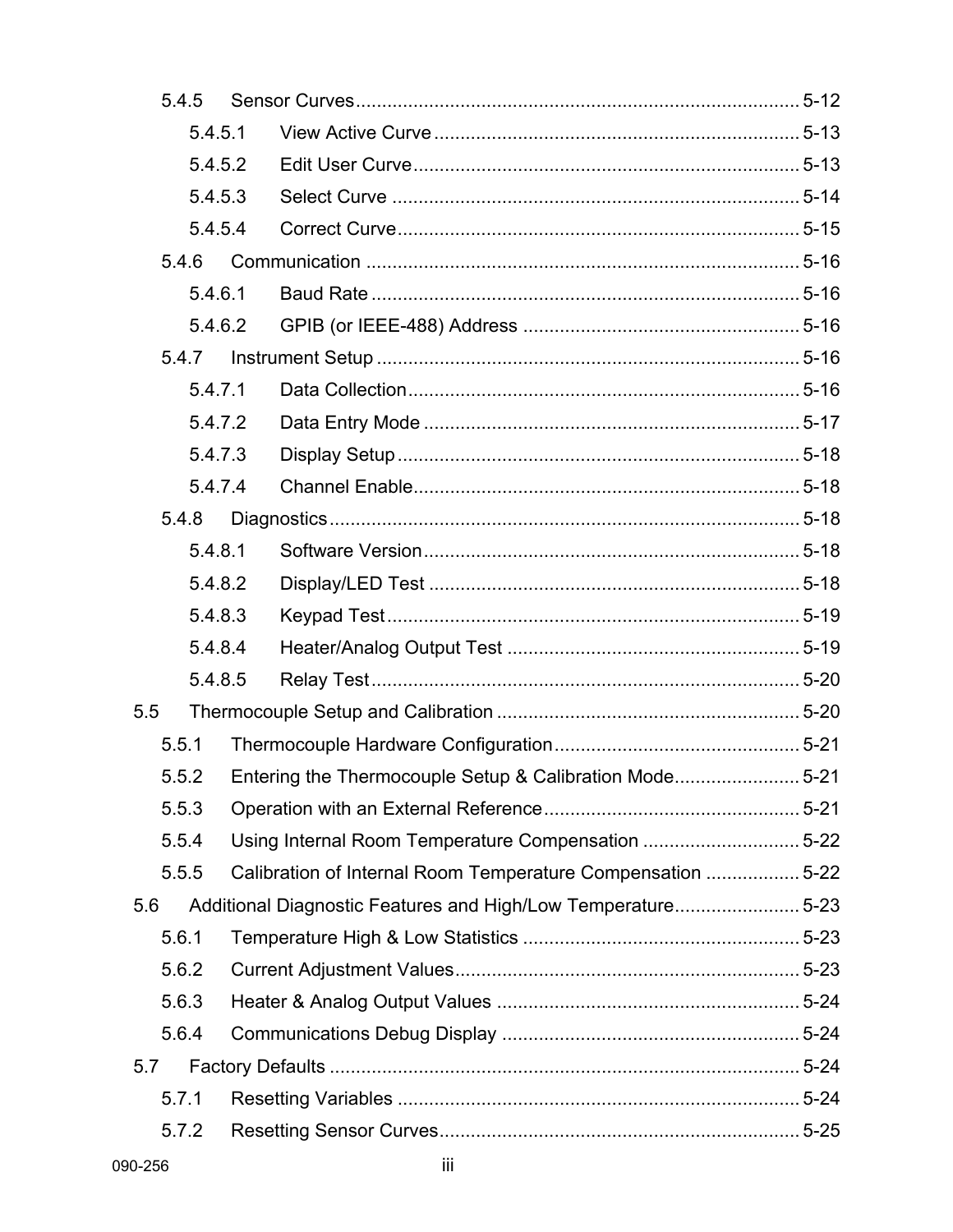| 5.7.3          |       |         |         |  |  |
|----------------|-------|---------|---------|--|--|
| 6              |       |         |         |  |  |
|                | 6.1   |         |         |  |  |
|                |       | 6.1.1   |         |  |  |
|                |       | 6.1.2   |         |  |  |
|                |       | 6.1.3   |         |  |  |
|                |       | 6.1.4   |         |  |  |
|                | 6.2   |         |         |  |  |
|                |       | 6.2.1   |         |  |  |
|                |       | 6.2.2   |         |  |  |
|                |       | 6.2.3   |         |  |  |
|                |       | 6.2.4   |         |  |  |
|                |       | 6.2.5   |         |  |  |
|                | 6.3   |         |         |  |  |
| $\overline{7}$ |       |         |         |  |  |
| 7.1            |       |         |         |  |  |
|                | 7.2   |         |         |  |  |
|                | 7.3   |         |         |  |  |
|                |       |         |         |  |  |
|                | 8.1   |         |         |  |  |
|                | 8.2   |         |         |  |  |
|                | 8.3   |         |         |  |  |
|                |       | 8.3.1   |         |  |  |
|                |       | 8.3.2   |         |  |  |
|                |       | 8.3.3   |         |  |  |
| 9              |       |         |         |  |  |
|                | 9.1   |         |         |  |  |
|                | 9.2   |         |         |  |  |
|                | 9.3   |         |         |  |  |
|                |       | 9.3.1   |         |  |  |
|                |       | 9.3.1.1 |         |  |  |
|                |       |         | 9.3.1.2 |  |  |
|                | 9.3.2 |         |         |  |  |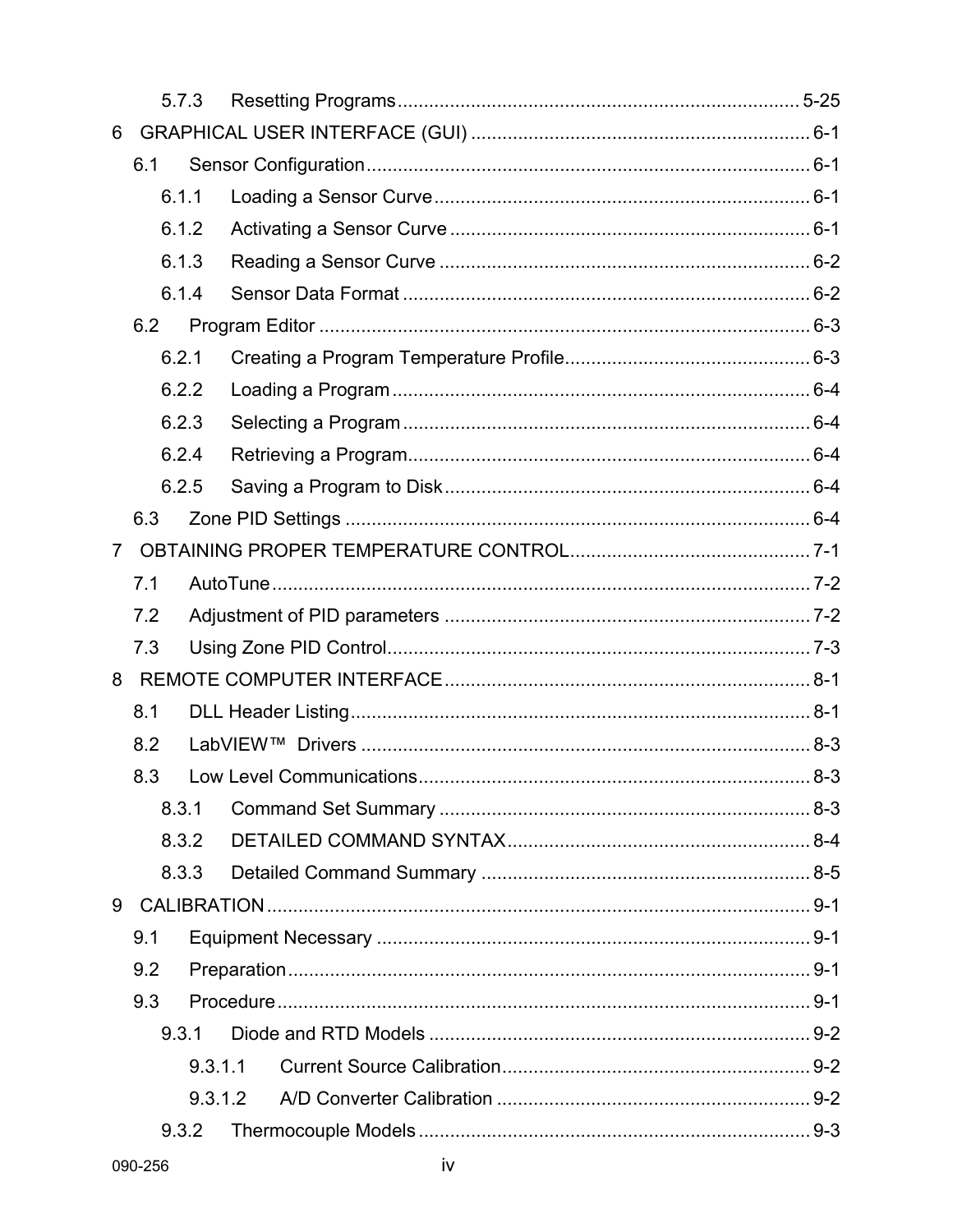| 11 APPENDIX A: SENSOR PERFORMANCE SPECIFICATION  11-1 |  |  |  |  |  |
|-------------------------------------------------------|--|--|--|--|--|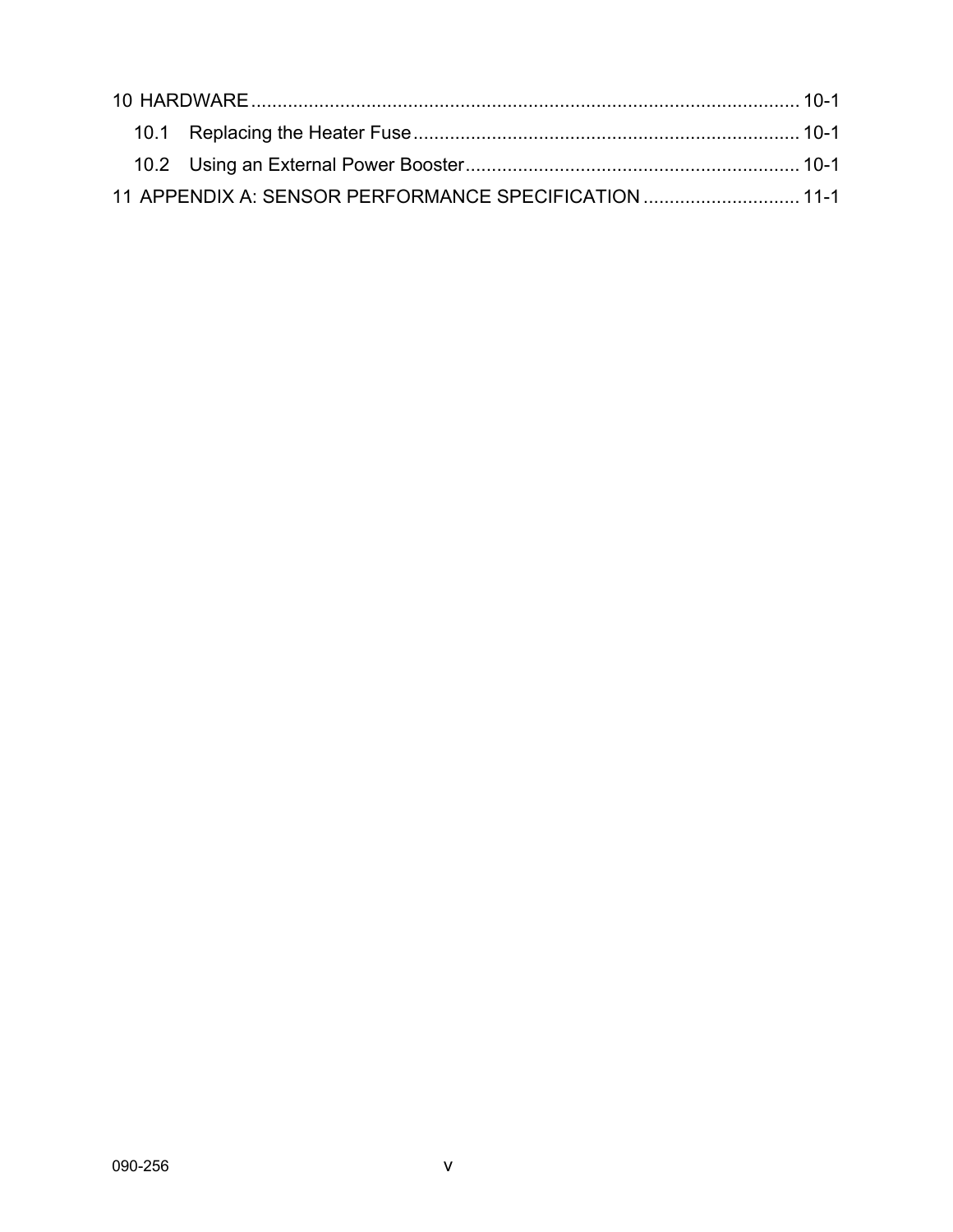

# **Congratulations!**

You have purchased an innovative product from Scientific Instruments employing the latest technology. The Model 9700 Temperature Controller is designed to combine high performance with simplicity of use. The provided LabVIEW™ based Graphical User Interface (GUI) is a valuable extension to the instrument, providing a simple way to collect data, change instrument parameters, and update user curves.

# **Features**

- (2) 24 bit A/D Converters (0.001 K resolution)
- Fail-safe 0 50 VDC, 1 Amp current controlled heater output (50 Watts)
- LabVIEW™ based Graphical User Interface (GUI) for Windows®
- Advanced AutoTune Capability
- RS232 and IEEE-488 Standard
- Universal AC input, 90 250 VAC

# **Hardware Installation**

Before using the Model 9700 Temperature Controller, several connections must be made to the rear panel.

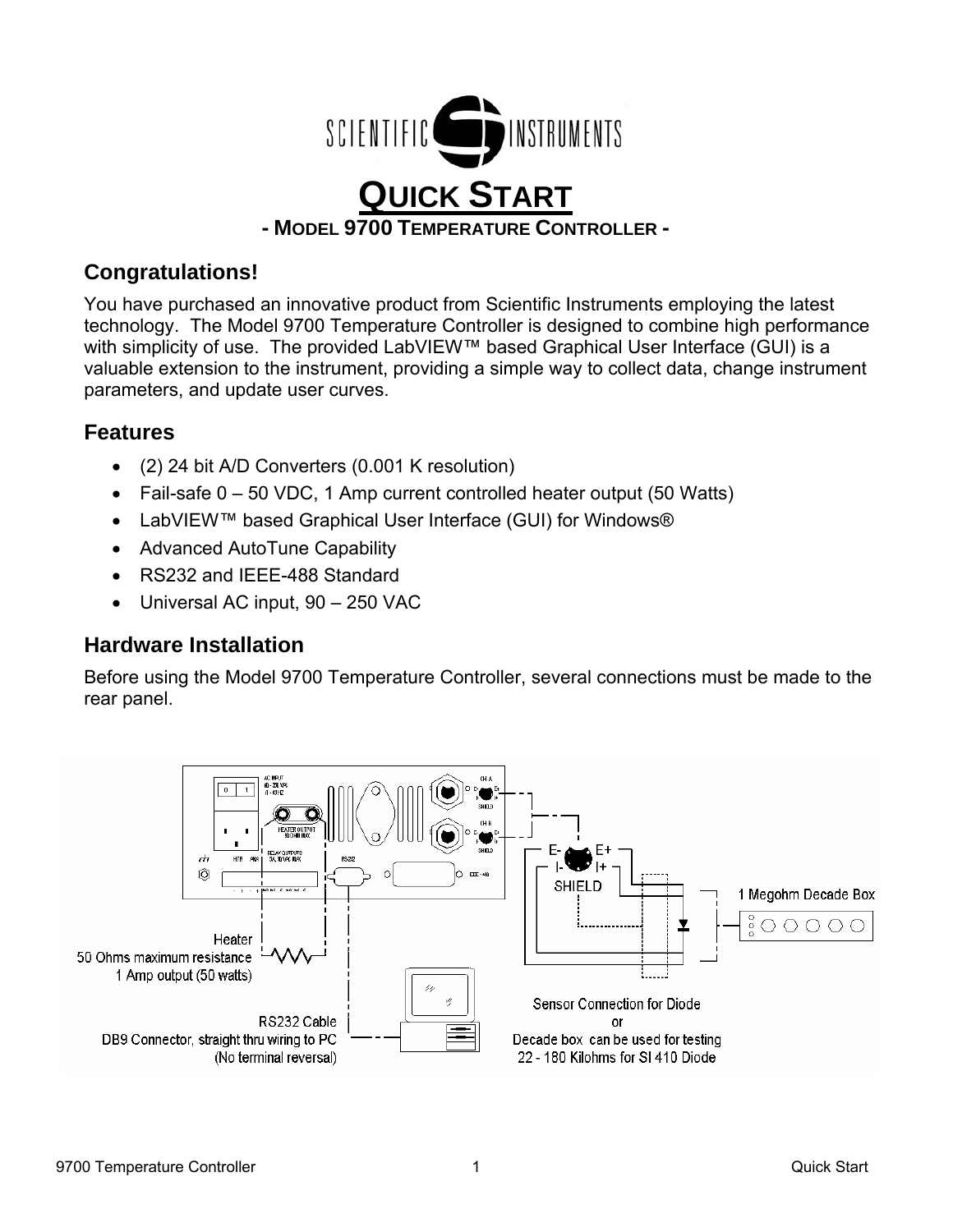- Attach the power cord to the universal A/C connector.
- Wire the sensor plug(s) either to the sensor(s) to be used or to a decade box for testing. If only one is to be used, the other channel may be left open.
- Wire the supplied banana plug to a heater or equivalent resistive load and connect to the instrument.
- If the Model 9700 is to be used with a computer, connect a communications cable (RS232 cable or IEEE-488 cable). Communication cables are not supplied with the unit. Operation of the GUI is covered in a separate Quick Start document.

NOTE: Sensor plugs and communication cables may be connected and disconnected with power applied to the controller, but normally the heater should only be connected with power off. In the event that a heater alarm occurs (due to an open heater circuit or no heater connected), the alarm can only be reset by removing power.

# **Operation**

After making the connections described above, apply A/C power. In the standard configuration of the instrument, the main display shows the temperature on channels A and B, the control set point, percent heater power, and the mode of operation.

Pressing the rocker switch Up or Down cycles the display through the various options of the main display. These options allow the user to see the sensor voltage (or resistance, if an RTD device is connected).

# **Menu Key**

The menu key provides access to the instrument's operating parameters. Pressing the menu key displays the main menu, which contains eight options; each of these options has a sub-menu. The menu key is illuminated when the instrument is the menu mode. (The control mode menu cannot be accessed while in the menu mode.)

Select menu options by moving the cursor to the desired option and pressing enter, or by pressing the number of the desired option. Pressing the rocker switch up or down moves the cursor up or down in the menu one line at a time. Pressing the rocker switch left or right moves the cursor up or down two lines at a time.

A one-page overview of the menu structure has been provided as a reference guide to assist in locating menu options. Press the menu key again to exit the menu mode.

# **Changing the Set Point**

To change the main set point, press "menu, 1, 1" and enter the new number, or press escape to return to the main display. For more instructions on editing numbers and menu navigation, see the "Fine Points" section at the end of this Quick Start.

# **Setting PID Values**

Default values for the PID constants are set at the factory. To customize the PID values for your control environment, press "menu, 2, 1." The PID values are displayed in sequence. For further instructions on editing numbers and navigating the menu, see the "Fine Points" section at the end of this Quick Start.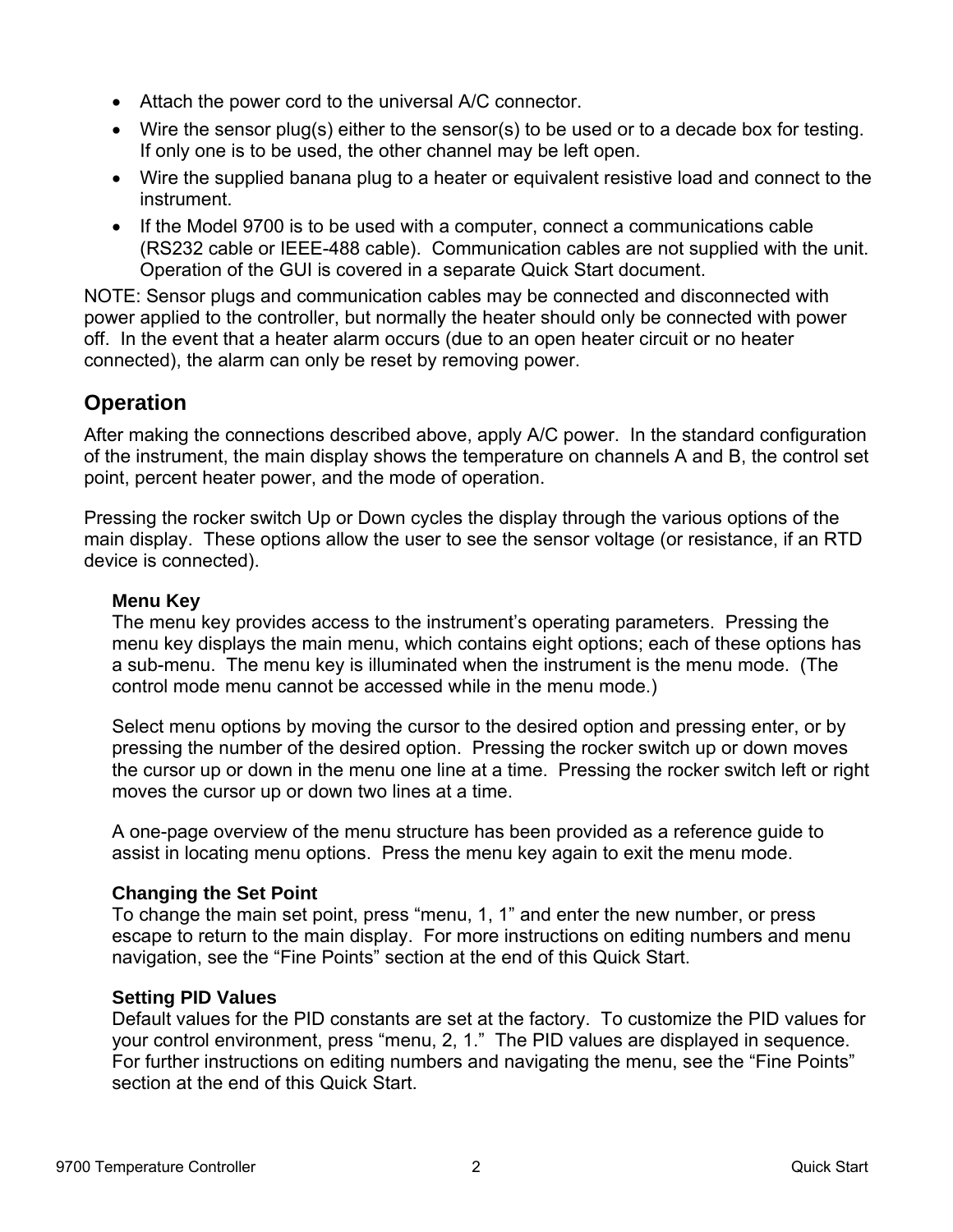# **Warning!!!**

The Model 9700 is capable of supplying 50 watts. If this will exceed the power rating of your heater, you should limit the power using the "Maximum Heater Power" parameter (accessed by pressing "menu, 2, 6"). Proper heat sinking must be provided for the heater.

# **Control Key**

Pressing the control key displays a menu with the possible control modes. To select an option, either move the cursor with the rocker switch to the desired option and press enter, or simply press the number of the option. When a control mode is selected, the control key lights to show that the instrument is controlling. The "percent heater power" field on the main display allows monitoring of the heater power. The heater bar graph provides a more visible, but less accurate indication of heater power.

To end control, simply press the control key again. The control button will no longer be illuminated and the instrument will return to the STOP mode. A Useful Shortcut: Press the control key once to display the control options menu. Press the control key a second time to start the instrument controlling in the manual control mode (Norm). Note that the control key is not accessible in the menu mode (activated by the menu key, as explained above) except to stop control.

# **AutoTune**

One of the first things you will want to do to help find the optimal control settings for your control environment is try the AutoTune feature. This is an innovative feature that tests system response and recommends PID values. Instructions for running AutoTune are beyond the scope of this Quick Start, but can be found in the manual. Please refer to those instructions, since an AutoTune started improperly will not be successful.

# **Setting Communication Parameters**

In order to use the Model 9700 GUI or any other remote interface, it is necessary to have communication parameters set properly. Press "menu, 6, 1" to access the baud rate for RS232, or "menu, 6, 2" to set the GPIB address. A separate "Quick Start" document covers the use of the Model 9700 GUI.

# **Fine Points**

# **Editing**

There are several tips that may prove useful while editing a number. To replace an existing number, simply enter the new digits. Alternatively, individual digits of the existing number can be replaced in the overtype mode. To enter the overtype mode, press the rocker switch right or left. The cursor stops flashing and changes to an underline. When the cursor is at the digit to be replaced, press the new digit. Pressing the rocker switch up or down increments or decrements the digit where the cursor is located. Pressing enter accepts the new number, while pressing escape will restore it to its original value.

# **Notes on Menu Navigation**

When exiting from editing a number (either by pressing enter or escape), the display will return to the previous menu, or it will exit the menu mode and return to the main display. This depends on whether the data entry mode (menu, 7, 2) is set to "Remain in Menu," or "Exit Menus."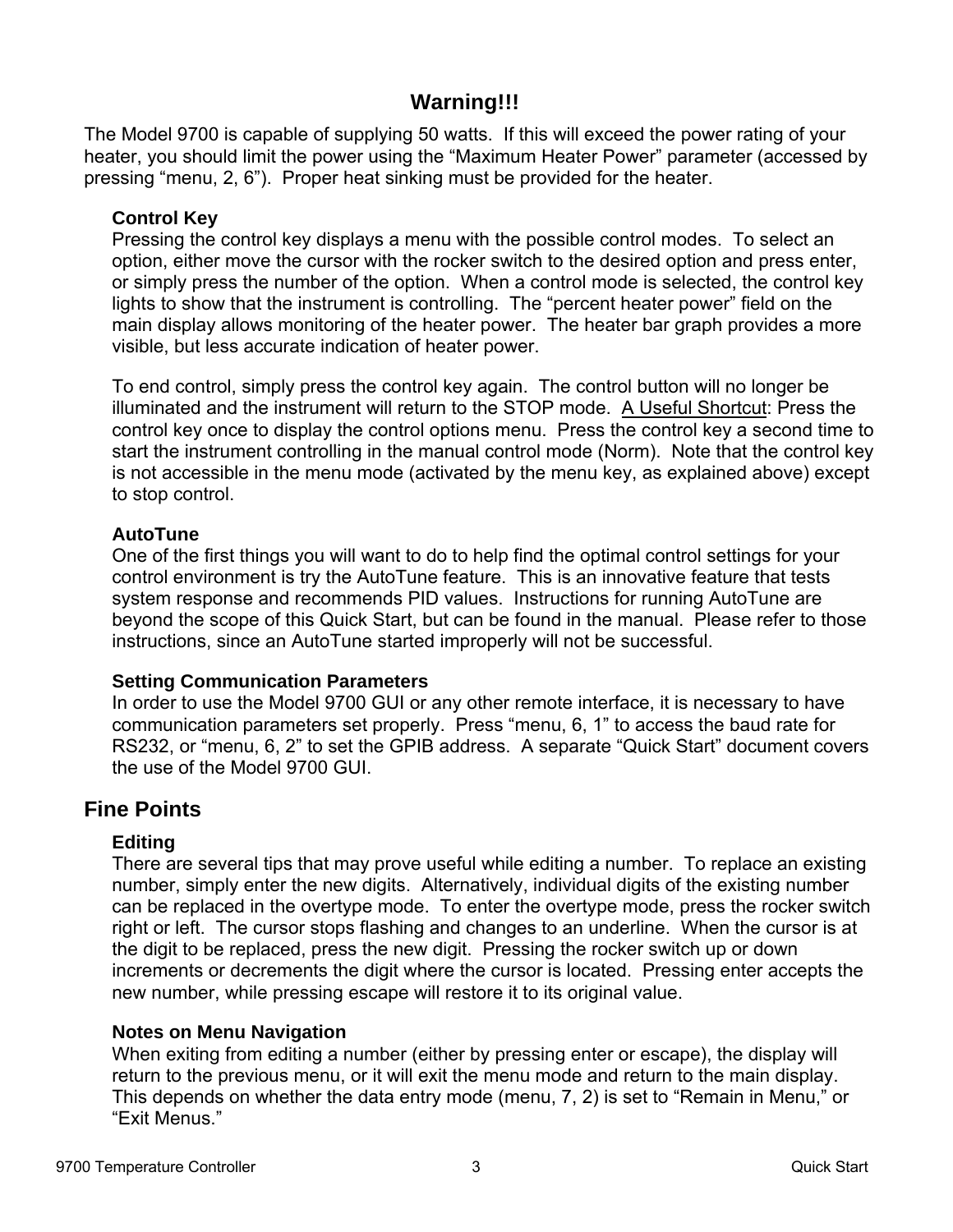# **MENU STRUCTURE FOR MODEL 9700 TEMPERATURE CONTROLLER**

#### **Set Points**

- 1) Main Setpoint *Set point for the main control loop*
- 2) Aux Setpoint *Set point for the auxiliary control loop*
- 3) Fixed Htr (Main) *Fixed percentage applied to heater if Fixed Control Mode is selected*
- 4) Fixed Htr (Aux) *Fixed percentage applied to Analog Output if A-Out Type is "Fixed Output"*

#### **Control Settings**

- 5) PID (Main) *Cycles through P, I, & D for Main Control Loop*
- 6) PID (Aux) *Cycles through P, I, & D for Auxiliary Control Loop*
- 7) PID (Zones) *Cycles through set point, P, I, & D for each zone used in Zoned PID Control*
- 8) Control Type *Selects either Normal PID Control or Zoned PID Control*
- 9) Control Sensor *Assigns the main control loop to Channel A or Channel B*
- 10) Max Heater Power *Provides a software limit for heater power (0 100%)*

#### **Programs**

- 11) Edit Current Prog *Allows user to edit temperature and time points for the current program*
- 12) Edit Stored Prog *Allows user to edit temperature & time points for a stored program*
- 13) Activate Program *Recall a stored program to the active program position*

#### **Aux Output**

14) Analog Output – *Sets analog output to one of the following modes:*

Disable – *No voltage is output*

Temperature – *Analog output scaled between high and low scaling points*

Deviation from SP – D*eviation from the main set point (choose range scaling factor)*

Aux PID – *Acts as second PID control loop; set point is Aux Set Point*

Fixed Output – *A fixed voltage (percentage) is applied to Analog Out when control mode is on*

15) Relays – *Assign channel, set hysteresis & set point for relays 1 & 2*

#### **Sensor Curves**

16) View Active Curve – *View the active curve on channel A or channel B* 

- 17) Edit User Curve *Edit any of the five user curves*
- 18) Select Curve *Choose a curve to activate on channel A or channel B*
- 19) Correct Curve – *Enter calibration points to adjust active curve on channel A or channel B*

# **Communication**

20) Baud Rate – *Set the baud rate for RS232 communications* 

21) GPIB Address – *Set the address used in IEEE-488 communications* 

#### **Instrument Setup**

22) Data Collection – *Choose filter settings and whether RTD currents will switch*

23) Data Entry Mode – *Choose whether Escape & Enter exit menu mode or remain in menu mode* 

24) Display Setup – *Set display resolution and choose either Kelvin or Celsius* 

25) Channel Enable – *Enable or disable channel A or channel B* 

# **Diagnostics**

26) Software Version – *Displays the instrument firmware revision level* 

27) Display/LED Test – *Lights all pixels on the display and all front panel LED's*

28) Keypad Test – *Displays legend for each key pressed* 

29) Heater/A\_Out Test – *Manually sets heater output or analog output to 25% points*

30) Relay Test – *Manually turns each relay on or off*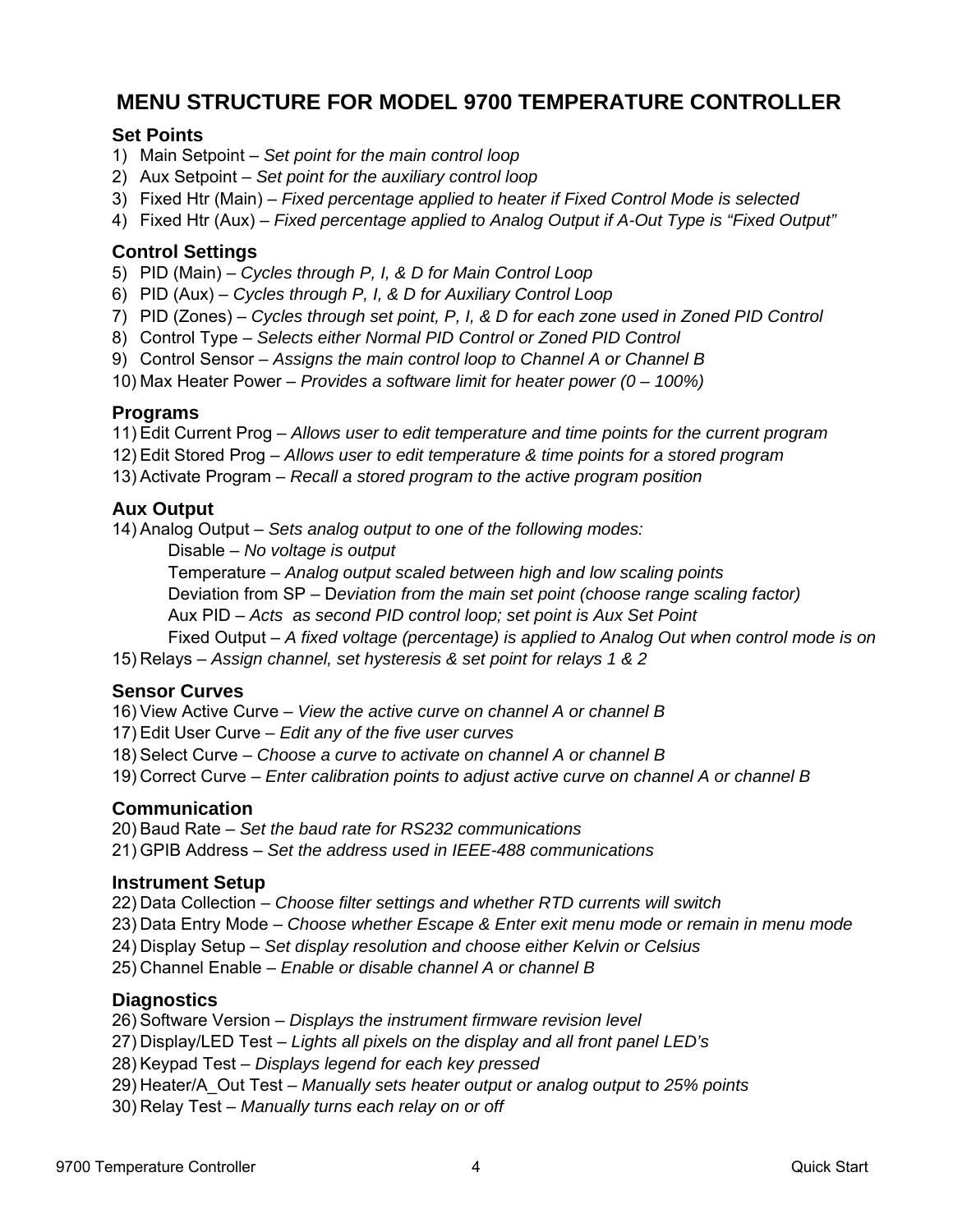

# **- MODEL 9700 TEMPERATURE CONTROLLER GRAPHICAL USER INTERFACE -**

# **Congratulations!**

You have purchased an innovative product from Scientific Instruments employing the latest technology. The Model 9700 Temperature Controller is designed to combine high performance with simplicity of use. This LabVIEW™ based Graphical User Interface (GUI) is a valuable extension to the instrument, providing a simple way to collect data, change instrument parameters, and transfer sensor curves.

# **Minimum System Requirements:**

- 486 100 MHz IBM compatible
- Windows® 95 operating system, or a more recent Windows® operating system
- 32 MB RAM (for Windows® 95 operating system)
- CD ROM Drive
- 79 MB Free Hard Disk Space
- VGA monitor with 800 x 600 resolution or greater

# **Program Installation**

Insert the CD in the computer's CD ROM drive; the installation program should start automatically. If it does not, click Start, Run, and type the name of your CD ROM drive, followed by setup.exe. (Example: D:\setup.exe) There are automatically installed components and manually installed components. Do not remove the CD until all have been installed.

# **Automatically Installed Components**

Follow the instructions on the screen, exiting other programs before continuing. In some cases, it will be necessary to restart the computer during the installation process, as directed. The installation program will suggest a default directory in which to install the GUI. If this is not acceptable, click the Browse button and choose a new directory. Click OK to accept the new directory and click Next to continue. Click Next again to begin copying files.

If the LabVIEW™ Run-Time Engine is not installed on the computer, it will be installed automatically. The message "M9700 Graphical User Interface has been successfully installed" indicates that the process of installing the automatically installed components is complete. Click Finish to exit the installation program and continue with the following step.

# **Manually Installed Components**

It is also necessary to have the National Instruments™ Virtual Instrumentation Software Architecture resource manager (NI-VISA™) installed in order to run the GUI. This is an application program interface (API) for the I/O devices and handles GPIB and serial port communications.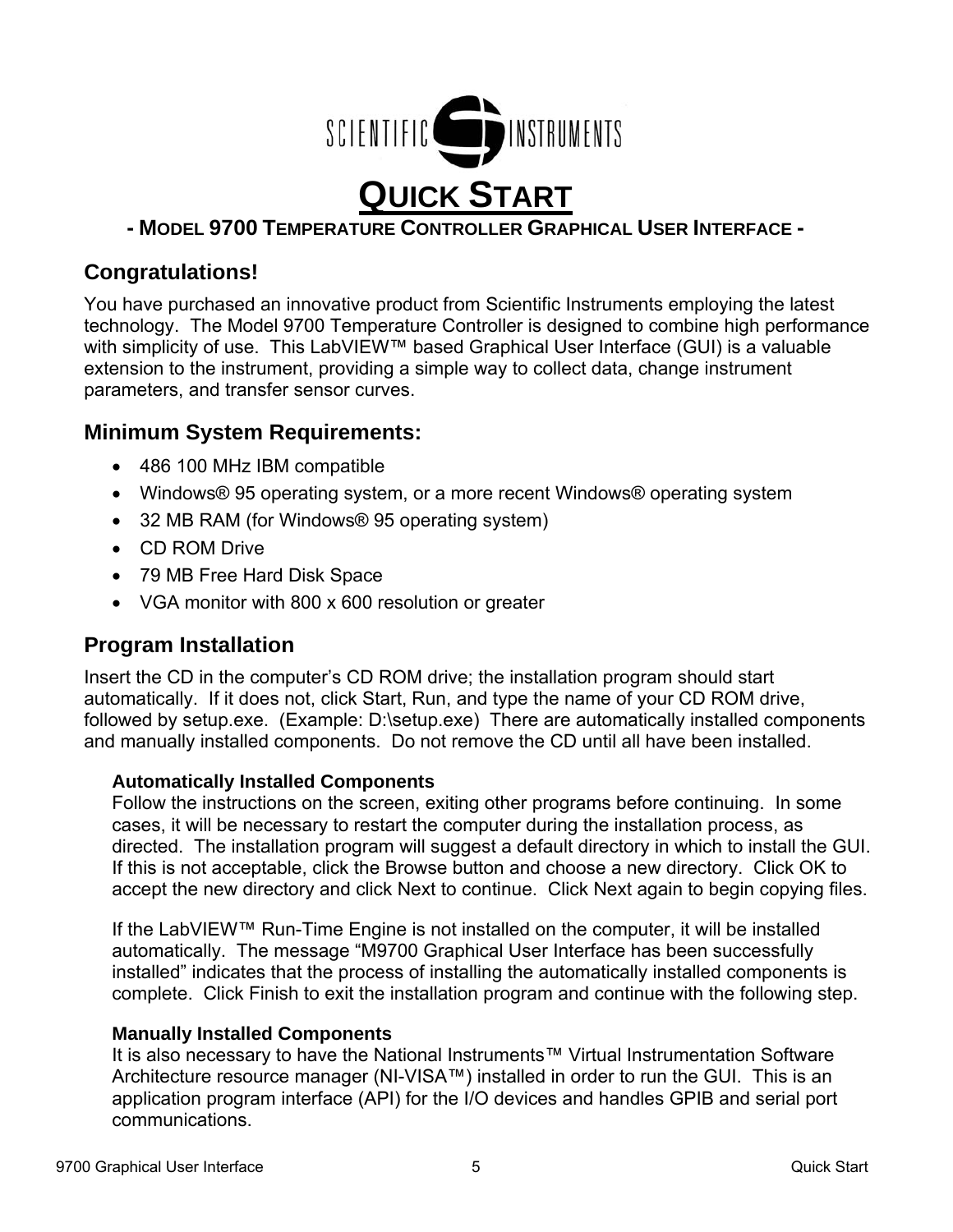# If You Have LabVIEW™ 6i, or Later

The resource manager may already be installed on your computer if you are using LabVIEW™ 6i, or later for instrumentation control, but you should upgrade to this version. If you have a version of NI-VISA™ earlier than 2.0.1 installed, it is strongly recommended that you uninstall it first, reboot, and then install this version. NI-VISA™ should upgrade properly over NI-VISA™ versions 2.0.1 through 2.5.2. The readme.txt file in the "NI-VISA 2.6" folder on the CD contains more detailed instructions and information on other installation issues.

# If You Do Not Have LabVIEW™ 6i, or Later

If the resource manager (NI-VISA™) is not already on your computer, you may install it by running the visa260runtime file in the "NI-VISA 2.6" folder on the CD. To do this, open Explorer (hold the Windows® key down and press 'e'), or use another method of browsing the CD. Open the "NI-VISA 2.6" folder and double click the visa260runtime file, which is an application; when the window appears, click Setup. Choose the "Complete" option of installation. Follow the installation program instructions as prompted.

# **Other Resources on the CD**

An updated driver for many GPIB cards has been provided for your convenience in the folder "NI-488.2 (1.7)". If the GUI works properly with RS232, but does not work properly with GPIB, check to see if this folder contains a newer version of the driver for your card. The ReadMe.txt file contains a list of supported cards and Windows® operating systems.

# **Operation**

Before using the Model 9700, first follow the procedure in the instrument's Quick Start, which provides instructions for making rear panel connections and applying power. Connect the 9700 to your computer using either an RS232 or GPIB cable (not included).

# **Starting the Program**

Click Start, then select Programs, Scientific Instruments, "M9700 Graphical User Interface" to start the GUI. (The M9700 User Manual is also available in the same program group. Adobe® Acrobat® Reader version 4.0 or later is required to view the manual properly.) It may be necessary to reposition the GUI on the screen after it starts up in order to see the complete window. A monitor resolution of at least 800 x 600 is required. The GUI will not communicate with the instrument when it is first started; proceed with the following section, which describes how to set communication parameters.

# **Setting Communication Parameters**

The first thing you must do once the program is running is set the communication parameters according to the connection you have made. From the menu at the top, click on Tools, and then on Communications Setup. For GPIB communications, check the GPIB box. The controller can be left at "0" and the Address box should match the address set via the front panel on the instrument (menu, 6, 2). The default instrument address is 15.

For RS232 communications, check the "Serial" box and select the correct com port (where the cable is connected). If the "COM Port" box is blank, this usually indicates that NI-VISA™ has not been installed, as directed above. If some options are displayed, but the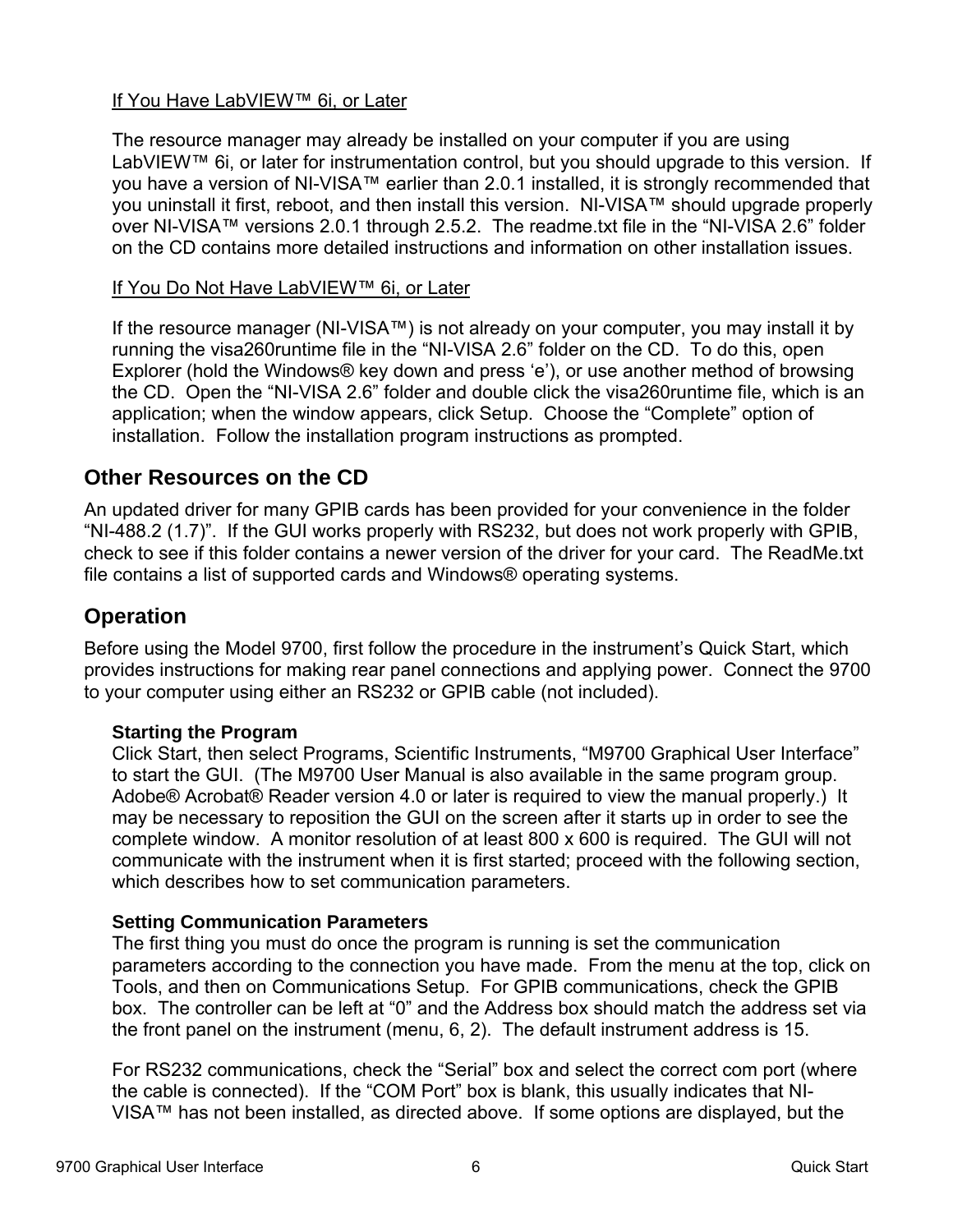desired com port is not available in the drop down list, this usually means that another device, such as the mouse, or another program, such as a palm top PC program, has control of that com port. The port must be released before it will appear as available. In the "Port Speed" box, choose the baud rate that matches the baud rate set via the front panel on the instrument (menu, 6, 1). The default baud rate set at the factory is 9600. Improved performance and faster update times may be observed at higher baud rates.

When the proper settings have been made, click OK. At this point, the busy "LED" at the top of the screen should light as the GUI attempts to communicate with the instrument. After a period of time (less than 1 minute), the red "Communications" LED should change to green, indicating that communication has been established. The REMOTE LED on the instrument lights when serial port or GPIB communication occurs.

#### **Main Display**

The main display of the GUI shows a graph of temperature versus time for channels A and B. At the bottom is a graph of heater power versus time. To the right of the graph are digital displays of temperature and the set point for each channel. PID values and other system parameters are also shown.

To change a set point, PID values, or other system parameters, simply click in the box, type the new value and press Enter or click outside the box. The Busy LED will light while the GUI sends the command to the instrument and queries the status of other system parameters.

At the far right are buttons with the various control modes. A green box shows the current mode of operation. To select another mode, simply click on the button for the desired mode of operation.

# **File Menu**

Under the File menu, there are options to start or stop log files for data collection. There is also an option to exit the program. Another way to end the program is by pressing the End key.

#### **Edit Menu**

The edit options are only active when the cursor is in one of the text fields and editing actions are performed. These are standard functions similar to those in many programs.

#### **Tools Menu**

Most of the available system operations are located under the tools menu. The Communications Setup is the last option on the menu and was referenced above in order to set communication parameters after starting the program.

At the top of the tools menu are two options. Refresh causes the GUI to query all parameters from the instrument and refresh the display. Use this option to make certain that all parameters shown are current. The other option, "Clear Graphs," erases time/temperature points shown in the graphs. These two functions are also available as buttons on the lower right of the main display.

The Sensor Configuration option makes it possible to view the curves stored in the instrument or download new curves. The Zone PID Settings option makes it possible to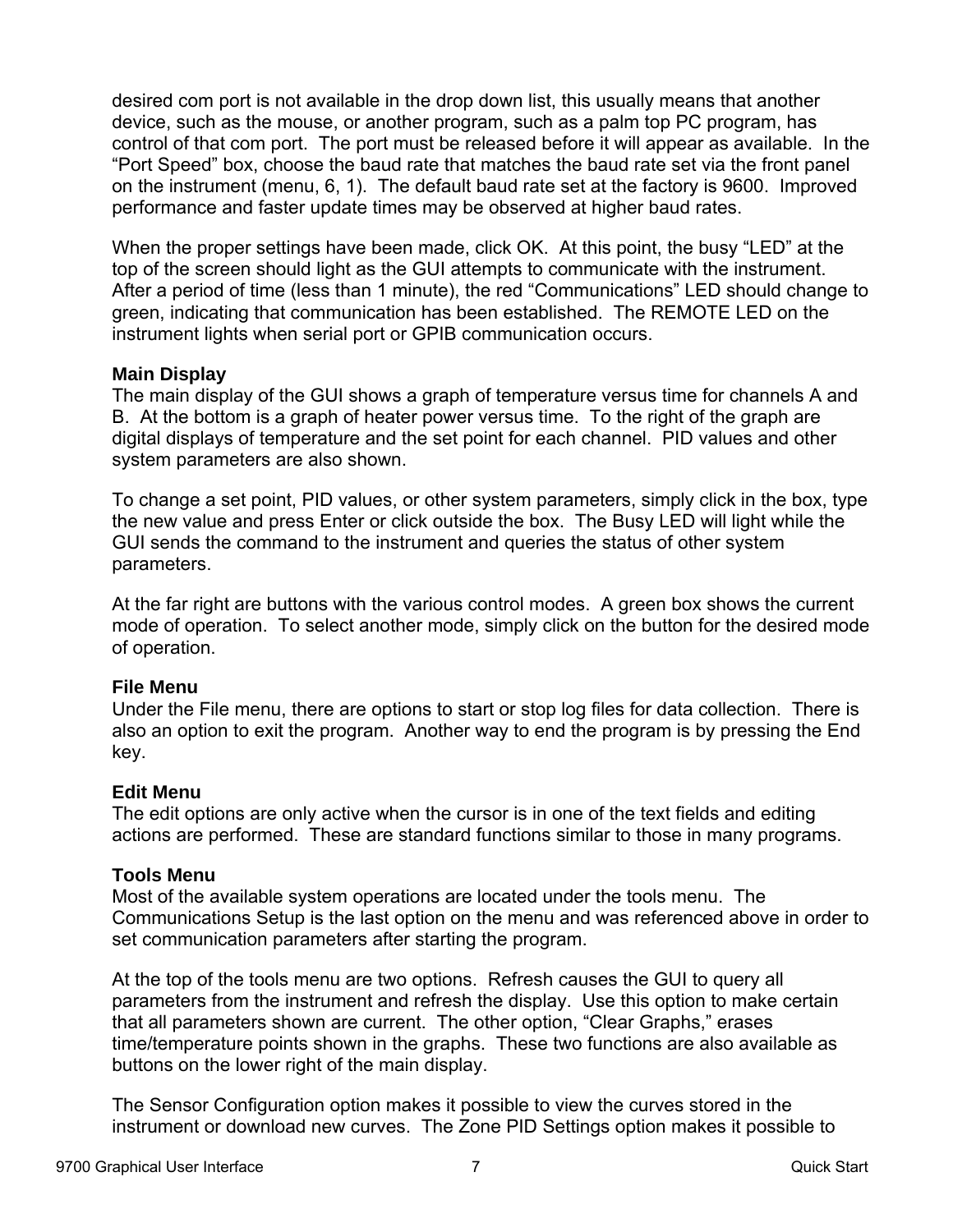view the PID values and set points for each of the ten zones used when zoned PID control is selected.

Relay Control provides access to the set point and hysteresis values for the two relays. The Program Editor provides a convenient way to build program profiles and download them to the instrument.

#### **Window Menu**

If more than one window is open, the window menu allows switching between the various windows.

# **Thank You!**

This completes our brief overview of the LabVIEW™-based Graphical User Interface. We hope you enjoy using the GUI and find it a valuable extension to the Scientific Instruments Model 9700 Temperature Controller.



# **GRAPHICAL USER INTERFACE MAIN SCREEN**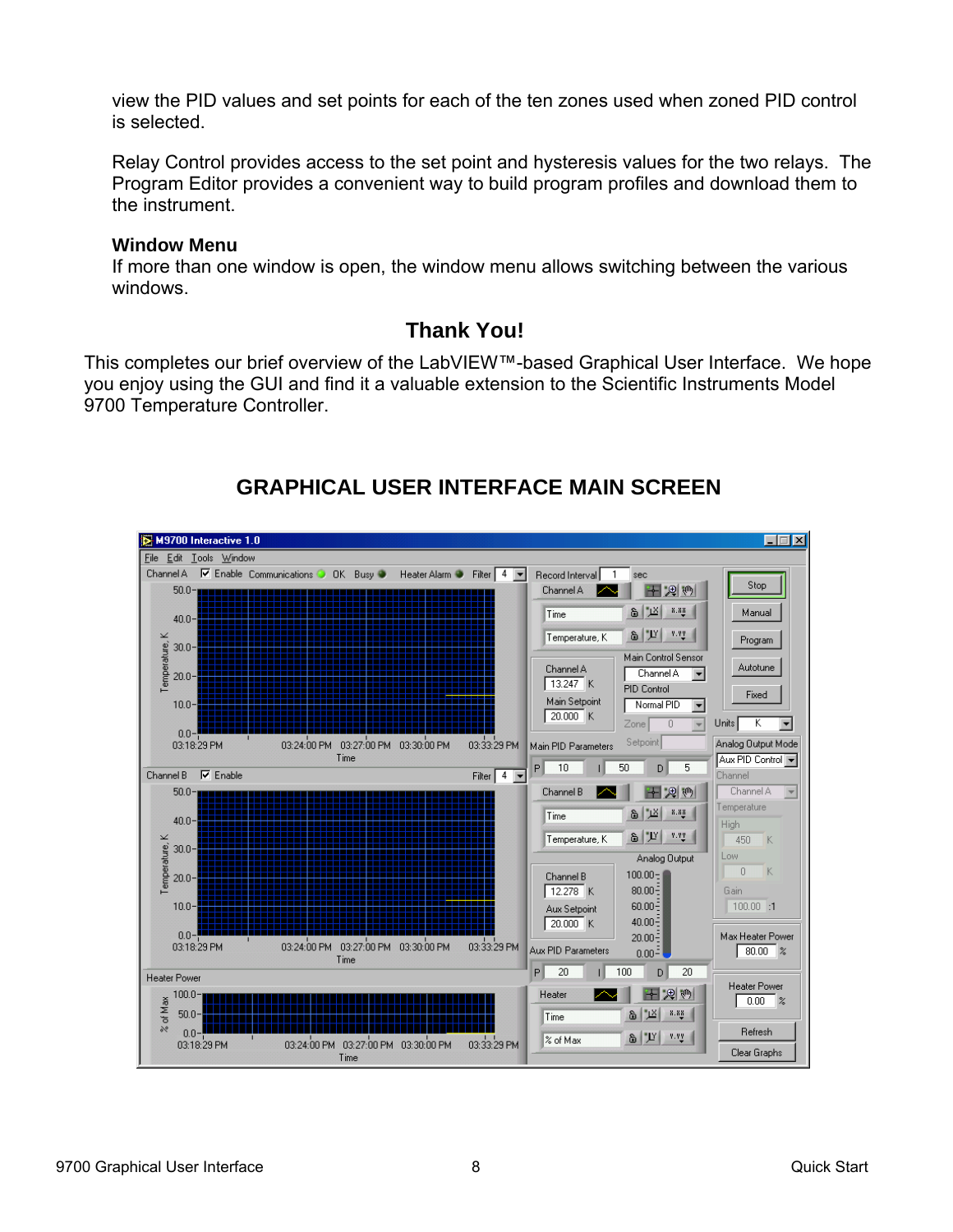

# **Congratulations!**

You have purchased an innovative option for the Model 9700 Temperature Controller from Scientific Instruments. This Quick Start provides the information unique to the thermocouple option, namely the connection of the thermocouple temperature sensor. Reference should also be made to the other "Quick Starts" for additional information, as that information is not repeated here.

# **Features**

- All industry standard thermocouples are supported
- Both external reference (ice bath) and room temperature compensation available
- Individual thermocouple calibration capability

# **Reference Junction**

A unique feature of thermocouples is the necessity for what is commonly known as a "reference junction." Even though every thermocouple generates a temperature dependent voltage from a single junction, it is not possible to measure that voltage without creating a second junction of opposite polarity. The voltage measured will be the difference between the two junctions, thus the accuracy of the measurement depends directly on the accuracy of the junction.

The most common method of creating this reference junction is by use of an "ice bath." This is normally a thermos bottle of some kind with a mixture of ice and pure water. The reference thermocouple is connected as shown in the following diagram and then inserted into this mixture. The accuracy of this ice bath can be increased by providing a continual mixing, and by inserting the thermocouple in a small plastic tube filled with oil.

Because of the inconvenience of maintaining an ice bath, the reference junction is often simulated with electronic circuitry. This is commonly known as "room temperature compensation." The reference junction is actually created where the thermocouple wires join the connector, and the temperature of that junction is monitored and used to generate a reference voltage as though the junction was actually being held in ice. While this method is much more convenient, it can also be a source of inaccuracy depending on many factors.

For best results, when using room temperature compensation, care should be taken to protect the thermocouple plug from direct sunlight and air drafts. One method of doing this is to cover the connector and compensation module with a protective shield after the thermocouple is connected. When simple precautions such as this are taken, the results are often acceptable for many applications. In addition, for best results, the thermocouple should not be grounded.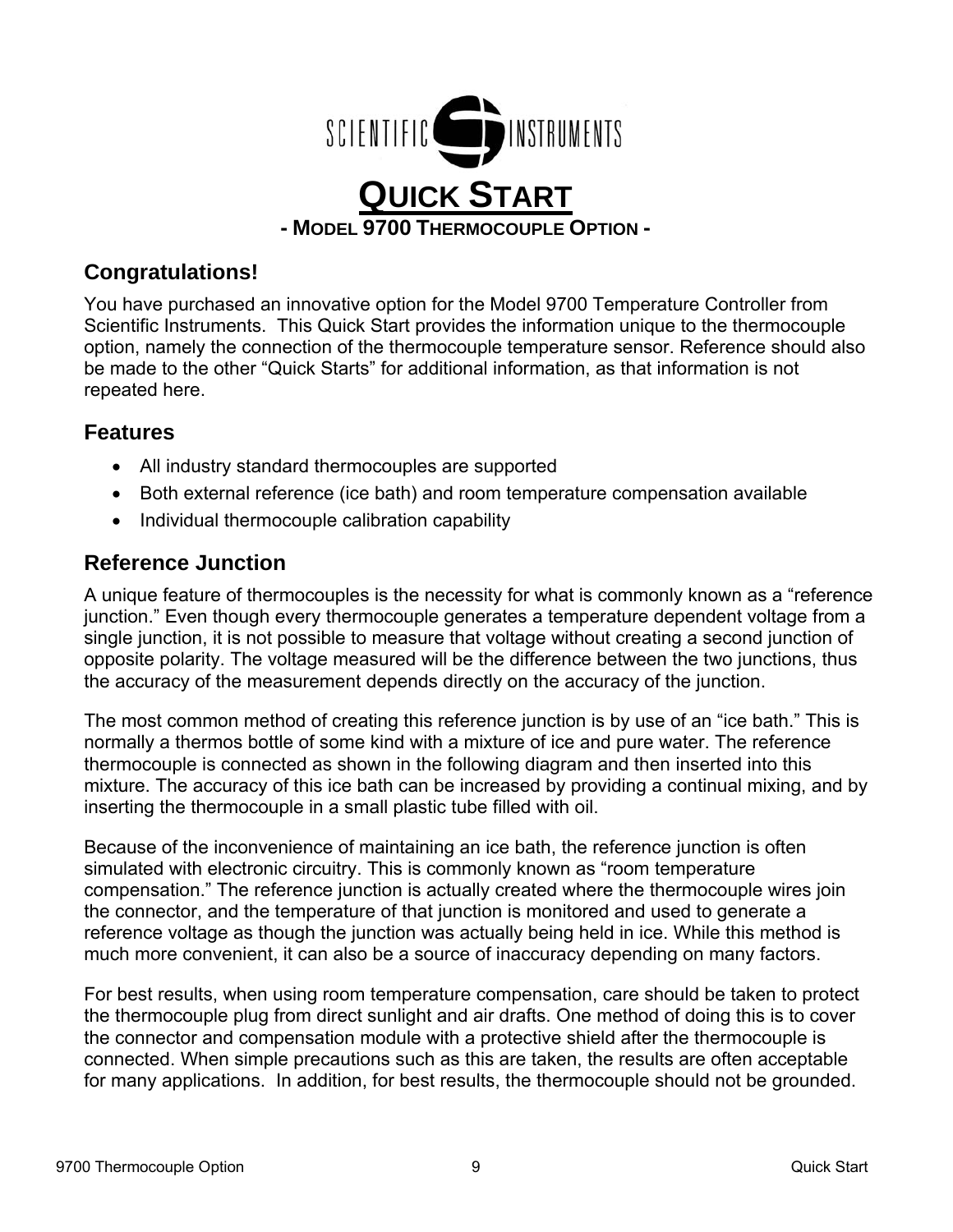# **Jumper Selection**

When the thermocouple option is purchased, the thermocouple connector and compensation module is mounted on the back panel for each channel. This module covers the normal diode/RTD connector location. There are jumpers inside this module that must be set prior to using the instrument. They may have already been set to the proper position at the factory, but they still should be verified. The cover plate should be removed to gain access to these jumpers.

The first selection should be for either external or internal compensation. This is made by moving JMP1 and JMP2 to position 2-3 for external (ice bath) compensation, or to position 1-2 for internal (electronic) compensation. (Notice in the diagram below showing thermocouple connections that pin 1 is on the left side for JMP2 and on the right side for JMP1.) If internal compensation is selected, then a jumper must be placed in the correct position to select the thermocouple according to the following table. A menu option in the thermocouple setup mode must be set to follow the choice of compensation, and the proper thermocouple curve must be selected as described in the operation section of the manual.

| <b>Jumper</b>   | T/C Type | Positive (+)             | Negative (-)          |
|-----------------|----------|--------------------------|-----------------------|
| JP1             | u        | <b>Iron</b>              | Copper-Nickel (red)   |
| JP <sub>2</sub> |          | Nickel Chromium (yellow) | Nickel-Aluminum (red) |
| JP <sub>2</sub> |          | Copper (blue)            | Copper-Nickel (red)   |
| JP3             | R, S     | Platinum-Rhodium (black) | Platinum (red)        |
| JP4             |          | Nickel-Chromium (Purple) | Copper Nickel (Red)   |
| JP <sub>5</sub> | CrAu     | Chromel                  | Gold                  |



# **Calibration**

The thermocouple option is a factory-installed option. The Model 9700 is calibrated at the factory to read millivolts. If external compensation is used, no further instrument calibration is necessary.

If internal compensation is used, after the proper jumper selections have been made, a final calibration of the compensation circuit must be performed. If the type of thermocouple to be used was specified at order placement, this calibration has already been done. If the thermocouple type was not specified, or if another type is selected, this calibration must be performed again. Refer to the operation section of the manual for additional details.

Provision has also been made to calibrate an individual thermocouple to known calibration points if desired. Again, refer to the operation section of the manual for the details of this procedure.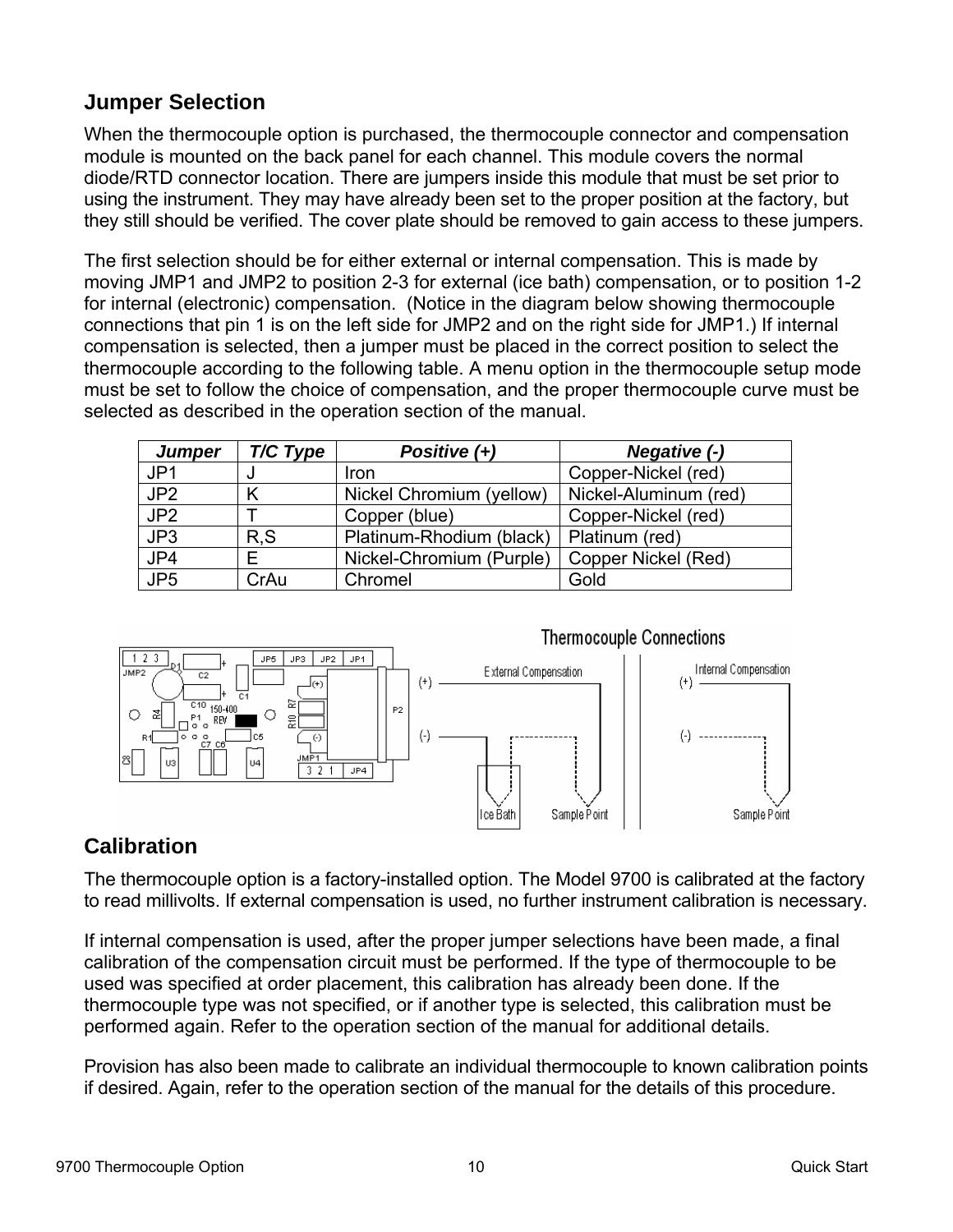#### **1 IMPORTANT SAFETY INFORMATION**

#### **1.1 Heater Considerations**

Proper heater selection, system design, and installation are critical to assure maximum performance and safety. The following are important considerations:

- The heater circuit may produce up to 50 watts of power. The heater must be capable of dissipating this power properly. The heater must have a minimum resistance of 25 ohms and a maximum resistance of 50 ohms.
- The circuit is **Current** controlled to 50 VDC @ 1 Amp. Parallel connection of multiple heaters may cause catastrophic failure.

# **1.2 Auxiliary Outputs (Heater Voltage and Analog)**

There are two auxiliary voltage outputs. One is a voltage output of the main control circuit (0 to 5 VDC) and the other is a multifunction analog output (0 to 10 VDC). Both of these outputs are rated at 1-watt output, but they are not fused, and a heavy load may damage the circuit. It is recommended that connections to these outputs be carefully made prior to applying power to the controller to minimize the possibility of damage to the circuits through accidental shorts.

# **1.3 Flashing Alarm LED**

Indicates a heater circuit fault condition. Heater power is turned OFF and the controller is set to STOP mode when flashing. The heater circuit is isolated by opening a relay. AC power down is the only way to reset the Fail Safe circuit. If the controller is being operated as an indicator only, it is recommended that a dummy heater (resistor, 25 ohms minimum and 50 ohms maximum) be connected to the heater output so that the heater protection circuit does not activate. If a very low resistance (or short) is used for this purpose, care must be taken that the heater output is not activated. Operating the heater with a short circuit attached will cause heavy currents in the output transistor, possibly damaging the device or creating excessive temperatures.

# **1.4 Heater Fuse**

The heater circuit is fused by an internal fuse mounted on the main circuit board. It is provided as a backup to the normal heater protection, and thus it is highly unlikely that this fuse will blow. In the event that it does, the indication would be that the heater alarm light will flash indicating that the heater circuit is open even when a proper heater is connected and the unit has been powered off and back on to reset the normal heater protection. If this condition exists, refer to instructions for replacing this fuse located in the HARDWARE section of this manual.

# **1.5 Temperature Display of 9999.99**

A display of 9999.99 indicates a sensor reading outside of the range of the sensor data table. It could be a fault condition such as an open or shorted sensor. If the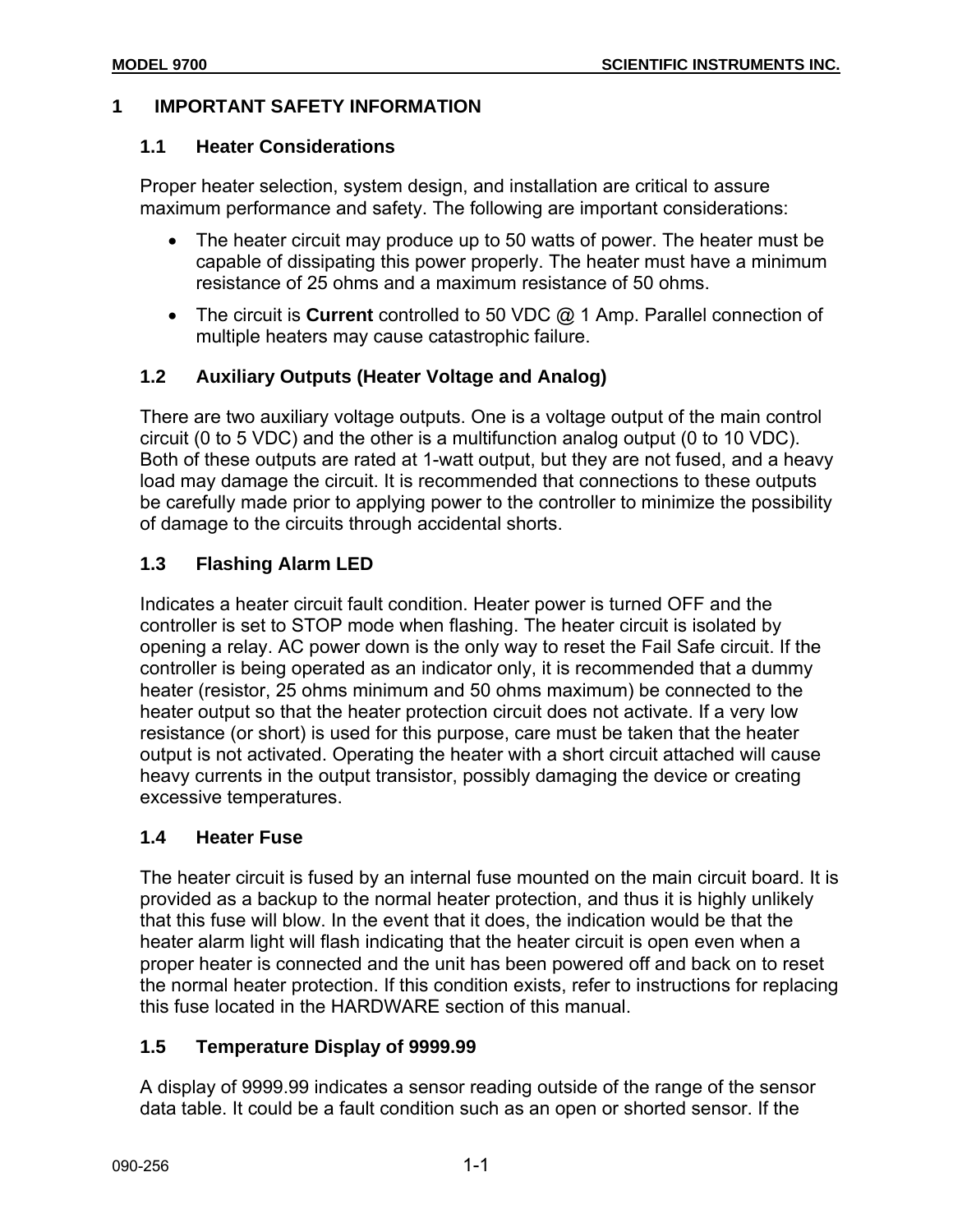sensor fault appears on the control channel, the controller shifts to STOP mode, turning off heater power.

# **1.6 Grounding Lug**

The grounding post mounted on the rear panel does not have a standard grounding function and is not required to be used. However, it may be used to provide additional grounding of the unit if desired.

# **1.7 Instrument Case**

In the event it becomes necessary to remove the cover, be sure to remove all A/C power connections first. In addition, care should be taken to reinstall the special washers used on the screws that hold the cover in place. Failure to use these washers could create a safety hazard by allowing the cover to become ungrounded to the chassis.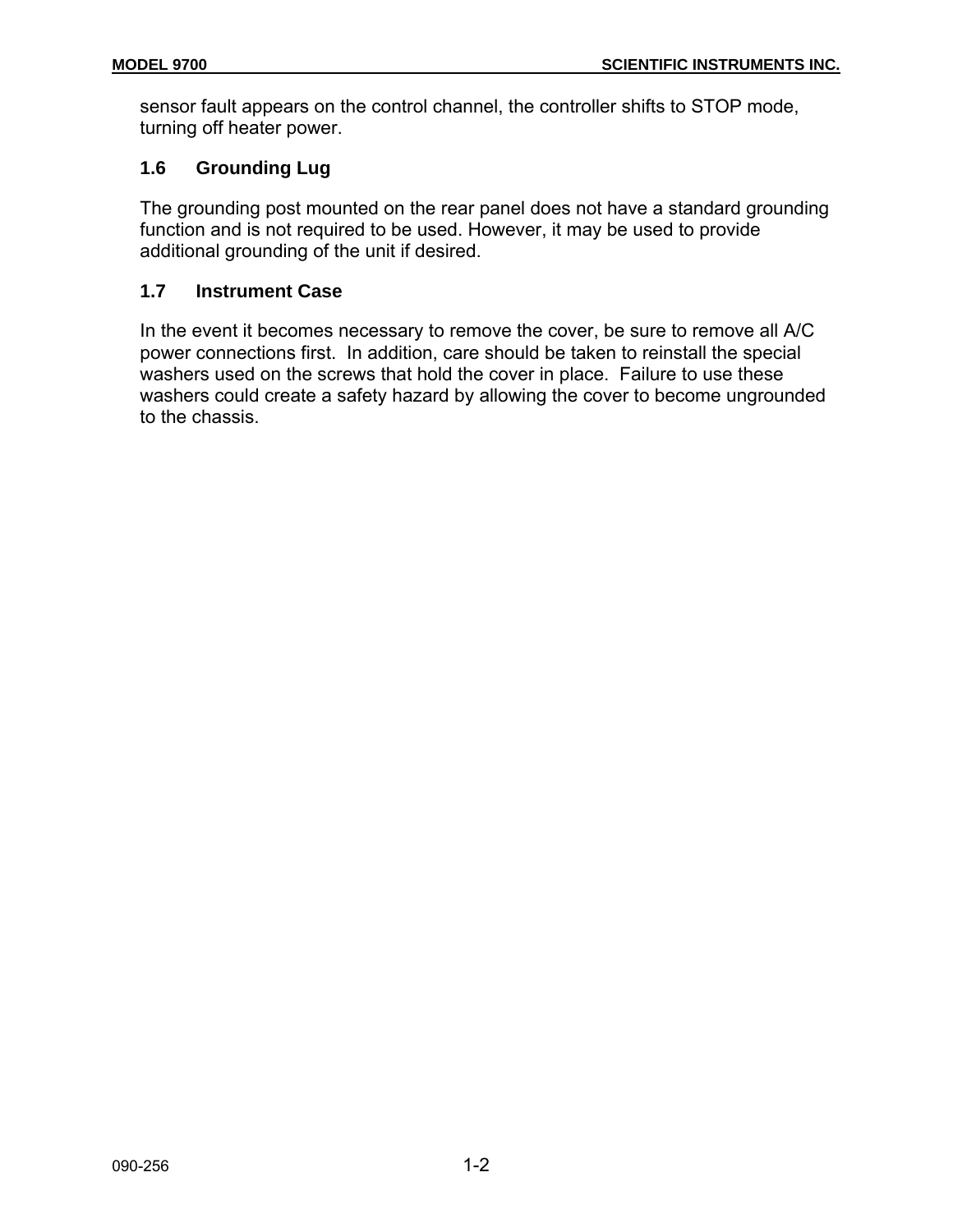# **2 DESCRIPTION**

The 9700 Temperature Controller is a state-of-the-art temperature controller designed to meet the present day requirements for cryogenic temperature control. It may be operated as a stand-alone instrument or in conjunction with a computer. A Graphical User Interface (GUI) for a personal computer is provided as a standard feature. This user interface provides an easy way to set all instrument parameters and evaluate performance in a new environment. After the instrument has been configured, the GUI may be used as an operator interface, or it may be controlled from the user's program via either an RS232 or GPIB (IEEE-488) interface. LabVIEW™ drivers are provided on the included CD.

# **2.1 Standard Features**

- Two channels
- Two 24 bit A/D Converters, one per channel
- Dedicated constant current sources on each channel
- Support for diode sensors, 10 µA current source, 0-5 V DC
- Support for DC measurement of RTD devices (10  $\mu$ A, 100  $\mu$ A, and 1 mA)
- Heater output 50 watts, current controlled (1 amp @ 50 volts)
- Front panel bar graph heater power indicator (hardware controlled)
- Full short circuit protection on heater output, relay disconnect
- Alternate voltage output (0-5 VDC) for driving higher wattage power supplies
- Multi-function analog output (temperature, deviation, and  $2^{nd}$  PID control loop)
- Two relays with NO/NC contacts
- Dual line, 20 character VFD display (9 mm character height)
- Twenty-key ergonomic operator interface
- Universal power supply, 90-250 VAC, 47-63 Hz
- 16 bit processor, flash memory
- AutoTune of PID parameters

# **2.2 Options**

- RTD A/C Signal Conditioning
- "E" range for 0 to 7.5 VDC input
- Thermocouple Support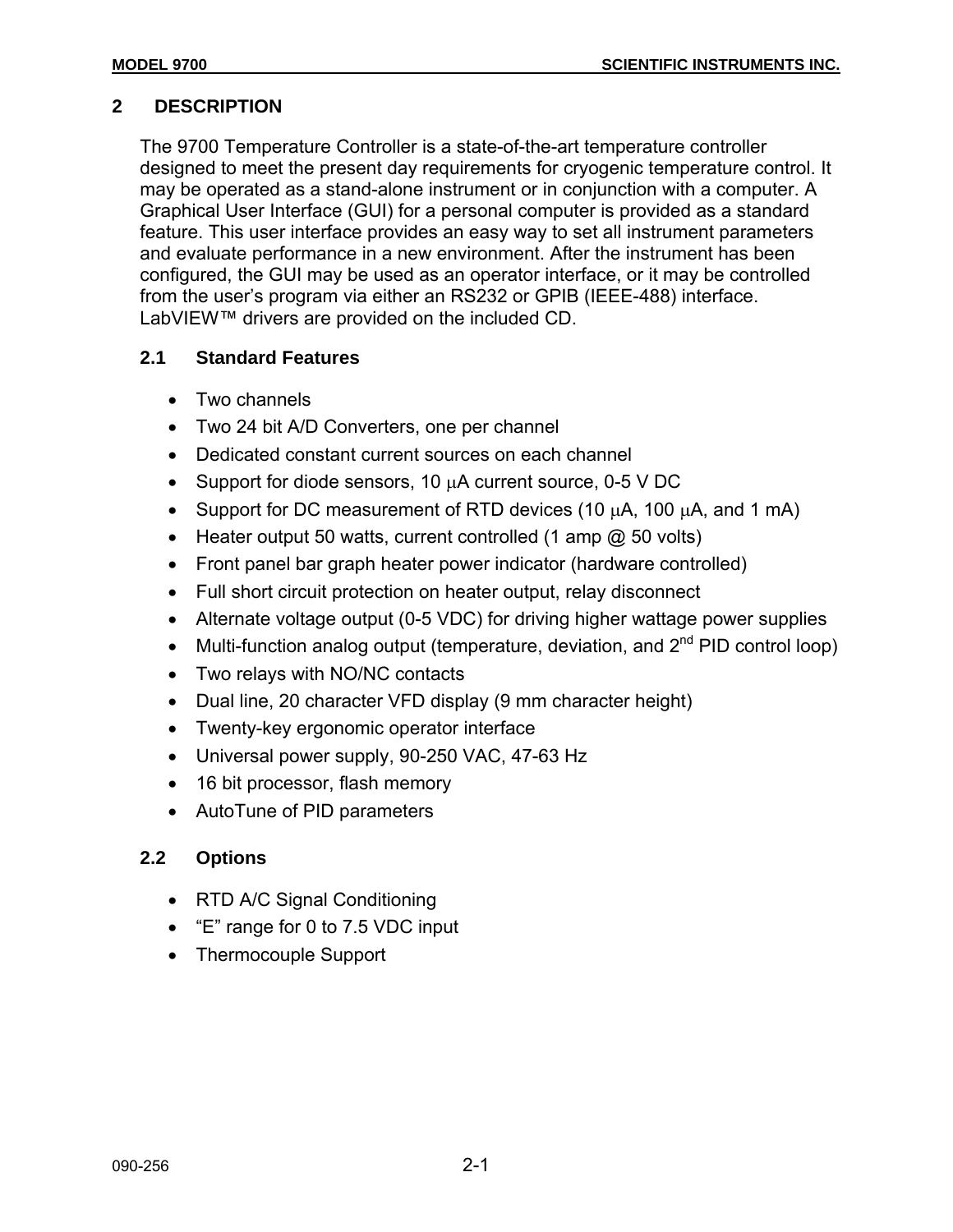# **2.3 Controller Specifications**

# **2.3.1 User Interface**

|  | 2 lines by 20 characters Vacuum<br>Florescent Display (9 mm character<br>height)                           |
|--|------------------------------------------------------------------------------------------------------------|
|  | Twenty-key control, numeric keypad,<br>four-arrow rocker pad, two control<br>keys, and two data entry keys |
|  | Power, Alarm, Remote, Menu, and<br>Control                                                                 |
|  | Kelvin, Centigrade, Voltage,<br>Resistance                                                                 |

# **2.3.2 Sensor Inputs**

|           | Number of Channels                                   |                                                                                       |
|-----------|------------------------------------------------------|---------------------------------------------------------------------------------------|
|           |                                                      |                                                                                       |
|           |                                                      | 15 Hz (67 milliseconds/sample)                                                        |
|           |                                                      | for "E" option)                                                                       |
|           |                                                      | channel (10 $\mu$ A standard, 100 $\mu$ A or 1<br>ma set at factory at time of order) |
|           |                                                      |                                                                                       |
| $\bullet$ |                                                      | VDC)                                                                                  |
|           | Display Temperature Resolution  0.001K (below 100 K) |                                                                                       |
|           |                                                      |                                                                                       |
|           |                                                      | to 9                                                                                  |
|           |                                                      | <b>RTDs</b>                                                                           |
|           |                                                      | curves                                                                                |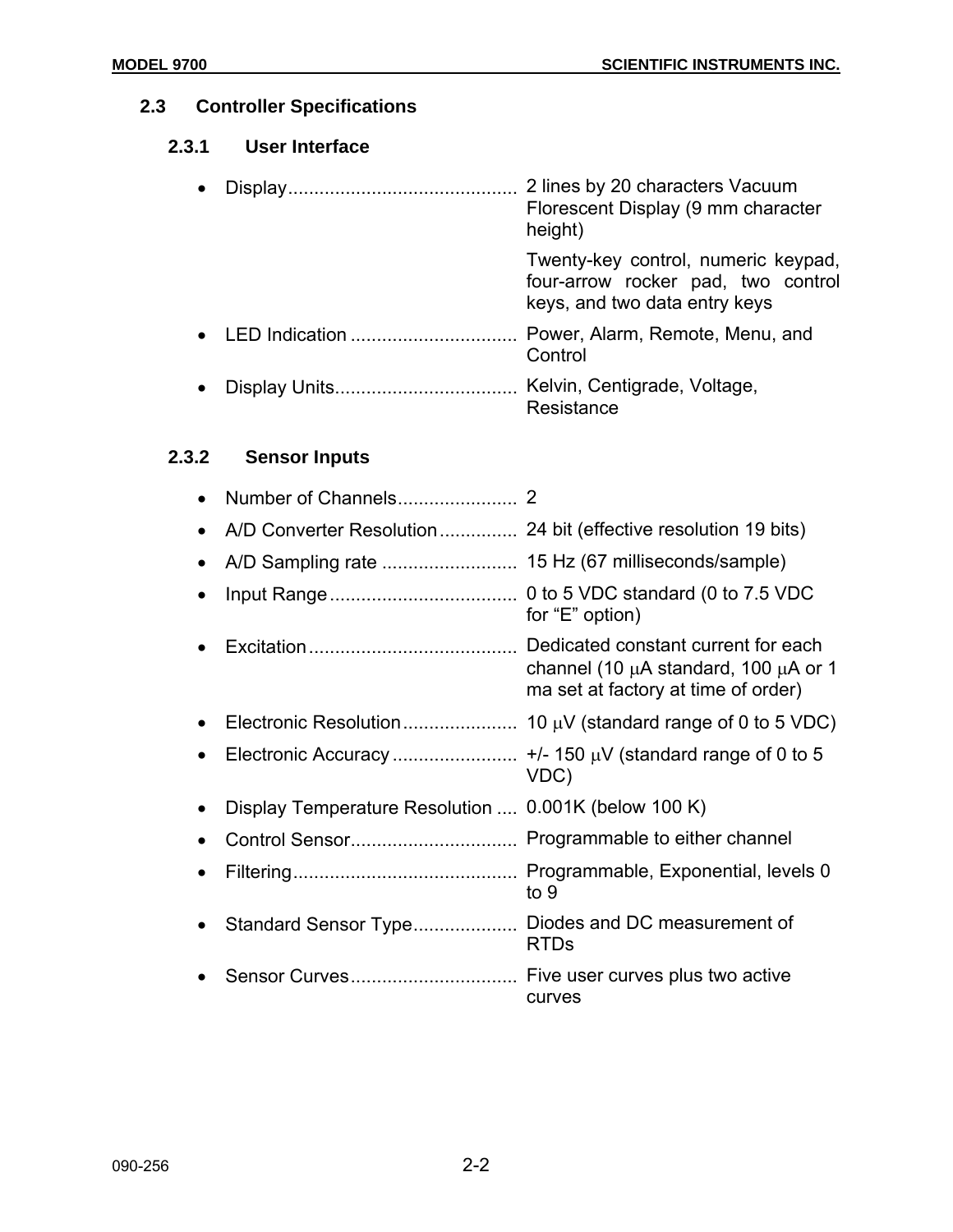# **2.3.3 Optional Signal Conditioning Cards**

- RTD A/C Measurement .................. Sample rate 3 Hz
- Thermocouple Sensors .................... Type E, J, K, R, S, T and Chromel Gold

# **2.3.4 Main Heater Output**

- Power ............................................. 50 Watt, Current Controlled • Display............................................ 10 Segment Bar Graph LCD in Amps, hardware controlled • FailSafe .......................................... Auto shutdown for open circuit or 5% over range • Current Range................................ 0-1 Amps, Programmable limit from 0-100% • Voltage Range................................ 0-50 volts • Control Mode.................................. PID, Zone PID, or Fixed Output • Program Controlled Temperature
- Ramping ......................................... 5 Programs, 50 Points Each
- AutoTune on main control loop

# **2.3.5 Analog Output**

The Analog Output is programmable for three different functions as follows:

- Temperature Indication................... 0-10 VDC Programmable to any sensor and temperature range.
- 2nd PID Control Loop ...................... 1 Watt (0-10 VDC, 100 mA)
- Deviation from Set Point................. Programmable to .001K
- Fixed Output

# **2.3.6 Communication Interface**

| • RS232 Serial Interface | DB9 female connector, DCE<br>connections                        |
|--------------------------|-----------------------------------------------------------------|
|                          | BAUD rate programmable 2400 to<br>38400, 8 data bits, no parity |

• GPIB (IEEE-488) Parallel Interface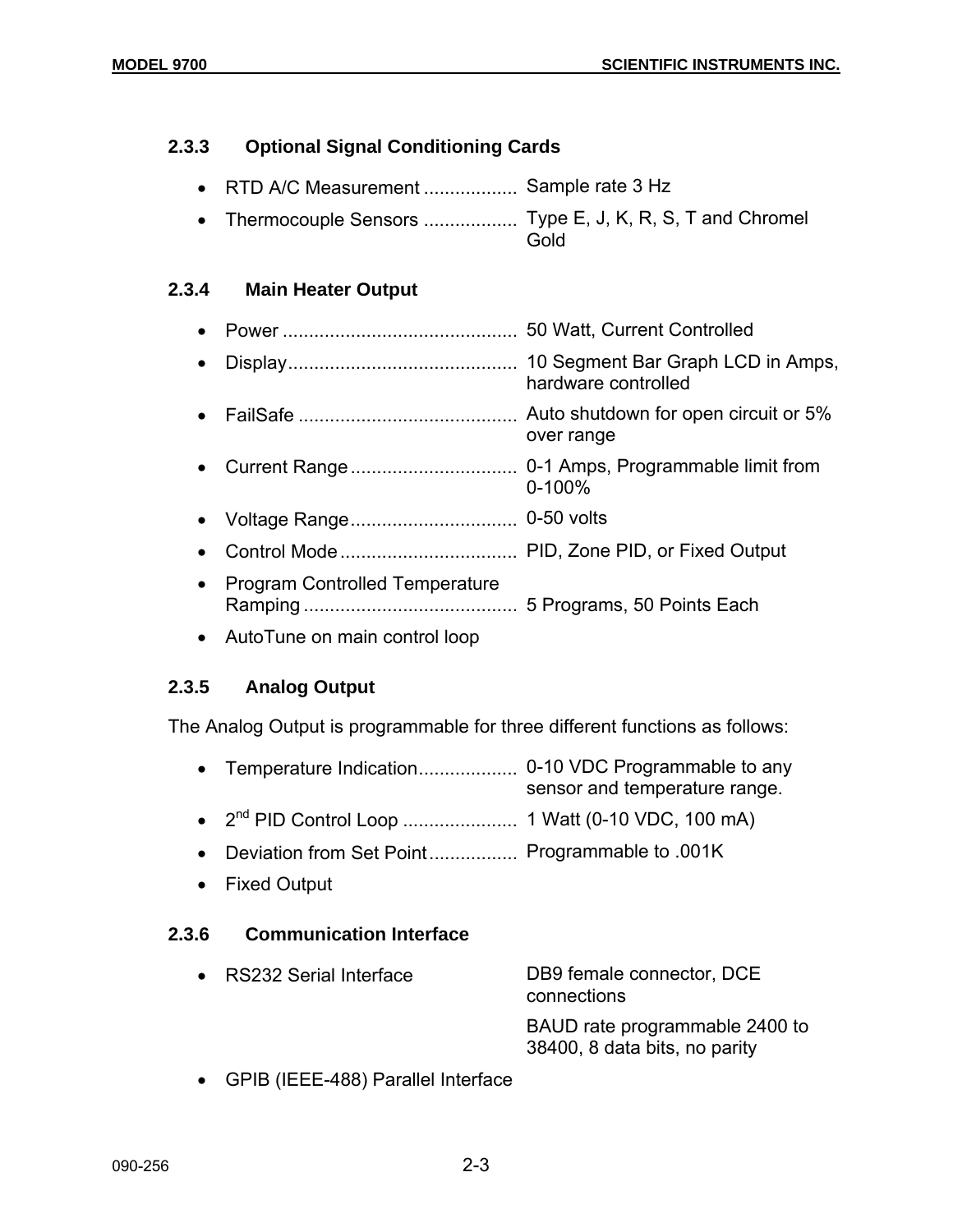# **2.3.7 Relay Outputs**

- Two relays with Form-C contacts ... 5 amp 30 VAC rating
- Programmable to any temperature set point with hysteresis

#### **2.3.8 General**

- Size ................................................ 8.5" x 3.5" x 12" (1/2 DIN)
- Weight ............................................ 3 pounds
- Power Requirements ...................... Universal, 90-250 VAC, 47-63 Hz
- Power Consumption ....................... 150 watts maximum
- Fuse Rating .................................... 2 amps @ 250V
- Data Storage .................................. EEPROM, FRAM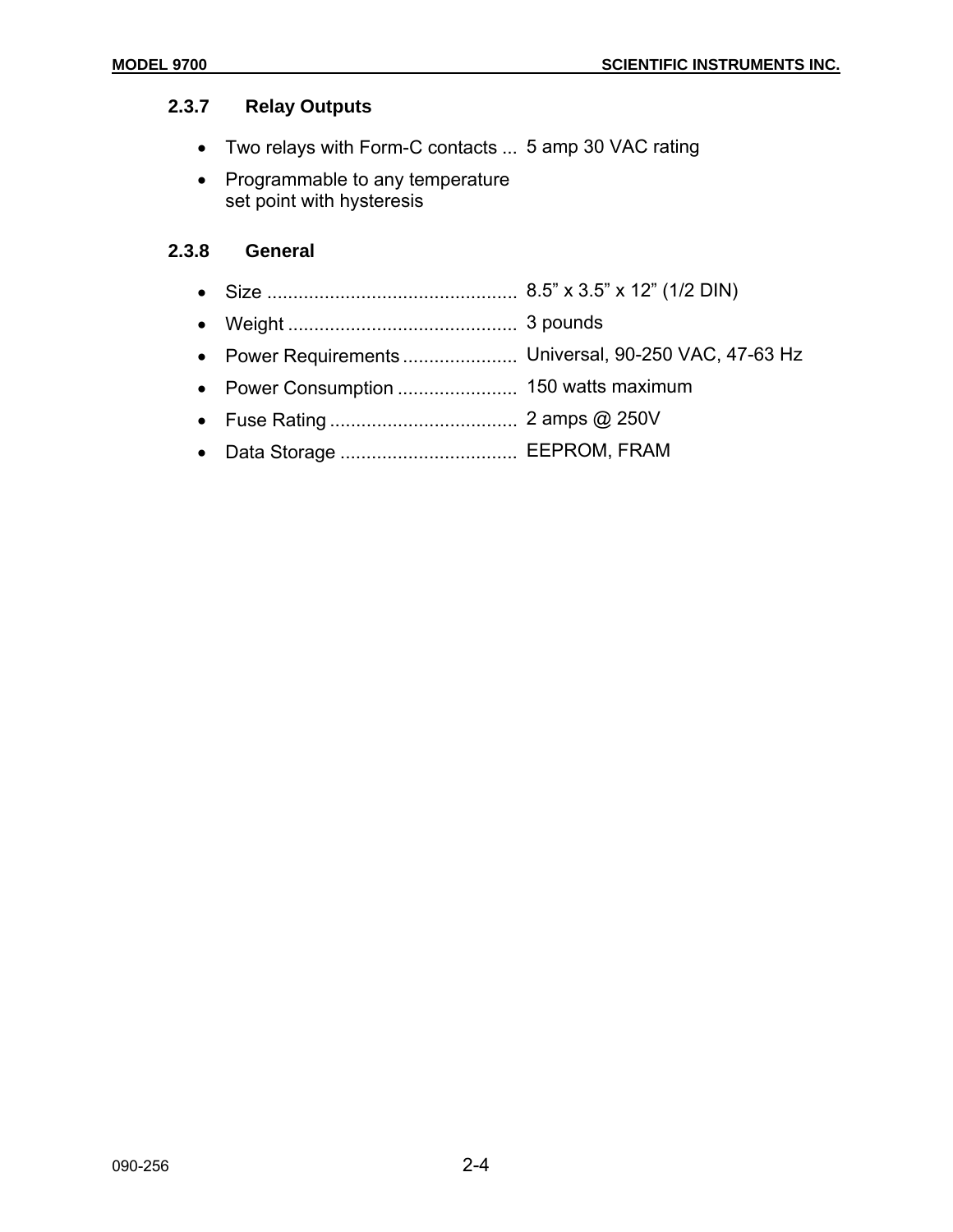# **3 SENSOR SELECTION**

The overall performance of the instrument (accuracy, resolution, controllability) is very much dependent on the choice of sensors. The most common sensor used with this controller is the silicon diode because of its durability, wide temperature range, and low cost. Most common industrial sensors may also be accommodated. To maintain the most efficient cost versus performance ratio, certain options are set at the factory at the time of order. The user may specify the specific sensor curve.

# **3.1 Standard Factory Settings**

The standard factory settings (unless otherwise specified) are a constant current of 10 microamperes and an input range scaled from 0 to 5 VDC. With these settings, the customer may use any sensor over any temperature range that falls within these limits simply by specifying the proper temperature versus voltage (or resistance) curve. This curve may be input directly from the front panel or by means of the GUI. If the curve is created in another program (such as a spread sheet), the format described in the GUI section of this manual must be followed.

# **3.2 Sensor Performance**

The basic electronic specifications (resolution and accuracy) for the standard unit (10 µA constant current and 0 to 5 VDC input) are specified earlier in this manual. These may be used to evaluate the overall performance of any sensor by examining the slope of the sensor curve at the temperature in question. To assist the user in making this evaluation, data for some of the common sensors are listed in an appendix in this manual.

# **3.3 Sensor Curves**

A number of standard sensor curves are included with the instrument. Most of these are available for selection via menu option 5 (Sensor Curves). In addition, they are located on the Graphical User Interface CD in the "Sensor Curves" folder. After the GUI has been loaded on a computer, the curves on the CD may be found in the Scientific Instruments directory. Calibrated sensor data curves are shipped on 3.5" diskettes. If the sensors are ordered at the time of shipment, the curves are loaded onto the instrument at the factory. If the sensors are ordered separately, the user must load the sensor data. A total of five user curves may be loaded on the controller at any one time. The active curve on each channel is chosen from one of those five curves (or from one of the standard curves included in the instrument).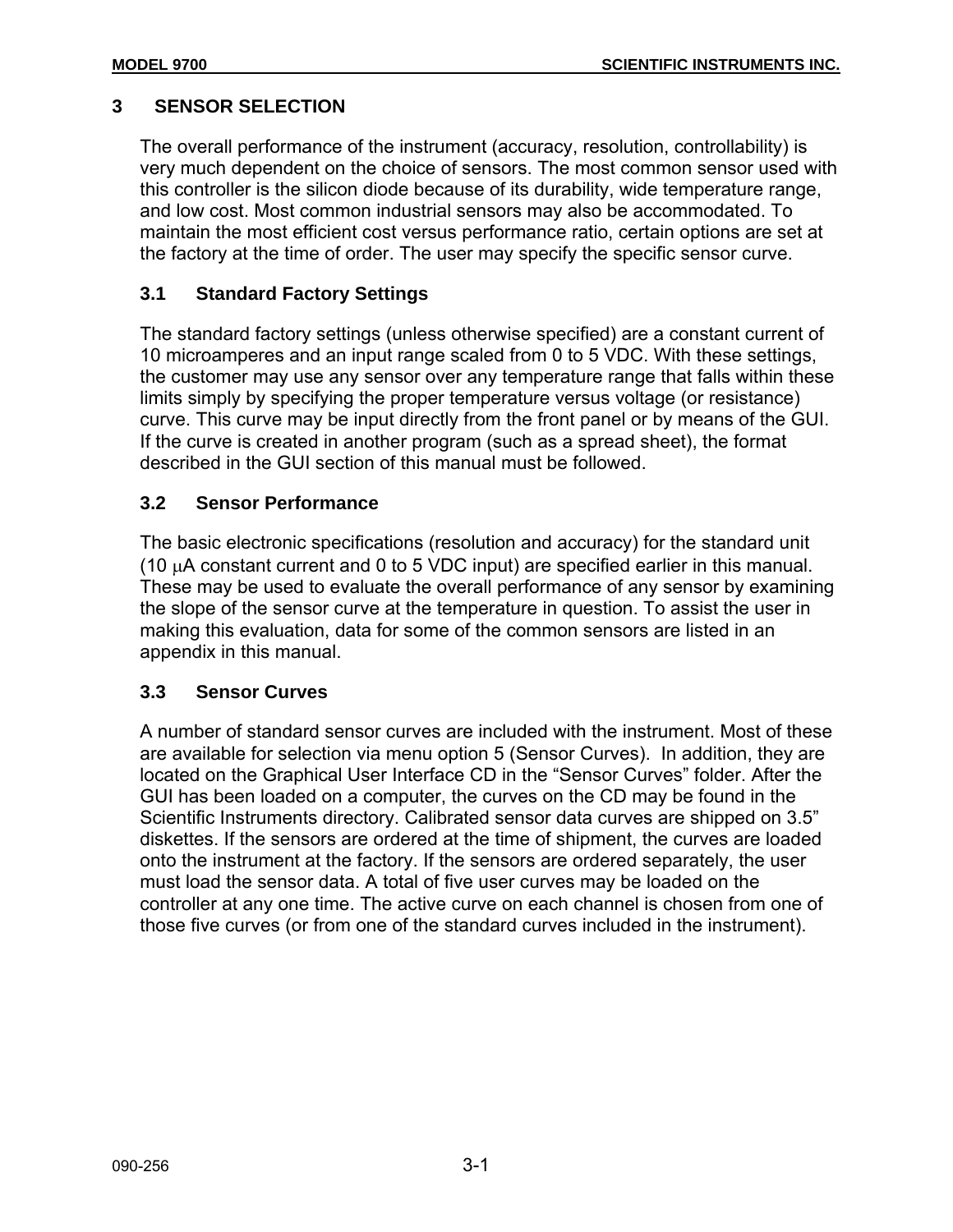# **4 INSTALLATION**



# **Rear Panel Layout**

Hardware installation consists of making the proper connections between external devices and the rear panel shown above. The minimum connections are as follows:

- ♦ Power is provided by connecting an approved power cord to the universal power cord connector. To ensure safety, be sure that the ground conductor is properly connected.
- Sensor connection using the provided plugs. Note the polarity marked on the back of the unit. A shielded 4-conductor cable should be used for connections to the sensor.
- ♦ Heater connection via standard banana jack connectors. Be sure to note the considerations of heater selection mentioned in the IMPORTANT SAFETY INFORMATION section of this manual.
- ♦ Grounding. Although safety grounding is provided through the power connector, it is often desirable to provide an additional instrument ground to obtain a more noise free operation. A grounding lug for this purpose is provided on the back panel.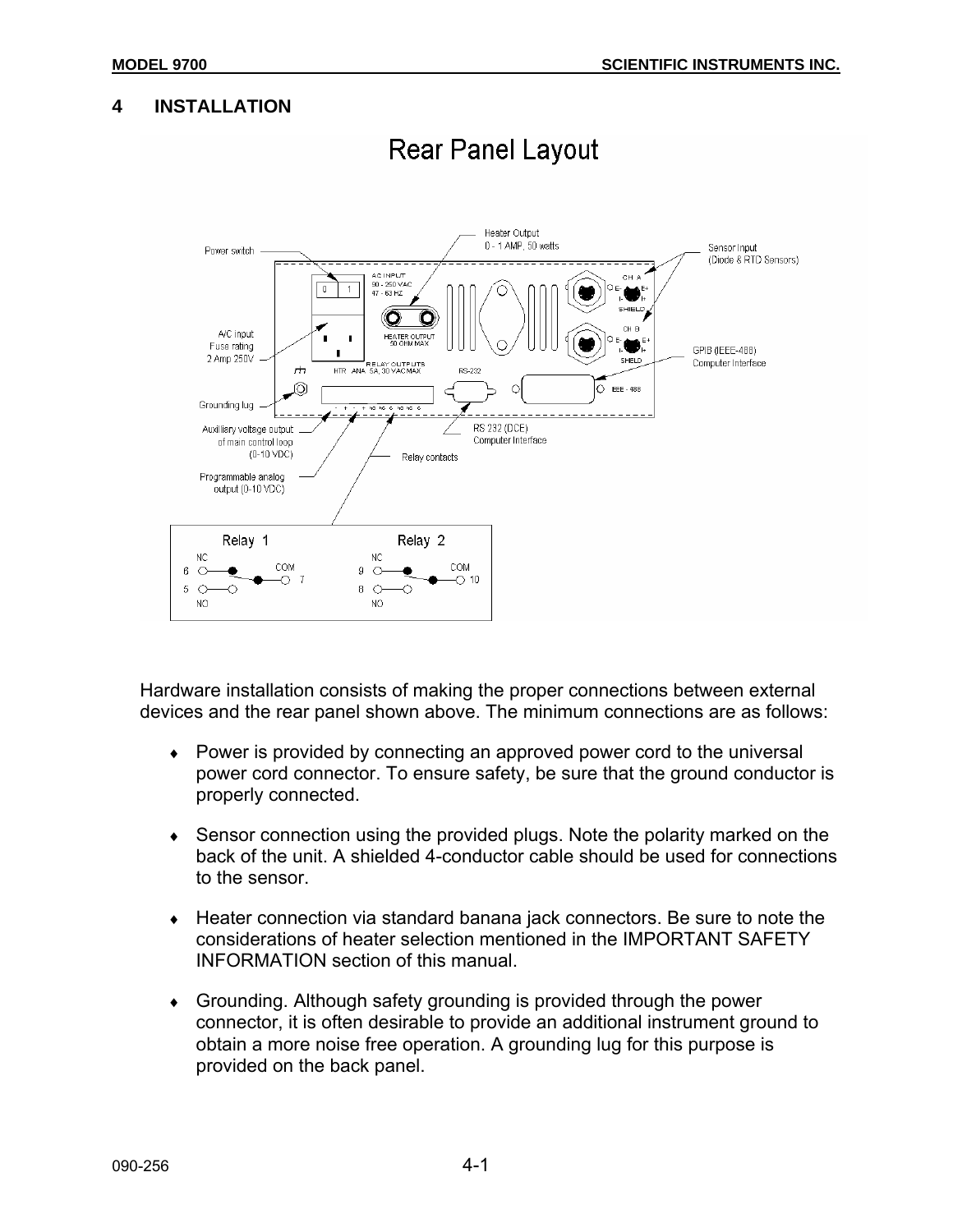# **5 OPERATION**



# **5.1 General Description of User Interface**

The user interface for the Model 9700 Temperature Controller has been designed to be as intuitive and easy to use as possible. After taking some time to explore the menus and familiarize yourself with the instrument, we trust that you will find its operation to be simple and efficient.

The user interface for the 9700 consists of a main display with several variations, a menu system for instrument parameters, a control entry menu for starting control, and a number of diagnostic displays. The menu system is accessed via the menu key, and the control entry menu is accessed via the control key. The diagnostic functions are accessed via other keys, as explained in the "Diagnostics" section later in this chapter.

The large oval "rocker switch" is used extensively when choosing menu options and navigating through displays. The enter key is used to select options in the menu system, and the escape key allows for an exit of menu options.

# **5.2 Main Displays**

Upon power up, if both channels are enabled, the normal display shows temperature for channels A and B, the main set point, percent heater power, and the current mode of operation (or control mode). The set point is designated by "SA" if channel A is the control channel, and "SB" is channel B is the control channel. The "S" is replaced with a "P" in program mode, and with an "F" in the fixed control mode.

Pressing the rocker switch up shows temperature and voltage (or resistance) for channel A. Pressing the rocker switch up again shows temperature and voltage for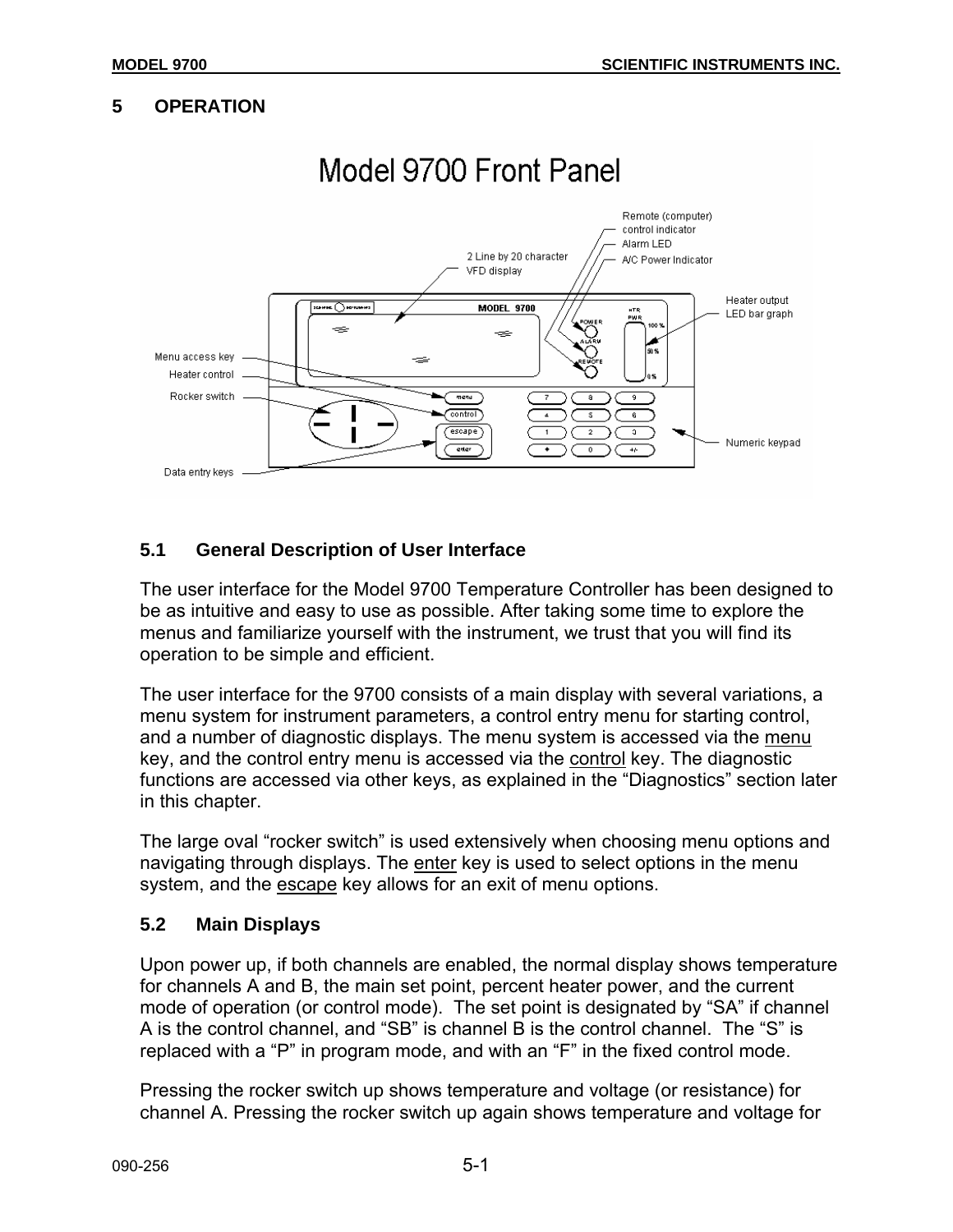channel B. A third press causes the display to show temperature and voltage for both channels. A final press returns the display to its original state. Alternatively, pressing the rocker switch down cycles through the displays in reverse order.

If one channel is disabled, only one display is available, and that display shows temperature and voltage (or resistance) for the single active channel. The function to enable or disable a channel may be accessed by pressing menu, 7, 4.

# **5.3 Control Modes**

The 9700 provides several different types of control in order to meet the needs of your control environment. The basic type of control is normal PID control (NPID). A variation of this is zone PID control (ZPID), which provides for different PID parameters to be used in different temperature ranges. Both of these types of control are available in the manual control mode, where temperature is controlled at a single set point. In program mode, where the set point changes over time according to a user defined program, these two variations are designated by "NPRG" and "ZPRG."

The fixed mode makes it possible to apply a fixed percentage of the maximum heater power, and AutoTune mode allows the instrument to test the control environment and recommend PID values for better control.

In order to enter one of the active control modes below, first press the control key to display the control entry menu, then select one of the 4 options shown on the display by moving the cursor to that option and pressing enter, or simply by pressing the number of the desired control mode. When the unit is controlling, the control key lights (or flashes in the case of AutoTune). Pressing the control key again causes the unit to stop controlling.

# **5.3.1 Stop**

When the controller is powered up, it begins in the Stop mode. In other words, no heater power is being applied. Temperature is measured and the unit is ready to start controlling.

# **5.3.2 Manual (Normal)**

To enter the normal control mode (manual), press the control key and select option 1. (As a shortcut, pressing the control key twice performs the same function.) In the normal control mode, the controller attempts to keep the temperature at a fixed temperature, as determined by the main set point. The main set point can be accessed by pressing menu, 1, 1. The main control channel can be chosen by pressing menu, 2, 5.

# **5.3.3 Program**

To enter program mode, press the control key and select option 2. In program mode, the unit starts with the set point as the current temperature and then varies it continuously according to the program defined by the user. The details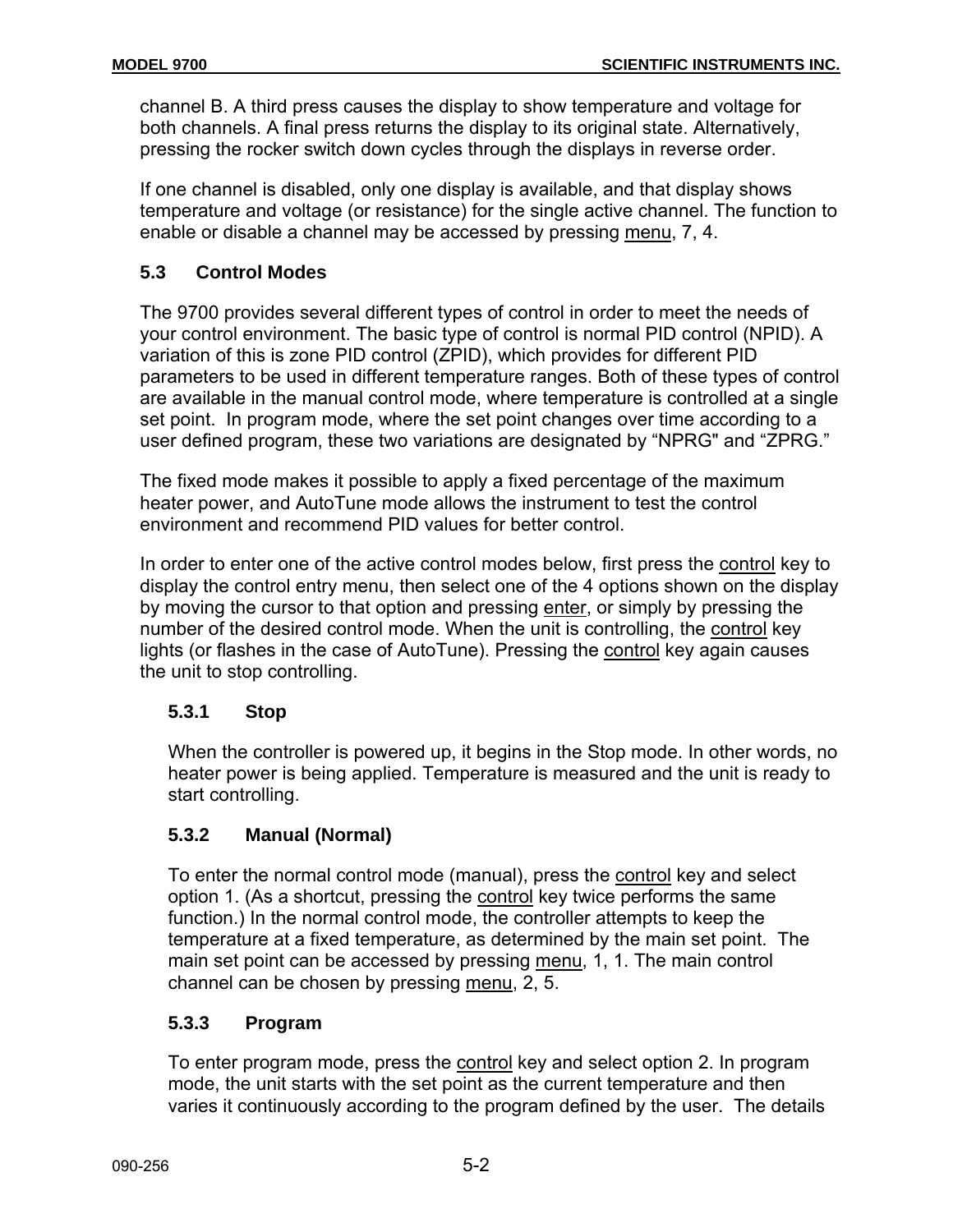of the program format and instructions on how to enter a program are given in the "Menu System" section later in this chapter.

# **5.3.4 Fixed**

To start the controller in fixed control mode, press the control key and select option 3. The fixed control mode outputs a fixed percentage of the full scale heater power, determined by the fixed heater set point for the main loop (menu, 1, 3).

When the 9700 is in the fixed control mode, the set point on the main display is a percentage of full heater power and is preceded by the designation "FA" or "FB" depending on whether the main control channel is set to be channel A or channel B. To stop controlling, press the control key again.

# **5.3.5 AutoTune**

# **5.3.5.1 General Description**

AutoTune is a very useful feature of the 9700 which is used to test the control environment and recommend PID values for better control. This test must normally be done at a number of different temperatures, since most cryogenic control environments have different control characteristics at different temperatures. After the ideal parameters are established for each temperature range, the 9700 can be set to use zone PID control, where different PID values are used, depending on the set point.

AutoTune applies to the main loop only. Accepting the PID values recommended at the end of the test transfers them to the main PID values.

# **5.3.5.2 Procedure**

In order to execute the AutoTune test properly, first start the 9700 in the normal control mode (manual). The instrument must be controlling and stabilized at the desired test temperature. If obtaining stable control proves to be difficult, please refer to the section entitled OBTAINING PROPER TEMPERATURE CONTROL for recommendations on how to obtain stable control. In general, the way to achieve more stable control is to decrease the D term, increase the I term (which decreases the effect of the I term), and decrease the P term.

The unit should be set for normal PID control, **not** zone PID control (menu, 2, 4). If the 9700 is set for zone PID control when Auto Tune is started, it will switch to the normal control mode automatically. The current control mode is indicated on the main display. Normal PID control is designated by "NPID," and zone PID control is indicated by "ZPID."

When in the normal control mode, AutoTune may be started by clicking on the AutoTune button in the GUI, or by using a special key sequence on the front panel of the instrument. Since pressing the control key while the instrument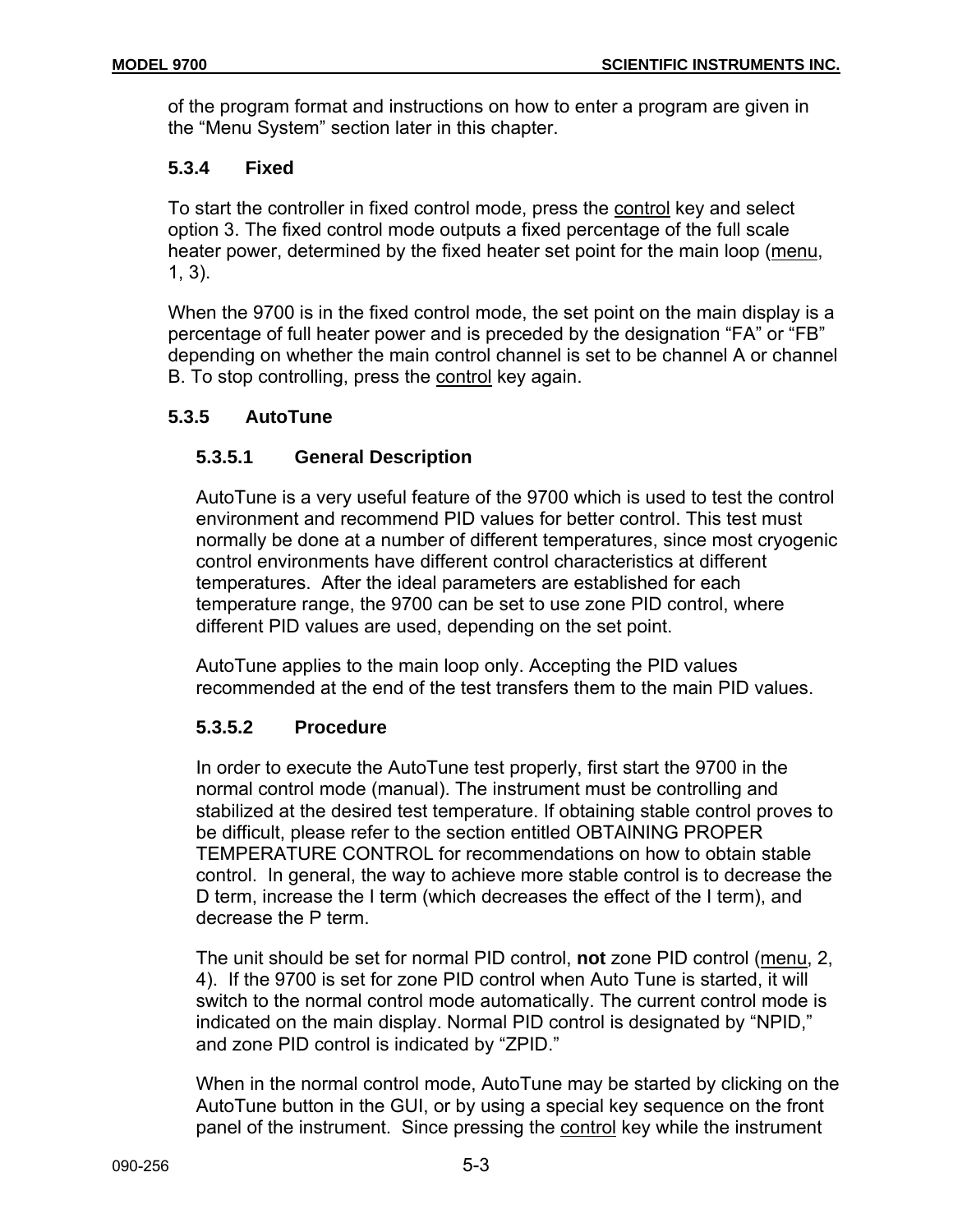is controlling turns off control, a special provision has been made for starting AutoTune. When the instrument is in the normal control mode, pressing '4' also brings up the control entry menu. Press '4' again to start AutoTune.

AutoTune has 9 phases; these will be indicated on the main display. When the controller reaches the  $9<sup>th</sup>$  phase, the old PID values and the new recommended PID values will be shown on the display. Press enter to continue. The next display shows the prompt, "Enter to Accept, Escape to Reject." Press enter to automatically accept the new PID values and replace the old PID values for the main loop with the new PID values, or press escape to leave the old values in place. After AutoTune has been run, you may return to this display at any time by pressing '5' (while in the normal display mode), and the new parameters may be accepted at that point.

If the new PID values are accepted, they will be transferred to the main PID values. If there was a large difference between the old PID values and the new PID values, more accurate results may be obtained by running AutoTune again. In mechanical refrigerators where the movement of the piston produces rapid fluctuations in temperature, it may be necessary to reduce the D term manually (or set it to zero) after accepting the results of an AutoTune. This is especially true at lower temperatures where the temperature fluctuations are substantial.

# **5.4 Menu System**

Instrument operating parameters are accessed by means of a menu. From the normal display (default on power up), pressing the menu key brings up a menu with 8 options. In order to move the cursor one line at a time, press the rocker switch up or down. In order to move the cursor two lines at a time, press the rocker switch right or left.

To select a menu option, move the cursor to that option and press enter, or simply press the number of the option.

When editing numbers, the numeric keys may be used to enter a new number, or the rocker switch may be used to increment or decrement the existing value. To change the least significant digit on the display, simply press the rocker switch up or down when the number is displayed. To affect other digits, first press the rocker switch right or left to move the cursor to that digit and type a new number or press the rocker switch up or down to increment or decrement that digit.

# **5.4.1 Set Points**

The first option is likely to be the one most often accessed, since it contains all of the set points for the normal control mode (and fixed mode). Set points for the program mode are accessed through menu option 3.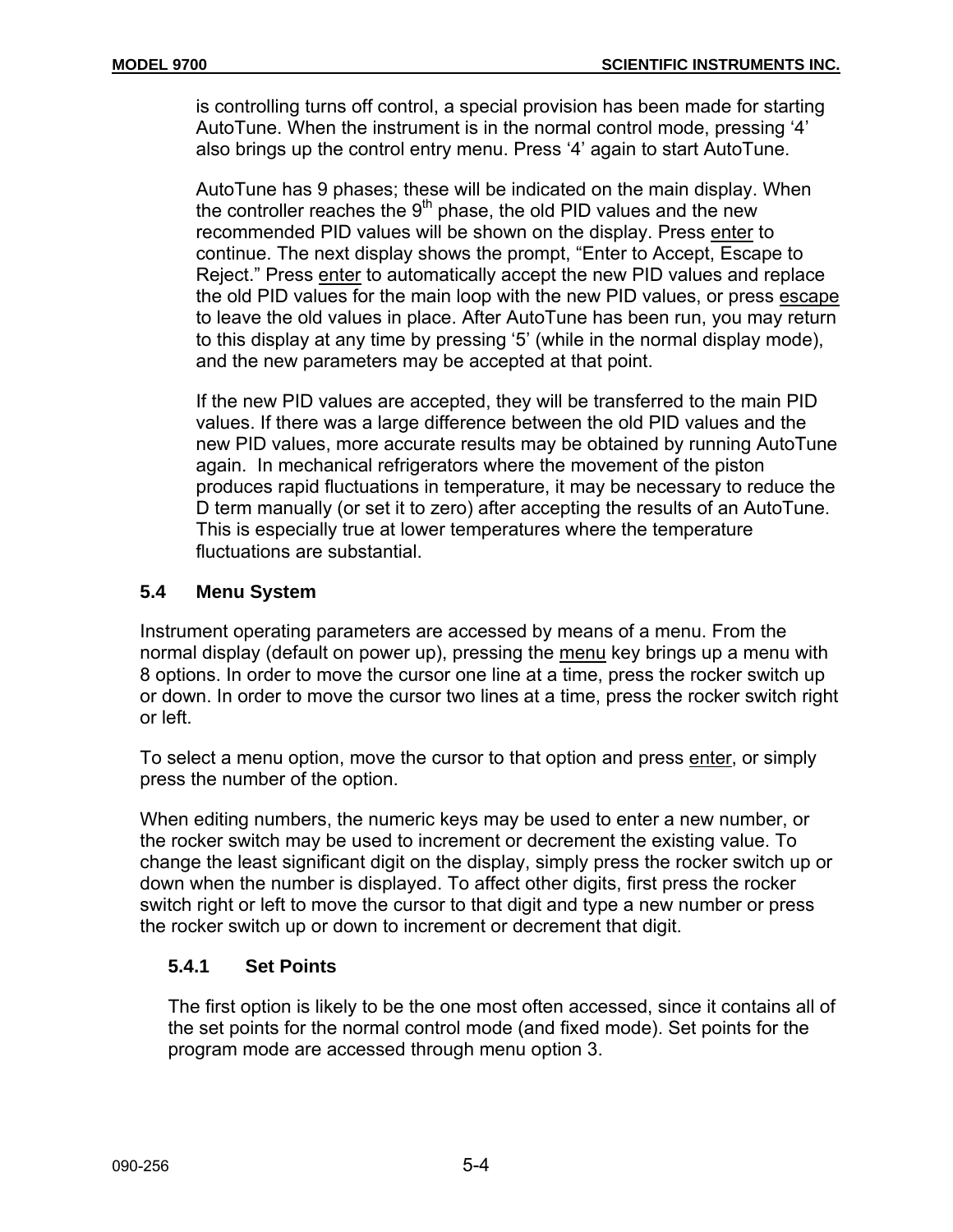# **5.4.1.1 Main Set Point**

The main set point is the set point for the main control loop. It can apply to channel A or channel B, depending on which one is set to be the main control sensor (as determined in option 5 of the control settings menu).

The main set point is displayed in the main display on power up and is designated as SA if the main control sensor is on channel A, and SB if the main control sensor is on channel B. When the instrument is controlling, it attempts to keep the temperature on the main channel at this set point.

To change the main set point, select this option by moving the cursor to this menu option and pressing enter, or simply by pressing '1' inside the "Set Points" menu. Enter a new value using the appropriate numeric keys or by using the rocker switch to increment or decrement the value. Press enter when finished to save the new value, or press escape to exit without saving.

# **5.4.1.2 Aux Set Point**

The 9700 has an analog output which may be used for a number of different uses. It can be set to indicate temperature of either channel, it can be set to show the deviation from the set point on the main channel, it can be set to a fixed output, or it can be set as a second PID output. If the analog output is designated as a second PID output, the aux set point will take effect on the channel opposite the main channel.

The aux set point (or auxiliary set point) is the set point for the auxiliary control loop (or  $2<sup>nd</sup>$  PID loop) and is not displayed on the main display. The aux set point is automatically assigned to the opposite channel from the main set point. When the instrument is controlling, it attempts to keep the temperature of the  $2^{nd}$  channel at this set point.

If aux PID control is selected, it will be activated when the main channel control is turned on.

# **5.4.1.3 Fixed Heater (Main)**

The fixed heater set point is active if fixed control is selected from the control entry menu. A fixed percentage of the full scale heater power is applied based on this set point.

# **5.4.1.4 Fixed Heater (Aux)**

If the analog output mode is set to fixed output, this set point determines the percentage of full scale power that will be applied to the analog output. This power will only be applied when control for the main channel is turned on.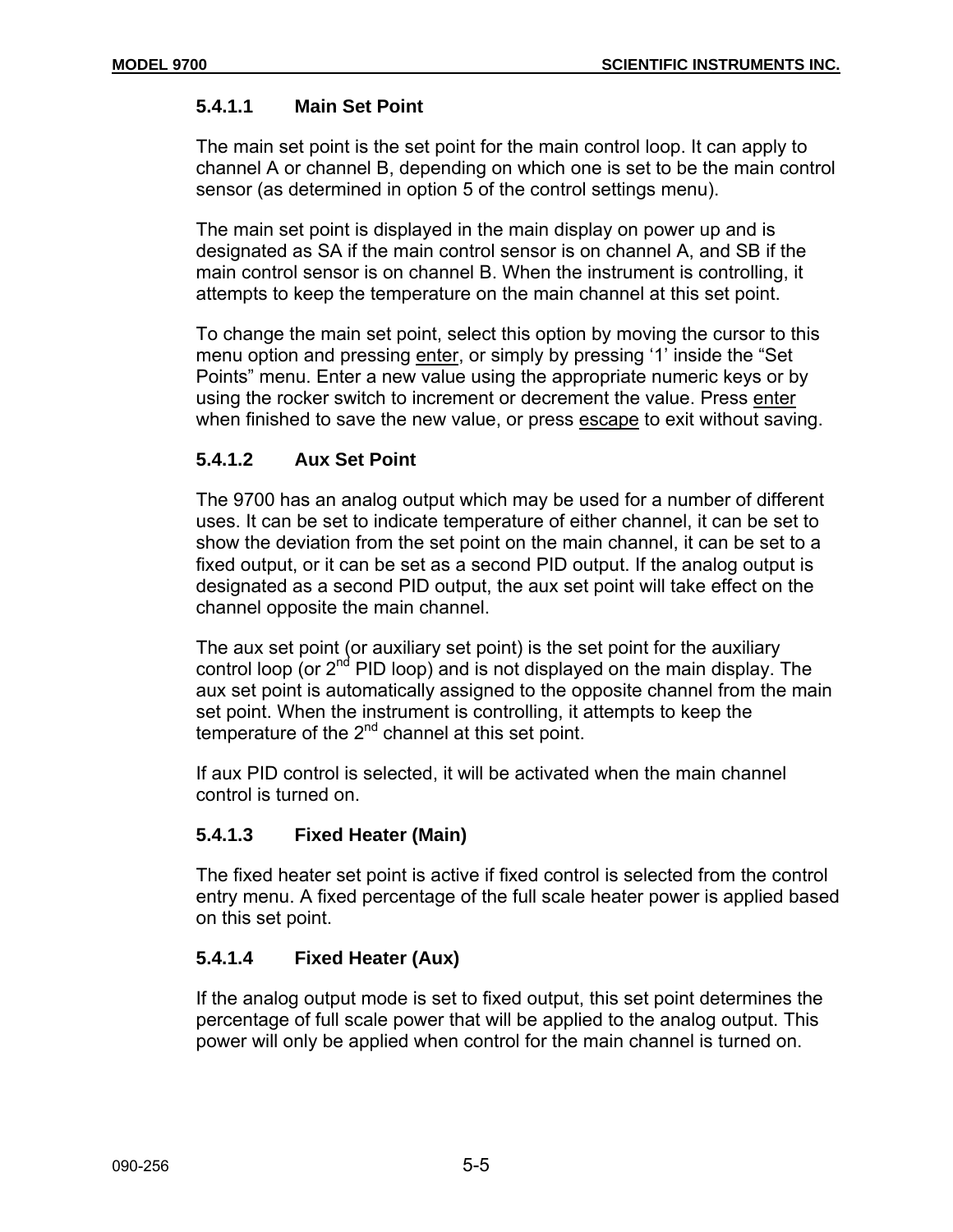# **5.4.2 Control Settings**

The control settings sub-menu provides access to the various parameters which govern control. These include PID settings for the main loop and the auxiliary loop, PID settings for zone PID control on the main loop, the ability to set the control type to zone PID or normal PID, choosing the control sensor, and limiting maximum heater power.

# **5.4.2.1 PID (Main)**

These are the settings for the main PID loop, assigned to one channel or the other, as determined by the setting in the control sensor menu option.

To change the PID settings, select the PID (Main) option by moving the cursor to that menu option and pressing enter, or simply by pressing '1' inside the control settings menu. The first item displayed will be the proportional (P) term for the control equation. Enter a new value or press enter to accept the current value and display the integral (I) term. Press enter again to display the derivative (D) term. Pressing enter again terminates this function. The display will return to the menu or to the main display, depending on the setting of the data entry mode (menu, 7, 2).

# **5.4.2.2 PID (Aux)**

This option cycles through the P, I, and D terms in the same manner as the previous option for the PID values for the main loop. The PID values for the auxiliary loop only take effect if the analog output type is set to "Aux PID."

# **5.4.2.3 PID (Zones)**

The 9700 is can be programmed to use different PID values for different temperature ranges in order to accommodate the different control characteristics of the system. This feature can be turned on by selecting zone PID control as described in the next option.

In order to set the PID values for each range, select the PID (Zones) option of the control settings menu. The first option presented will be the zone number. Ten zones are available, numbered  $0 - 9$ . These zones apply in sequence starting from 0.000 K and ranging to the top of the particular sensor curve being used.

The next option presented is the set point for the zone chosen. The set point designates the upper limit for a particular zone. In other words, zone 0 ranges from 0.000 K to the set point for zone 0. Zone 1 ranges from the set point for zone 0 to the set point for zone 1, and so on.

After the zone number and the set point, the P, I, and D values are presented in order for that zone. To set the next zone, it will be necessary to select this menu option again and choose another zone to edit.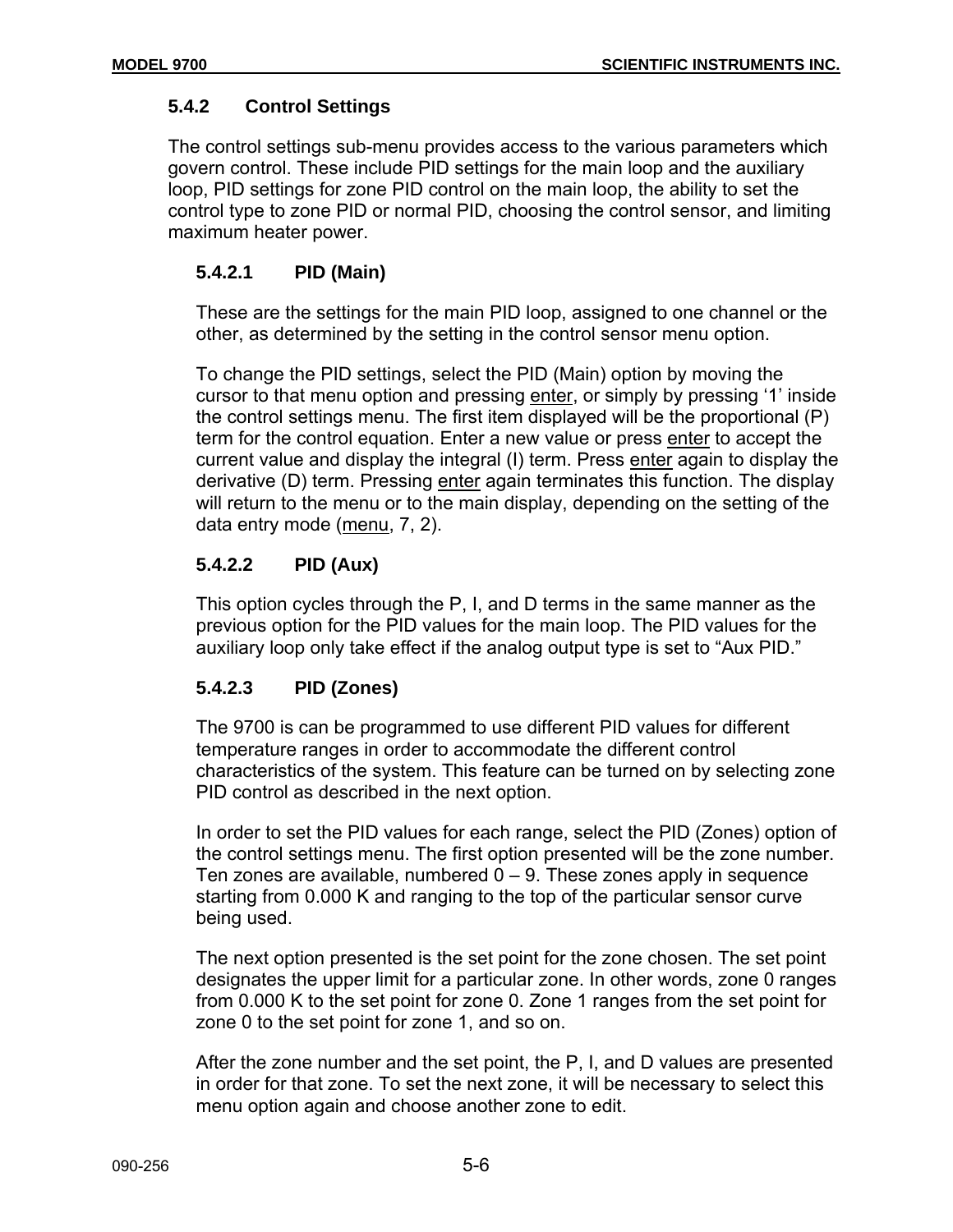NOTE: It is much easier to set the zone PID values using the option under the "Tools" menu of the graphical user interface (GUI). If you have access to a PC and can run the GUI and communicate with the instrument, that is much preferable, since setting all the zone PID values via the front panel keypad can be quite tedious.

# **5.4.2.4 Control Type**

As mentioned in the previous option, it is possible to use normal PID control in the main control loop, where one set of PID values is used over the entire temperature range, or it is possible to use zone PID control, where a different set of PID values is used depending on the range in which the main set point falls.

To select the control type, in the "Control Settings" menu, select option 4. Control type will be listed as either "Normal PID" or "Zone PID" control. To change the control type, push the rocker switch up or down until the correct option appears. Press enter to save the change, or press escape to revert to the original value.

# **5.4.2.5 Control Sensor**

The main control loop (which governs the 50 watt heater output) may be assigned to channel A or channel B. The Aux PID loop will automatically be assigned to the other channel (if Aux PID control is selected for the analog output).

To set the control sensor, select option 5 of the "Control Settings" menu. The sensor will be listed as either "A" or "B." To change the control sensor, press the rocker switch up or down until the correct channel is displayed. Press enter to save the change, or press escape to revert to the original value.

# **5.4.2.6 Max Heater Power**

In some control applications, if full heater power (up to 50 watts) is applied to the heater, it may cause damage to the heater or to the system, or it may cause undesirable effects. This option enables the heater power to be limited to a percentage of full power.

To set the maximum heater power, select option 6 of the "Control Settings" menu. A value from 0 to 100% will be displayed. To change the value, use the numeric keypad or use the rocker switch to increment or decrement the value. Press enter to save the change, or press escape to revert to the original value.

# **5.4.3 Programs**

Normal control at a single set point is suitable for many applications, but in some cases, it may be desirable to vary the set point over a period of time. The 9700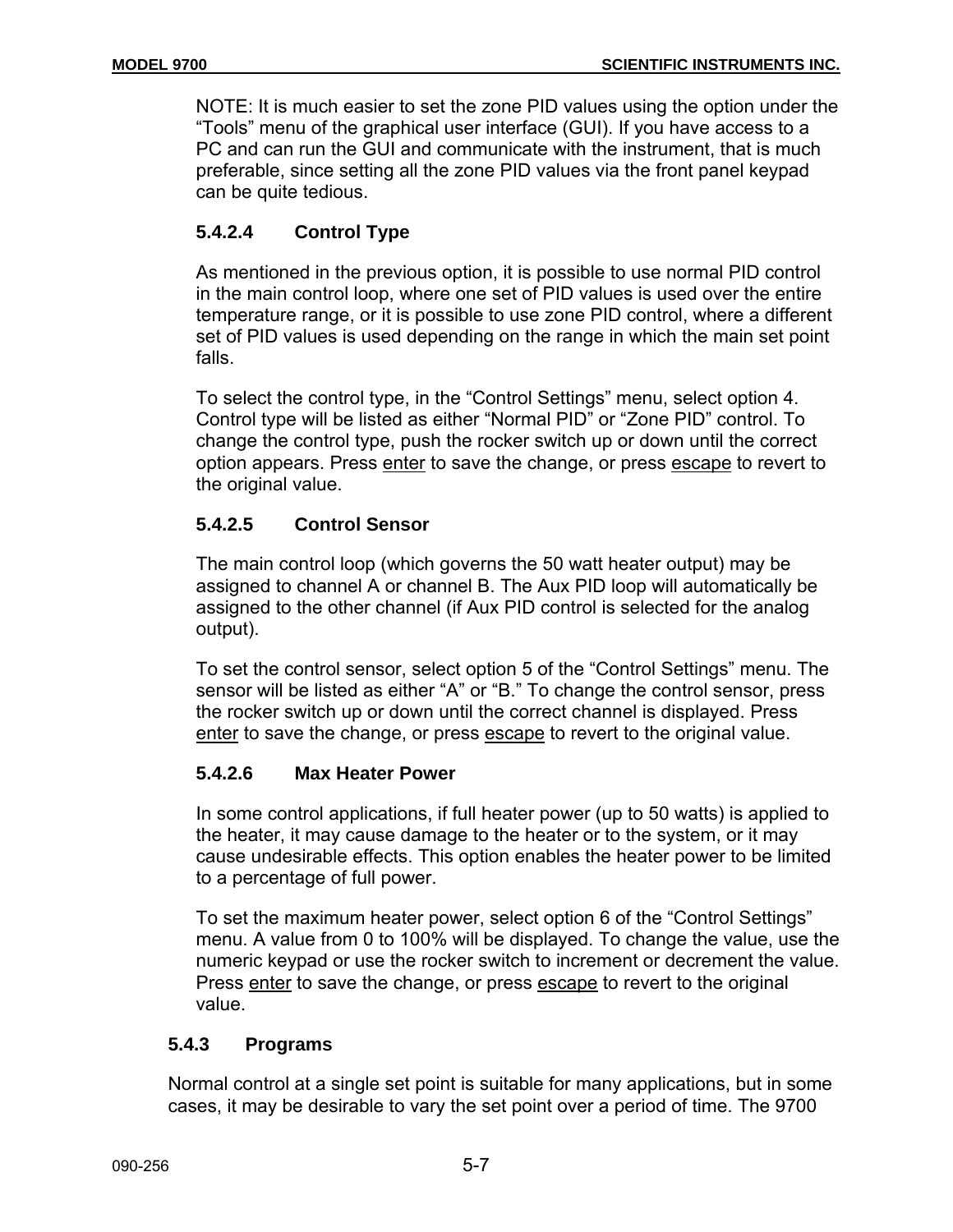allows the user to set up customized programs that will generate a temperature profile over time.

Access is provided to the programs in option 3 of the main menu. Up to 5 programs may be stored in memory, and any 1 of them may be recalled to the current program position.

PROGRAM FORMAT: In order to work properly, user programs must follow the pre-defined format. The first time must be zero, and the first temperature must be non-zero. The proper way to end a profile is to set the last time point to zero. If the last temperature is also zero, the controller shift to "Stop" at the end of the program. If the last temperature is non-zero, the controller will shift to the normal control mode with that temperature as the set point. This is explained further below. The time points are the number of minutes since the start of the program.

NOTE: It may be easier to construct programs using the option under the "Tools" menu of the graphical user interface (GUI). If you have access to a PC and can run the GUI and communicate with the instrument, that may be preferable, since constructing a long program cycle via the front panel keypad can be tedious. In addition, the GUI provides a graphical display of the program as it is built, making it quite easy to judge the final results.

# **5.4.3.1 Edit Current Program**

The current program is the one that will be run when "Prog" (short for "Program") is selected from the control entry menu. The "Edit Current Program" option allows the current program temperature and time points to be changed.

No provision has yet been made to save the current program to one of the stored programs, but it is possible to recall the saved programs to the current program position. If it is desired to save the program changes for future use, it is recommended that you edit one of the user programs and then use option 3 of the "Programs" menu to recall this program to the "current program" position.

To change the current program, select the first option of the "Programs" menu. The display will indicate that you are editing the current program. Press enter to continue.

The next prompt ("Original Source") shows which user program was the source of the current program. Press enter to continue.

The next quantity displayed is the number of program points. The number of program points determines the number of program points that will be displayed for editing. The maximum number allowed is 50 points.

The number of program points is not necessarily the number of program points that will be used when running a program. As explained above, a program will end when the time value for a point is zero, or the time value for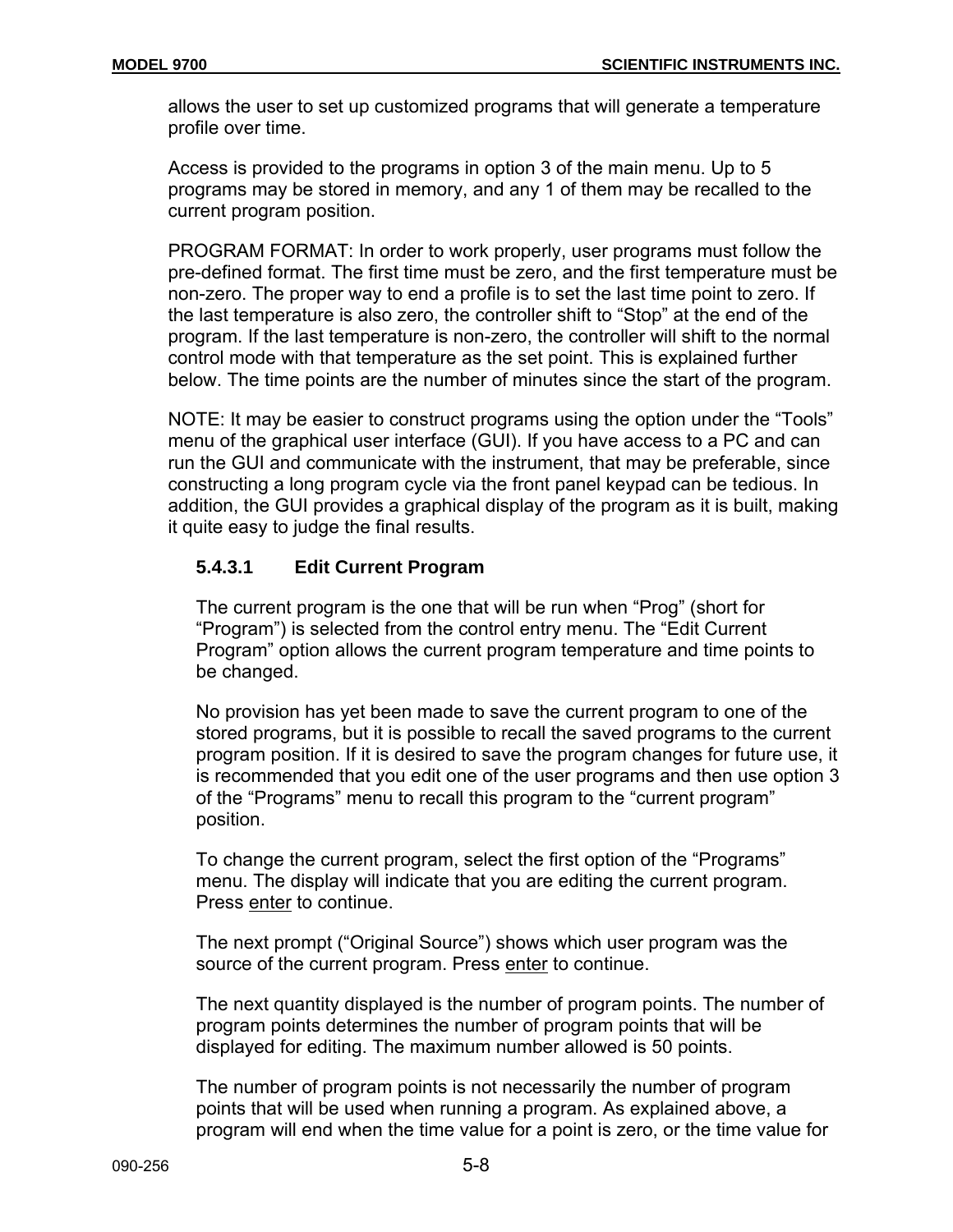a point is less than the time value for the preceding point. A program will also end if the maximum number of points (50) is reached.

In this case, it is probably best just to set the number of points to 50 so that all possible points will be displayed. End a program at the desired point by entering a zero in the time field, press enter to save that value, and then press escape to avoid editing any more points.

After entering the number of points, the temperature and time for the first point are displayed. When the program is started, the temperature of the first point will be replaced by the then current value, so it is not really important what temperature value is placed in this first point.

Press enter to edit the time for the first point. The time for the first point must equal zero, or the program will end immediately. The zero signifies that this is only the starting point. Press enter again to edit the next program point.

At this point, temperature and time values may be entered for the desired number of points (up to 50 points). Each time value must be greater than the previous value, since each time is the number of minutes since the program was started.

During program execution, the set point is changed gradually to produce a smooth ramp from one point to the next. The set point starts at the first set point and is constantly re-calculated so that when the time reaches the value in the next set point, the set point is at the value for that point.

As stated previously, the program ends when a time value of zero is encountered. If the temperature of that point is also zero, the controller is returned to the stop mode. If the temperature is non-zero, the controller will change to the normal control mode and hold that temperature constant.

It is not necessary when editing a program to continue all the way to the end in order to save changes. Each point is saved when enter is pressed. After pressing enter to save a change, escape may be pressed to exit the edit function.

# **5.4.3.2 Edit Stored Program**

It is not possible to execute a stored program directly. It must be recalled to the active program position using the "Recall Program" menu option described below. Stored programs allow users to develop different program profiles and then recall one to the active position in order to use it.

To edit a stored program, select option 2 from the "Programs" menu. The display shows the program to edit. To edit a different program, press the rocker switch up or down until the desired program is displayed; press enter to continue.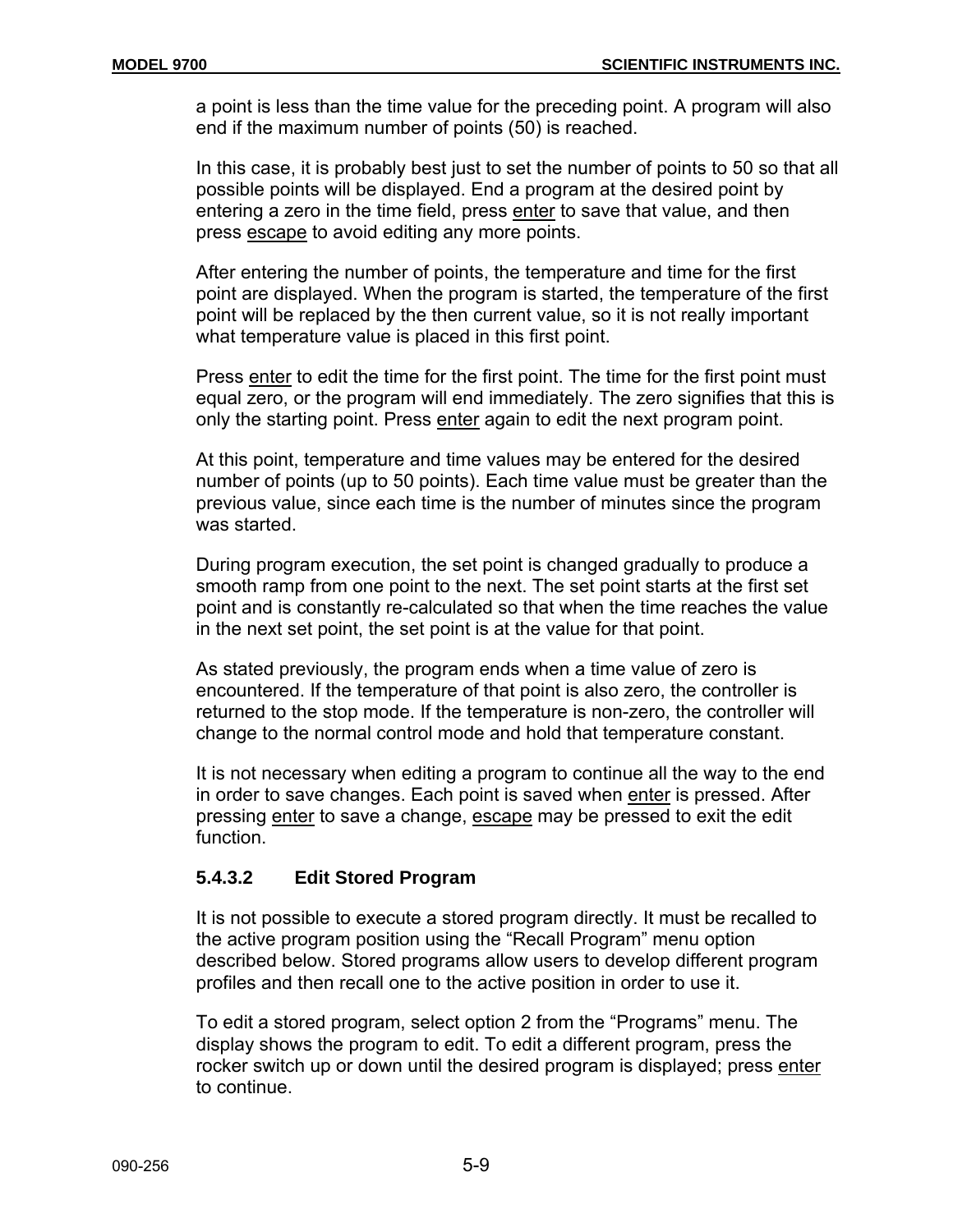The next display shows the number of program points. Editing is identical to that for the current program, as described in the previous section. Please refer to that section for instructions if needed.

# **5.4.3.3 Activate Program**

The "Activate Program" option is used to recall a stored program to the current program position. It is not possible to execute a stored program directly; it must first be transferred to the "current" program position.

To activate (or recall) a program, select option 3 from the "Programs" menu. The first screen displayed shows the program to retrieve. To select a different program, press the rocker switch up or down. Press enter to continue.

The next screen shows that it will be recalled to the current program position; press enter to continue. The next screen displays a caution message informing the user that this operation will erase the previous "current" program. Press enter to recall the program or press escape to exit without recalling the program.

**NOTE:** The amount of time required to execute this function depends on how many points are different from the previous values. If no points are changed, the operation will complete very quickly. If there are many new time and temperature points, the operation could take an amount of time in excess of 1 minute. It will not be possible to perform any other function on the controller while the program is being recalled. **RS232 and GPIB communications will be interrupted. It is best to exit the GUI (if it is running) before performing this function and to restart it afterwards.**

# **5.4.4 Auxiliary Output Options**

The auxiliary (or aux) output options refer to the relay outputs and the analog output voltage. These are contained in option 4 of the main menu.

# **5.4.4.1 Analog Output**

The analog output may be used in a number of different modes. These include tracking the temperature of either channel, serving as a second PID loop, showing the deviation from the main set point, and outputting a fixed percentage of full scale. The option chosen determines the voltage output to the connector on the rear panel labeled "ANALOG."

To access the analog output options, select option 1 in the Aux Output menu. The display shows the current analog output type. To choose a different option, press the rocker switch up or down. Press enter to accept one of the available options, as explained below.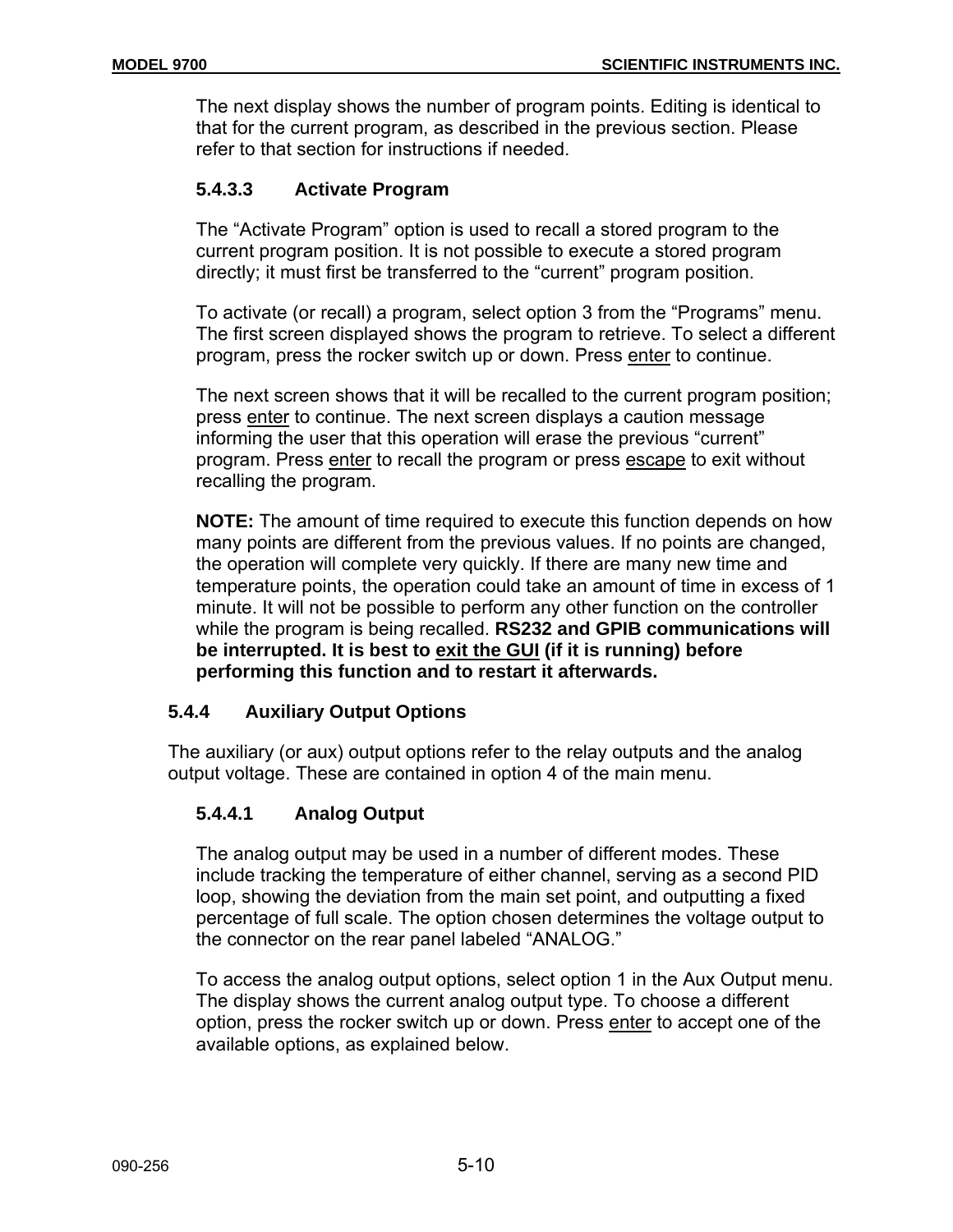# **5.4.4.1.1 Disable**

Of course the analog output may be disabled. In this case, no voltage is output to the analog output connector.

# **5.4.4.1.2 Temperature**

If the "Temperature" option is chosen, the voltage output on the analog output connector varies with the temperature of either channel A or B. If this option is chosen, after pressing enter, the prompt will appear to assign Analog Out to either channel A or B. To change the channel, press the rocker switch up or down and press enter.

The temperature must be scaled between a low temperature and a high temperature. The low scale point will be displayed first. If the current value is not acceptable, a new value may be entered. The high scale point will be displayed second. The  $0 - 10$  V output will be scaled between these two values. This voltage is output at all times regardless of the current control mode.

# **5.4.4.1.3 Deviation from Set Point**

The "Deviation from SP (Set Point)" option tracks the difference between temperature of the main control channel and the set point for that channel. This is useful when tracking the error from the control point.

After choosing this option and pressing enter, the range scaling factor will be displayed. This determines the amount of change in voltage that a particular error will cause. The units are Kelvin. If this factor is set to 100.000K, an error of 50 K will produce a voltage change of 5 volts. This voltage will only be output if the instrument is in one of the active control modes.

# **5.4.4.1.4 Aux PID**

If the Aux PID option is chosen, the analog output voltage can be output to a low wattage heater or to a power booster in order to control temperature on the channel opposite the main control sensor. In this case the aux set point comes into effect (set by pressing menu, 1, 2).

# **5.4.4.1.5 Fixed Output**

If the Fixed Output option is chosen, a fixed percentage of the maximum analog output voltage is applied to the analog output. In this case the "Fixed Heater (Aux)" set point comes into effect (set by pressing menu, 1, 4). This voltage is only applied when control is turned on for the main channel.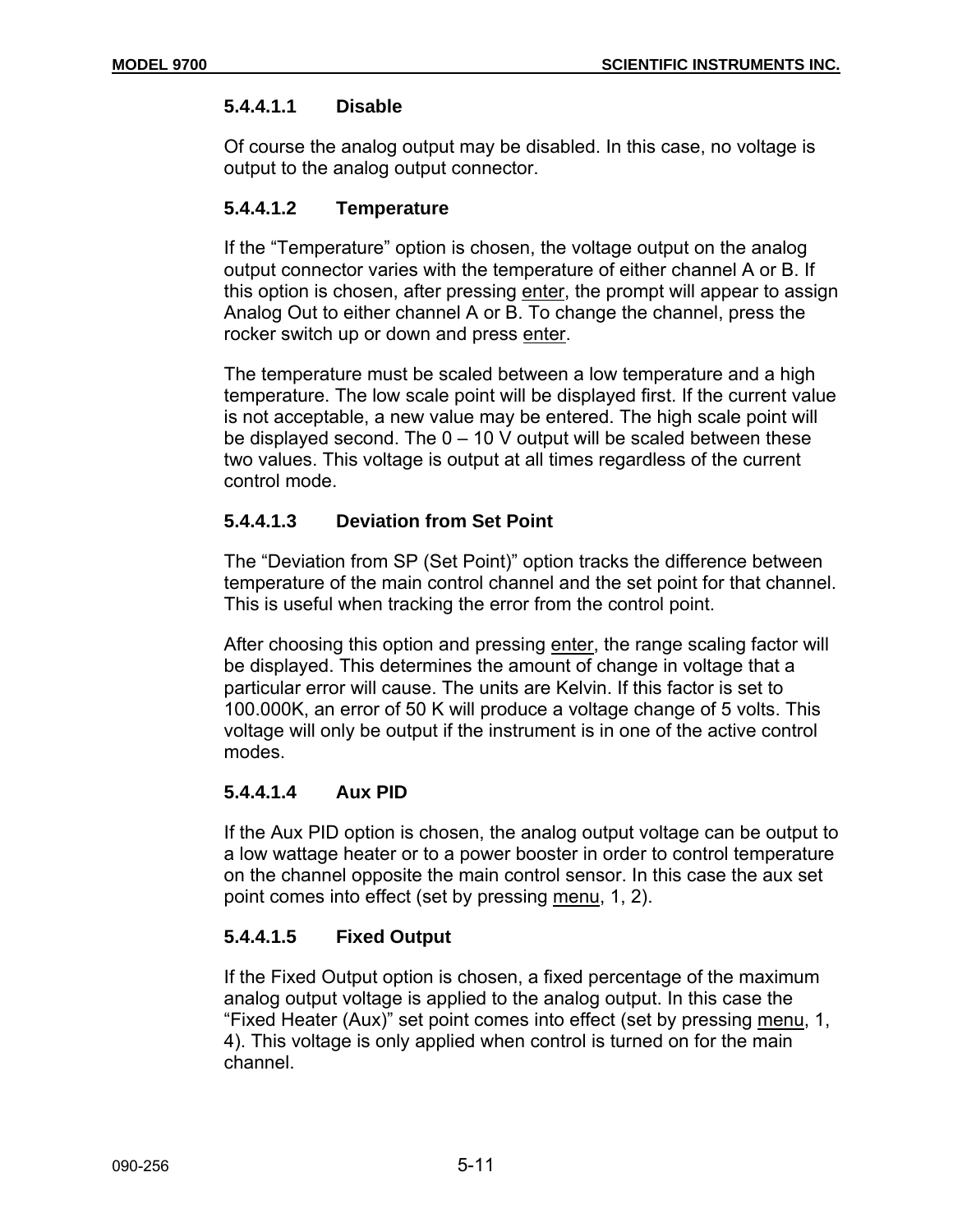# **5.4.4.2 Relay Settings**

The 9700 has two relays. Each relay may be assigned to either channel and may serve as a high or low alarm (or set point), if desired.

To access the relay settings, choose option 2 of the "Aux Output" menu. The display shows the relay to be set. To choose the other relay, press the rocker switch up or down. Press enter to continue. The next display shows the channel the relay is assigned to. To change the channel, press the rocker switch up or down and press enter.

Next is shown the set point for that relay. Whether the relay is on above or below that set point is determined by the following parameter (the relay hysteresis). After entering the desired set point, press enter to continue.

The next parameter (relay hysteresis) is designed to prevent rapid switching of the relay on and off at, or near the set point. If the relay is positive, the relay will turn on above the set point (making it a high alarm). The relay will not turn off until it goes below the set point minus the hysteresis value.

In other words, if the set point is set to 80.000 K and the hysteresis is 0.5 K, the relay will turn on at (or above) 80.000 K, but it will not turn off until the temperature falls below 79.5 K.

If the hysteresis is negative, the relay will turn on below the set point (making this a low alarm). It will not turn off until the temperature rises above the set point value minus the hysteresis value. (The subtraction of a negative value results in an addition.)

For example, if the set point is set to 4.000 K and the hysteresis is –0.025 K, the relay will turn on below 4.0 K, and it will not turn off again until the temperature rises above 4.025 K.

In any case, both normally open and normally closed contacts are available, so choosing the normally closed contacts will produce the opposite response from that described above.

# **5.4.5 Sensor Curves**

The 9700 allows for many different sensor curves and is user configurable to a certain extent. This menu option allows the user to view and change sensor information.

Sensor curves are divided into active curves (those actually being used for temperature calculation on the designated channel) and user curves (stored curves which are not currently being used for temperature calculation).

NOTE: Although it is possible to enter sensor curves via the front panel of the instrument, it is much preferable to use the "Sensor Configuration" option under the "Tools" menu of the graphical user interface (GUI). If you have access to a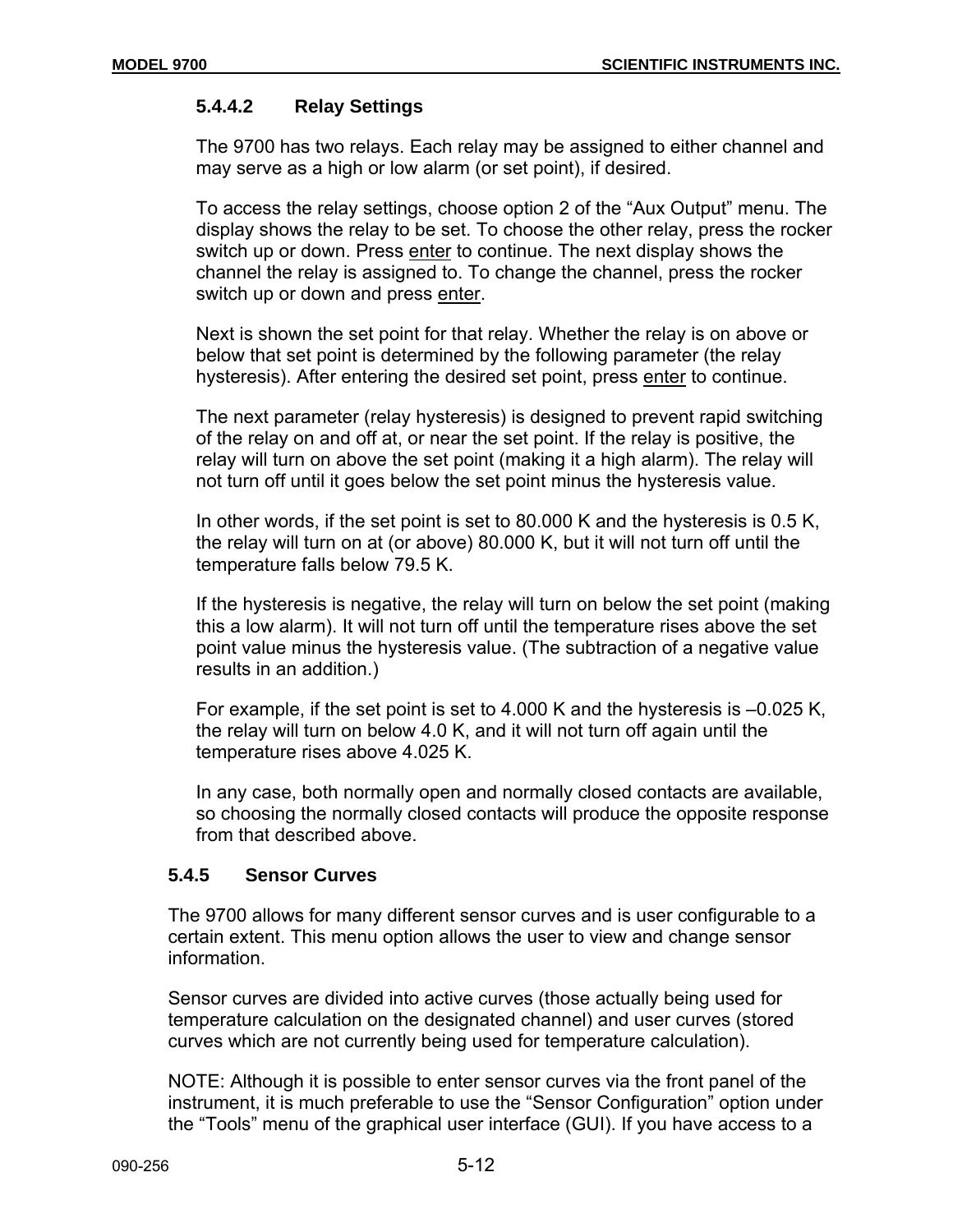PC and can run the GUI and communicate with the instrument, that is much preferable, since entering all the sensor curve values via the front panel keypad can be quite tedious and error prone. If a curve is downloaded to the instrument with the GUI, it must be activated on either channel A or channel B in order to take effect, as explained below.

# **5.4.5.1 View Active Curve**

The active curves may not be edited directly. If it is necessary to change one of the active curves, it is first necessary to edit one of the user curves and then activate that curve on the desired channel. Each active curve has a parameter that indicates which user curve it came from, therefore it is easy to determine which user curve should be edited and activated.

To view one of the active curves, select option 1 of the "Sensor Curves" menu. The first prompt shows the curve to display. To choose the other channel, press the rocker switch up or down. Press enter to continue.

The next display shows the original source of the curve. It is not possible to transfer a curve directly to one of the active channels of the instrument. If the GUI is used to download a curve, the curve must first be loaded as one of the user curves, then it can be recalled to one of the active channels.

Pressing enter repeatedly will show the type of sensor (Diode, RTD, or Thermocouple), the sensor model (a text field), the sensor serial number (again, a text field), the sensor current (10  $\mu$ A, 100  $\mu$ A, or 1 mA), the number of points, and then the actual data points. Press escape at any point along the way to exit this function.

# **5.4.5.2 Edit User Curve**

The user curves may be changed at any time without immediately affecting the operation of the instrument. In order to take effect, the user curve must be activated on either channel A or channel B.

To edit one of the user curves, select option 2 of the "Sensor Curves" menu. The first prompt shows the curve to display. To choose the other channel, press the rocker switch up or down. Press enter to continue.

The next display shows the type of sensor. Press the rocker switch up or down to change the sensor type. Press enter to continue.

The next display shows the sensor model. This is a text field up to 12 characters long. In order to change the text, press the rocker switch right or left to make the cursor appear. Press the switch right to move to the character to be changed, and then press the rocker switch up or down. The possible characters and symbols are shown in sequence. To scroll through the list quickly, press and hold the rocker switch. When the desired character is shown, press the rocker switch right or left to move to the next character. When all characters are as desired, press enter to save the changes.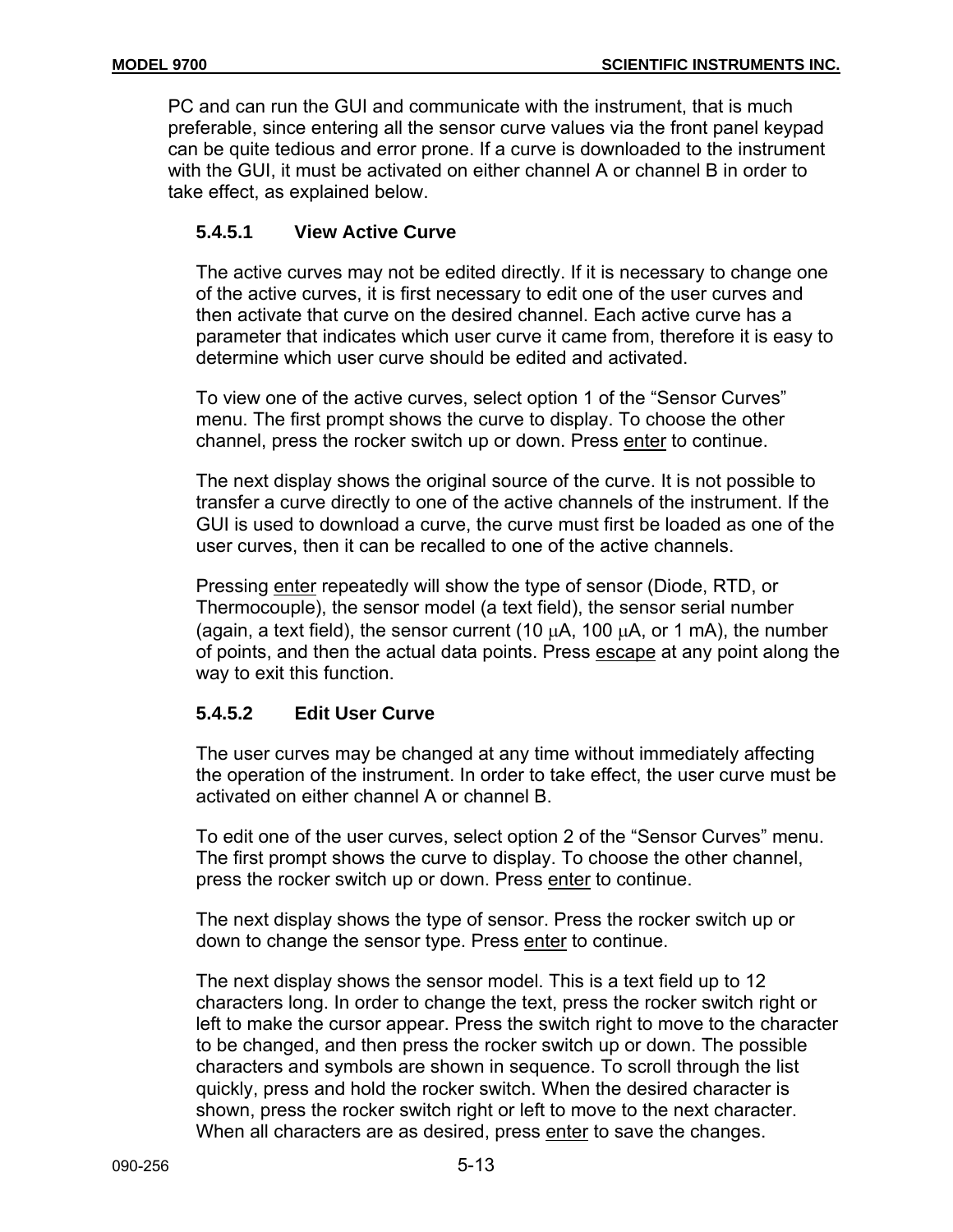The next display is the sensor serial number. This can be edited in the same manner as the sensor model. Press enter to continue.

The sensor current is the next parameter. To change the current, press the rocker switch up or down. The available options are 10 µA, 100 µA, and 1 mA. Note that this option does not actually change the current. Gain resistors on the P/C board determine the constant current value for each sensor. The current in this menu option must be set to match the hardware configuration so that calculations are performed correctly.

If the sensor is an RTD type, the next parameter displayed will be the gain. Again, the gain is determined by resistors on the main P/C board and this menu option must be set to match the hardware configuration. If the gain is different from 1.0, this will be noted on the documentation that comes with the instrument. This information is also available from the factory, given the serial number of a unit.

After this, the data points for the temperature curve are displayed. These numbers may be edited using the techniques mentioned in the Fine Points, Editing section in the Quick Start. Pressing enter advances the cursor to the next field. Press escape at any point along the way to exit this menu option.

# **5.4.5.3 Select Curve**

Option 3 of the "Sensor Curves" menu can be used to load one of the standard curves or a user curve into channel A or channel B. When option 3 is selected, the prompt is displayed "Type of Curve:" and the default option is displayed "User Curve." Press the rocker switch up or down if one of the standard curves is desired instead; press enter to continue.

If "User Curve" was chosen, the first display shows the user curve to be recalled. To choose a different curve, press the rocker switch up or down; press enter to continue. If "Standard Curve" was chosen, the first display provides a way to choose which curve; press the rocker switch up or down to cycle through the available options. Press enter to continue.

The next display shows the curve where the curve will be activated (store to Channel A or Channel B). To choose the other channel, press the rocker switch up or down. Press enter to continue.

A cautionary display is shown advising the user that this may affect temperature readings (if done incorrectly). After making certain that the correct curve is being recalled to the desired channel, press enter to continue, or press escape to exit without activating the curve.

**NOTE:** The amount of time required to execute this function depends on how many points are different from the previous values. If no points are changed, the operation will complete very quickly. If there are many new temperature and data points, the operation could take an amount of time in excess of 1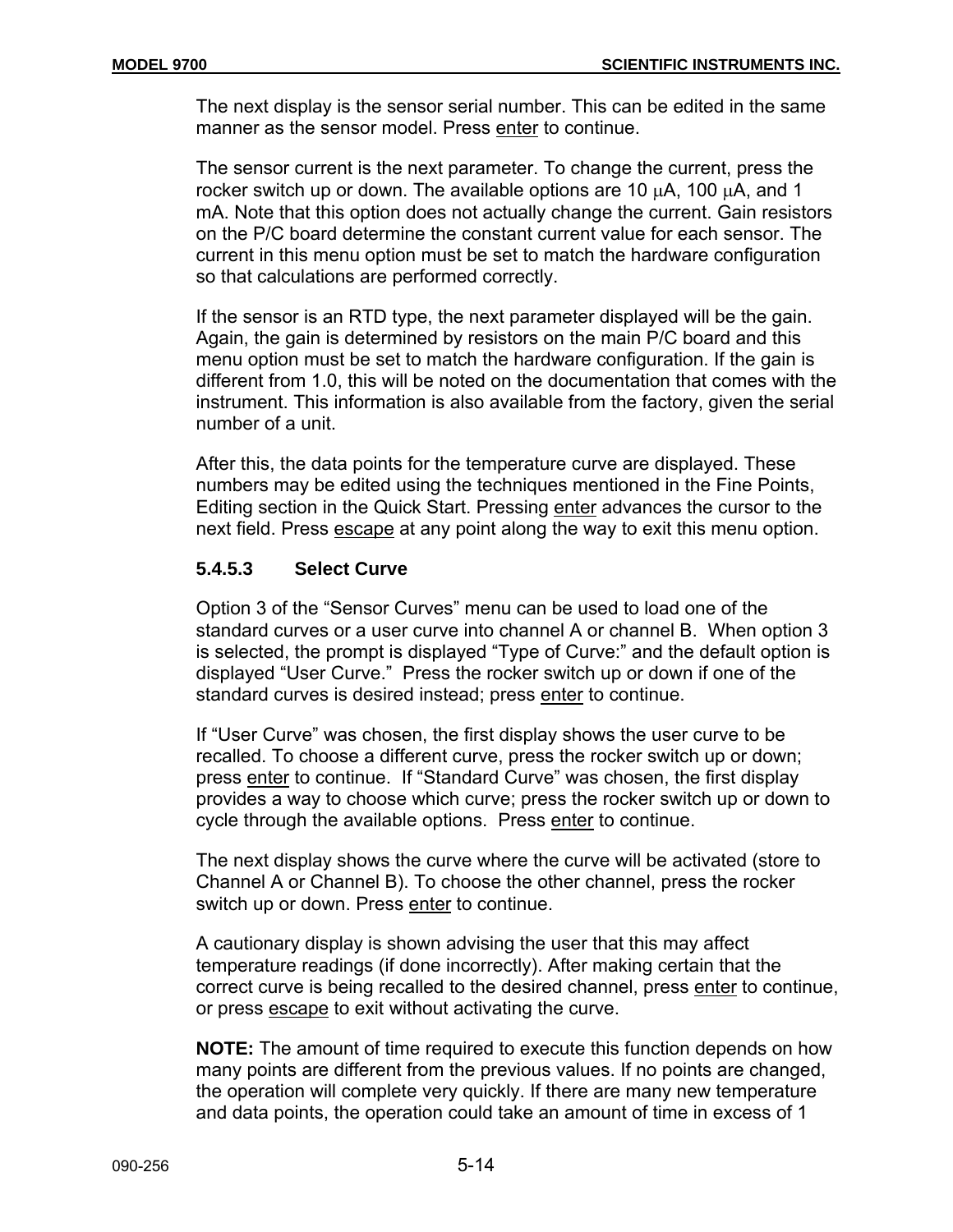minute. It will not be possible to perform any other function on the controller while the program is being recalled. **RS232 and GPIB communications will be interrupted. It is best to exit the GUI (if it is running) before performing this function and to restart it afterwards.**

# **5.4.5.4 Correct Curve**

If it is necessary to adjust a curve slightly or if calibration points are available to adjust a standard curve, this option can be used to apply a correction to a curve on an active channel.

After selecting this option, choose either Channel A or Channel B. The next prompt "Correct Curve?" (Yes or No) may be used to turn correction on or off. The original curve is not lost when a correction is applied, so it is possible to return to the original curve simply by setting this option to "No." To activate curve correction, choose "Yes" (using the rocker switch).

The next display provides a choice of entering new points or editing existing points. If the option is chosen to enter new points, when a temperature is entered, the current data will be read from the table and the data field will be filled automatically in order to make it easier to adjust the curve slightly up or down. This allows the user to see what data is normally at that temperature point. If the option is chosen to edit existing points, only the curve correction data that is already that has already been entered will be displayed (initially all data points are set to zero).

Choose either option and press enter. The next prompt will be to choose the number of calibration points. If the curve will only be corrected at one temperature, enter 1. Otherwise, enter the number of temperature correction points that will be used.

At this point, the temperature and data points will be displayed. If the option was chosen to enter new correction points, the data field will initially be set to zero. Edit the temperature field and press enter. The data for that temperature point will be extracted from the table and entered in the data field. This data may be adjusted, or new data can be entered.

After enter is pressed, the next data point will be shown. When all points are entered, the prompt will be shown, "Update Curve Now?" with the default answer "Yes" displayed. To apply this correction immediately, press enter. To exit without applying a correction, press the rocker switch up or down to display "No" and press enter. The choice of applying the correction immediately will not be presented again unless one of the points is changed or correction is turned off and on again. Curve correction takes place automatically at power up if curve correction is turned on (as set in the very first option).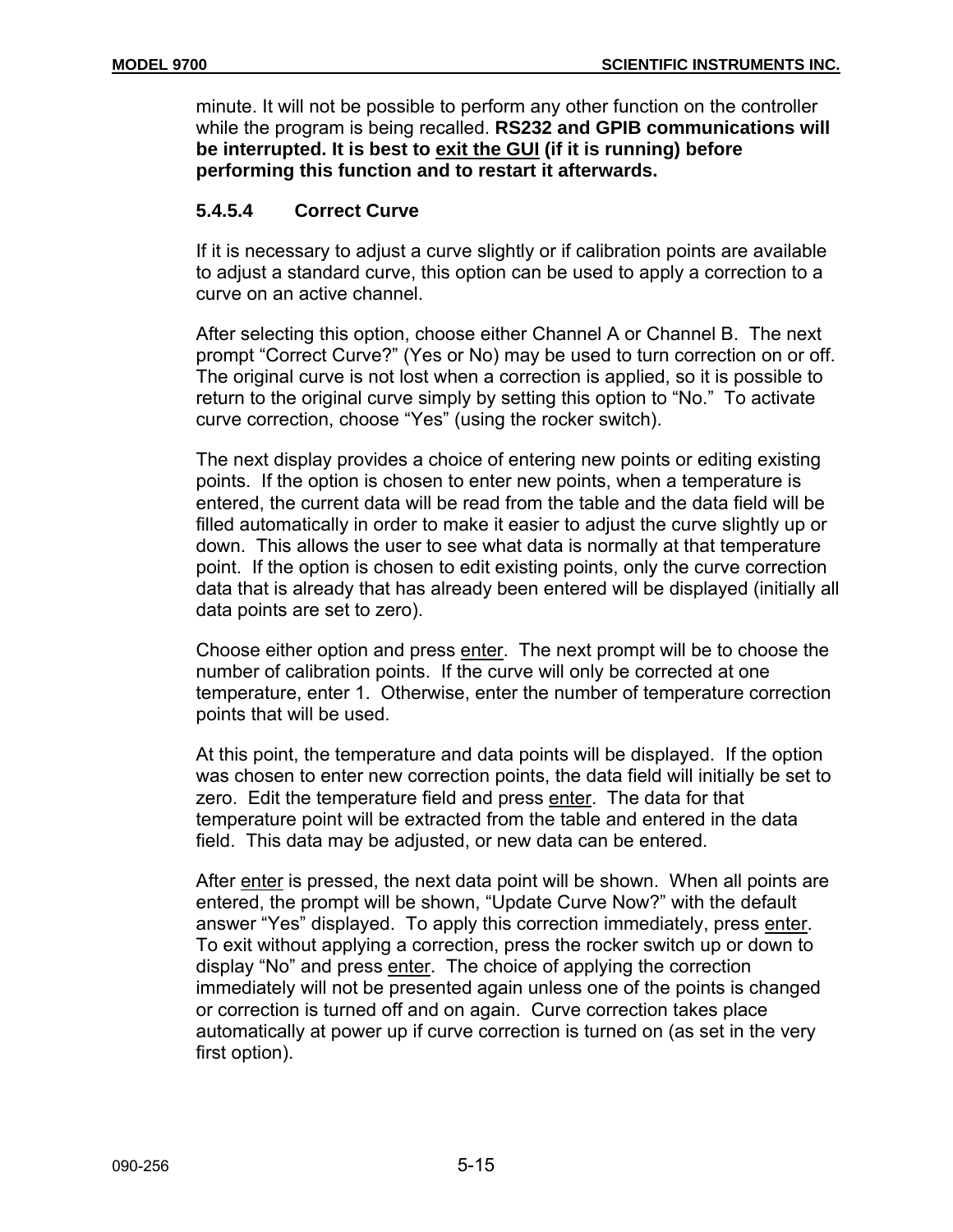The results of the curve correction can be checked by viewing the active curve (press menu, 5, 1), or by using the GUI software to upload and view the curve.

NOTE: In version 1.01 of the Graphical User Interface software (M9700 Interactive), it is not possible to upload the corrected curve and view the results of the curve correction. The reason for this is that the options to read the active channels do not work properly. (The software may read one of the user curves instead.)

# **5.4.6 Communication**

The 9700 has two communication interfaces standard with each instrument, GPIB (or IEEE-488) and RS232. In order to establish communication with the instrument, the baud rate must be set properly for RS232, and the address must be set for GPIB. The "Communication" menu is option 6 of the main menu.

# **5.4.6.1 Baud Rate**

To set the baud rate for RS232, select option 1 of the "Communication" menu. The current baud rate is displayed. To select another baud rate, press the rocker switch up or down. The default baud rate set at the factory is 9600 baud, but it may be set as low as 2400 Baud, or as high as 38400 Baud. Press enter to save the new value or press escape to keep the original value. The change takes effect immediately. The other communication parameters for RS232 are as follows: 8 data bits, no parity, and 1 stop bit.

# **5.4.6.2 GPIB (or IEEE-488) Address**

To set the GPIB address, select option 2 of the "Communication" menu. The current address is displayed. To set another address, press the rocker switch up or down to increment or decrement the value, or simply enter a new value.

The default address set at the factory is 15, but it may be set as low as 1, or as high as 32. Press enter to save the new value or press escape to keep the original value. The change takes effect immediately.

# **5.4.7 Instrument Setup**

There are a number of user preferences and instrument customization features that are accessed via option 7 of the main menu, "Instrument Setup."

# **5.4.7.1 Data Collection**

The first option, "Data Collection" provides access to filter settings and signal conditioning for the sensors. To choose this option, press '1' inside the "Instrument Setup" menu, or move the cursor to that option and press enter.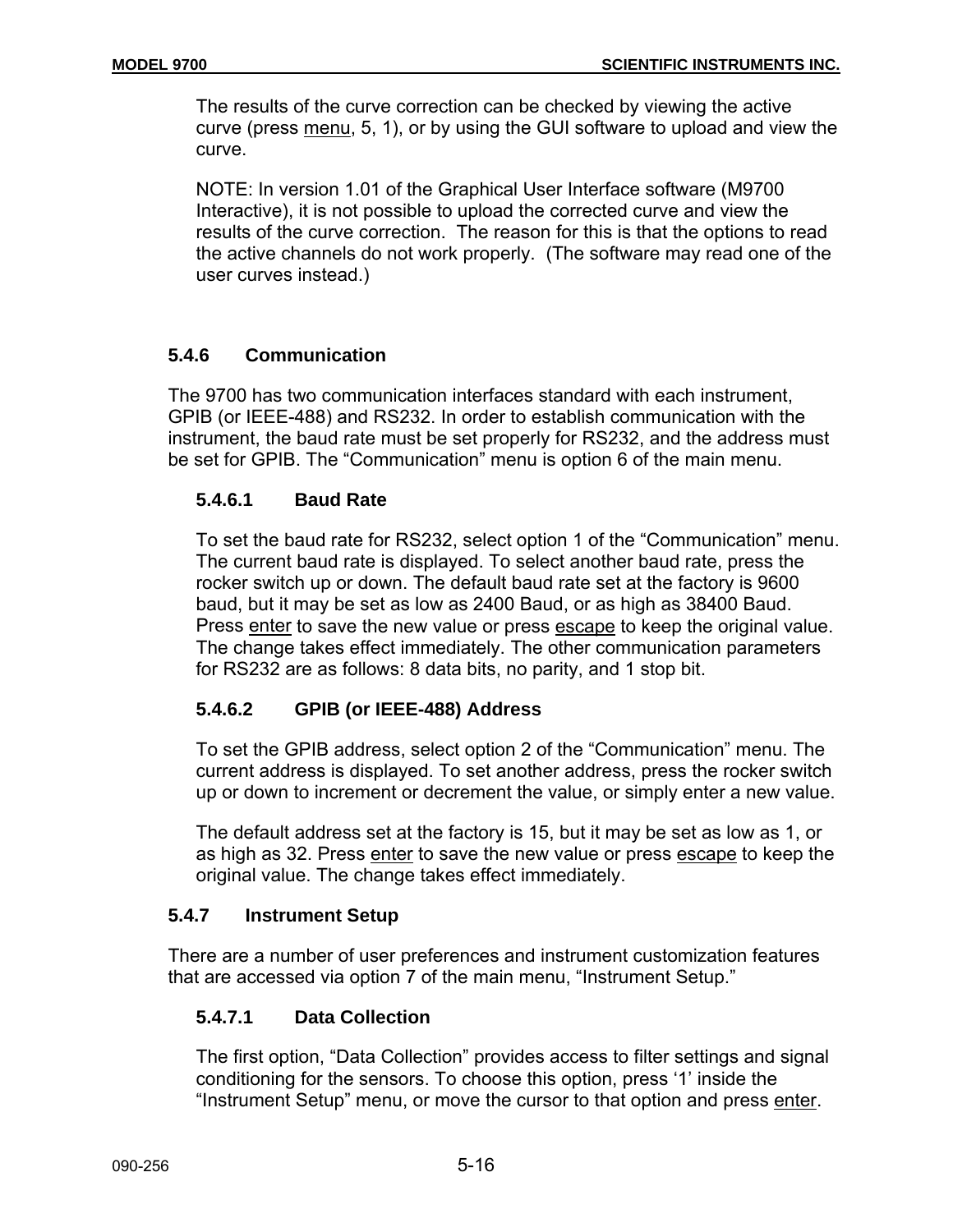The first display allows the choice of whether to modify the data collection settings for channel A or channel B. For channel A, just press enter. For channel B, press the rocker switch up or down and press enter.

The next display shows the filter setting for the channel chosen. The default setting for the filter factor is 7. Lower values mean less filtering, and higher values mean more filtering. To remove all filtering, enter a value of zero. For maximum filtering, enter a value of 9.

Filtering applies to temperature readings for the display and to analog output of temperature. Filtering has a smoothing effect, helping to eliminate noise and providing for a more stable temperature reading, but it also slows down the response of the display to temperature changes. The temperature control equation is not affected by filtering.

If an RTD card was installed at the factory in the selected channel, the next option displayed will be for turning current switching on and off. The options are "Do Not Switch," in which case the sensor current will be a DC signal, or "Switch if RTD." If the sensor curve loaded in that channel is an RTD type, the sensor current will alternate between positive and negative currents and readings will be averaged to help eliminate the effects of thermals in the circuit. If no RTD card was installed, this option will not be shown, and the current will only be positive.

# **5.4.7.2 Data Entry Mode**

The second option in the "Instrument Setup" menu is "Data Entry Mode." In some situations a user may want to check each setting in the various menus and it would be more convenient to go from one menu option to the next without having to press the menu key again. In other cases, a user will only be changing one option (such as the set point) and then returning to the normal display. The data entry mode accommodates both users.

To change the data entry mode, select option 2 of the "Instrument Setup" menu. The data entry mode will be listed either as "Remain in Menu" or as "Exit Menus." To choose the other option, press the rocker switch up or down. Press enter to save the change.

If the "Remain in Menu" option is chosen, when enter or escape is pressed at the end of each menu option, the menu mode will not exit and it will be possible to easily move to the next option in the menu.

If the "Exit Menus" option is chosen, when enter or escape is pressed at the end of each menu option, the menu mode will exit and the instrument will return to the normal display. Note that another way to exit the menu mode immediately is by pressing the menu key again.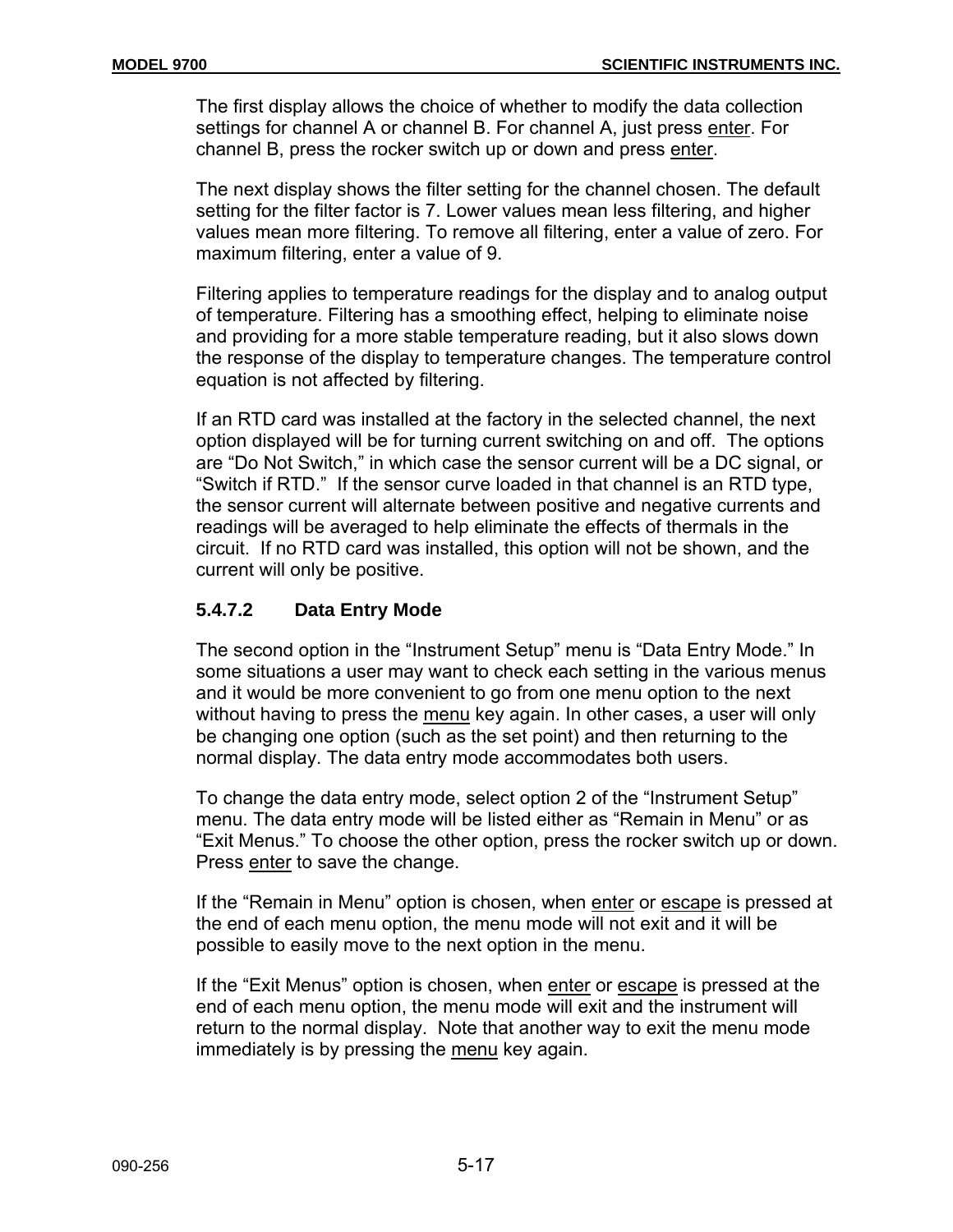# **5.4.7.3 Display Setup**

The third option in the "Instrument Setup" menu is "Display Setup." Selecting this option brings up another display providing a choice of which display feature to customize. Press the rocker switch up or down to customize either "Display Resolution" or "Display Units."

Select "Display Resolution" to alter the number of decimal places shown in the display of temperature. After the channel to customize is chosen, a sample is shown of the current display resolution. Press the rocker switch up or down to see the other resolutions available and press enter when the desired resolution is shown. Note that this is the **maximum** display resolution; the number of decimal places is also limited by the space available. With temperatures of 100 K or higher, only 2 decimal places can be shown, even if a higher resolution is specified.

Select "Display Units" to specify the temperature scale that will be used in the main display. Use the rocker switch to choose either Kelvin or Celsius.

# **5.4.7.4 Channel Enable**

The fourth option in the "Instrument Setup" menu is "Channel Enable." If only one sensor is being used, the second channel can be disabled to avoid a display of 9999.99 for temperature on that channel.

To disable (or re-enable) a channel, choose option 4 of the "Instrument Setup" menu. Select channel A or B by pressing the rocker switch up or down and pressing enter. Choose "Enabled" or "Disabled" by pressing the rocker switch up or down, and press enter to save the change or press escape to revert to the original state.

# **5.4.8 Diagnostics**

A number of diagnostic functions are available to check functionality of the 9700. This makes it possible to check instrument hardware independent from any logic conditions that may turn relays or the heater on and off, etc.

# **5.4.8.1 Software Version**

The first option is "Software Version." Choose this option to show the instrument firmware revision level. This is independent of the software version of the Graphical User Interface (GUI) for the PC. The two products have separate software revision tracking. The software version for the GUI is shown in the title bar of the GUI window.

# **5.4.8.2 Display/LED Test**

The next option in the "Diagnostics" menu is "Display/LED Test." Choose this option to light all pixels of the 2x20 VFD display, the LED's on the front panel, and the lighted menu and control keys. If all of these do not light when this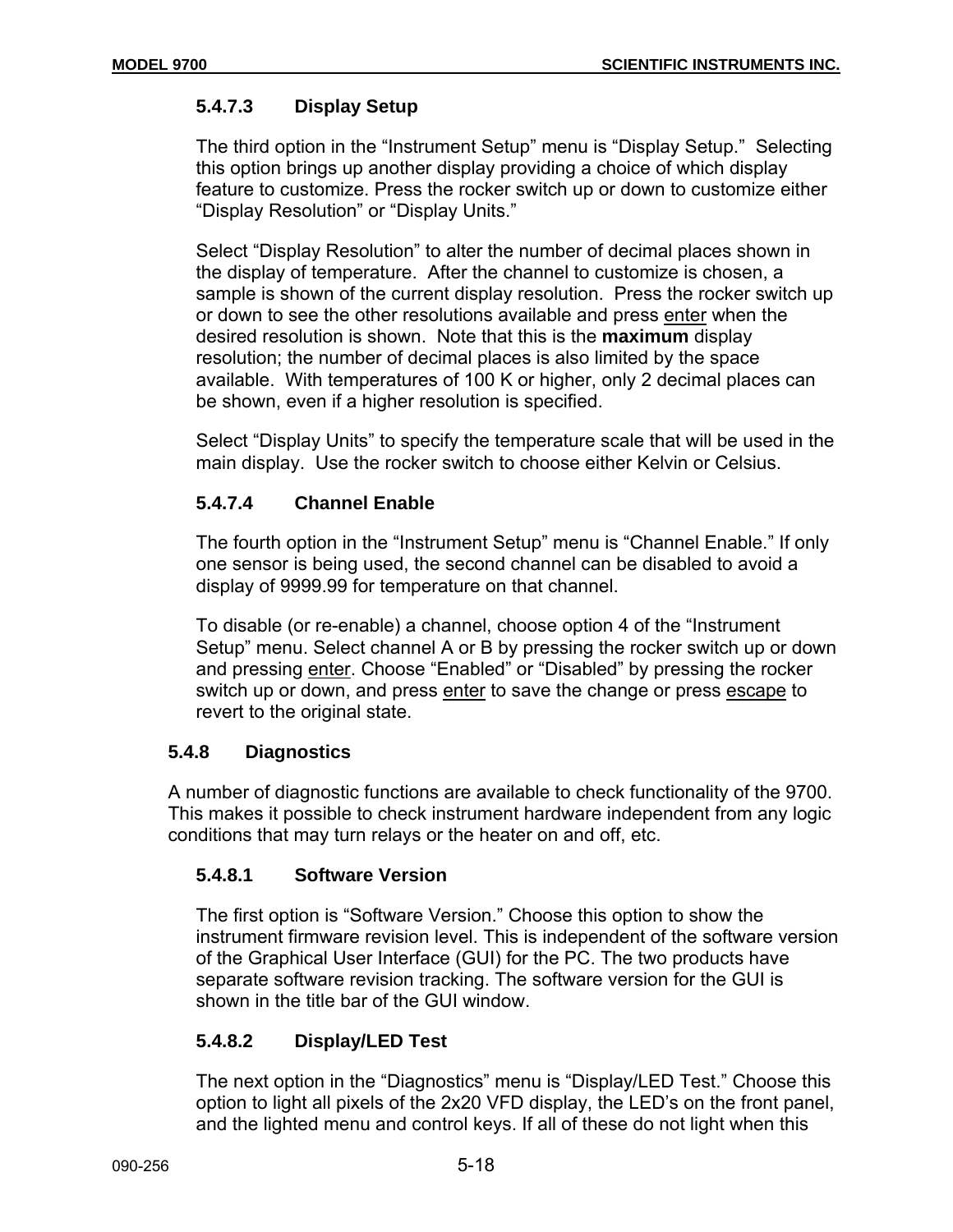option is chosen, there is a hardware problem. Press escape or enter to exit this display.

The heater power bar graph is tested separately, as explained in one of the following options.

# **5.4.8.3 Keypad Test**

Option 3 of the "Diagnostics" menu is "Keypad Test." If there is some doubt about whether a particular key on the front panel is working properly, this option can be used to test it.

When this option is selected, the top line of the display reads "Press Any Key:" Every key (except the escape key) causes an appropriate legend (word or symbol) to be shown on the second line of the display.

For example, if the rocker switch is pressed up, the word "Up" appears on the display. The escape key causes this function to exit.

# **5.4.8.4 Heater/Analog Output Test**

The fourth option of the "Diagnostics" menu allows manual testing of the heater circuitry and the analog output circuitry.

The first screen shown in this option is "Choose Test:" Press enter to choose the heater output (or press the rocker switch up and press enter to choose the analog output, as explained below). Be aware that entering the Heater Output test will interrupt any control functions taking place, since when the next display is shown, heater power will be set to zero, regardless of the current control mode.

**NOTE:** Prior to exercising this option, since the heater circuitry is a current controlled output, a heater matching the specifications detailed earlier in this manual must be connected to the rear panel. If the heater output is left open, a heater alarm will be generated (indicated by a flashing red LED on the front panel). The only way to clear this alarm is to remove power from the controller. To avoid generating an alarm, connect a properly rated heater. The heater should normally be connected to the rear panel with power off.

After choosing the heater test, press the rocker switch right (or up) to increase the heater power to 25%. (The actual number used in the electronic circuitry is shown on the right side of the display.) Press the rocker switch right again to increase the heater power to 50%. Press the rocker switch left (or down) to decrease the heater power by 25%. Each key press sets the heater at one of the 25% points, cycling up to 100% and then back to 0%.

Press escape or enter to exit this function and return to normal heater operation.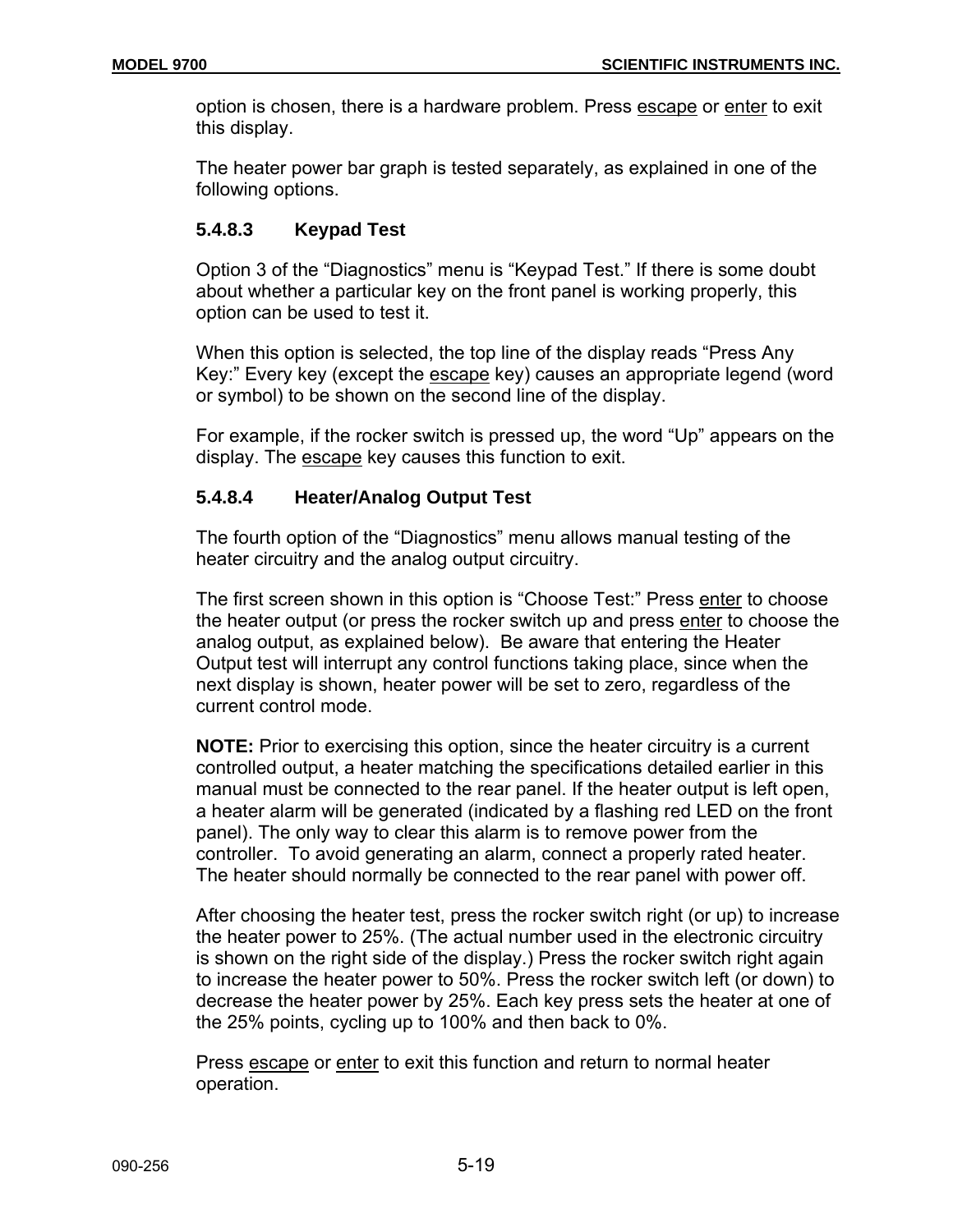**CAUTION:** The controller will continue to output heater power indefinitely if left at any number other than 0%. Take care not to exceed the power rating and heat sinking capability of your heater. (It could get very hot, causing damage to the heater or to the control environment!)

To test the analog output option, choose the Analog Output test instead of the Heater Output test. It is not necessary to make any external connection when testing the analog output, since this is a voltage output. Care should be taken however, not to short the Analog Output, as this **will** damage the instrument.

As with the heater test, the analog output voltage will be set to zero, interrupting any other analog output function currently taking place. Press the rocker switch right (or up) to increase the voltage to the 25% point, and again to reach the 50% point. Press the rocker switch left (or down) to decrease the voltage. Each key press sets the analog output to one of the 25% points.

Press escape or enter to exit this function and return the analog output to normal operation.

# **5.4.8.5 Relay Test**

The final option in the "Diagnostics" menu is "Relay Test". To enter this option, select option 5 in the "Diagnostics" menu. The relay check display will be shown.

This option does not initialize the relays to any particular state, so it is useful for checking the current state of the relays. A '1' signifies that the relay is on, or activated (the normally open relay contact will be closed), and a '0' signifies that the relay is off, or deactivated (the normally open relay contact will be open). It should be noted that other controller logic will be prevented from changing the state of the relays while this display is shown.

When the display is entered, the cursor appears by relay 1. To change its state, press the rocker switch up or down. To move to relay 2, press enter, or press the rocker switch left or right. Press escape to exit the relay check display. This concludes the discussion of the menu displays.

# **5.5 Thermocouple Setup and Calibration**

When the 9700 is supplied with the thermocouple option, menu options in the thermocouple setup mode must be set via the front panel to match the physical jumper settings chosen in the thermocouple connector and compensation module. The 9700 contains internal room temperature compensation circuitry which may be used to adjust for variations in room temperature, but more stable readings can be obtained by choosing to use external compensation.

The choice of which mode to use is made by setting jumpers in the connector and compensation module and by setting the menu options to match. More discussion about the reference junction and how to set the jumpers is contained in the Quick Start for the thermocouple option (included at the beginning of this manual).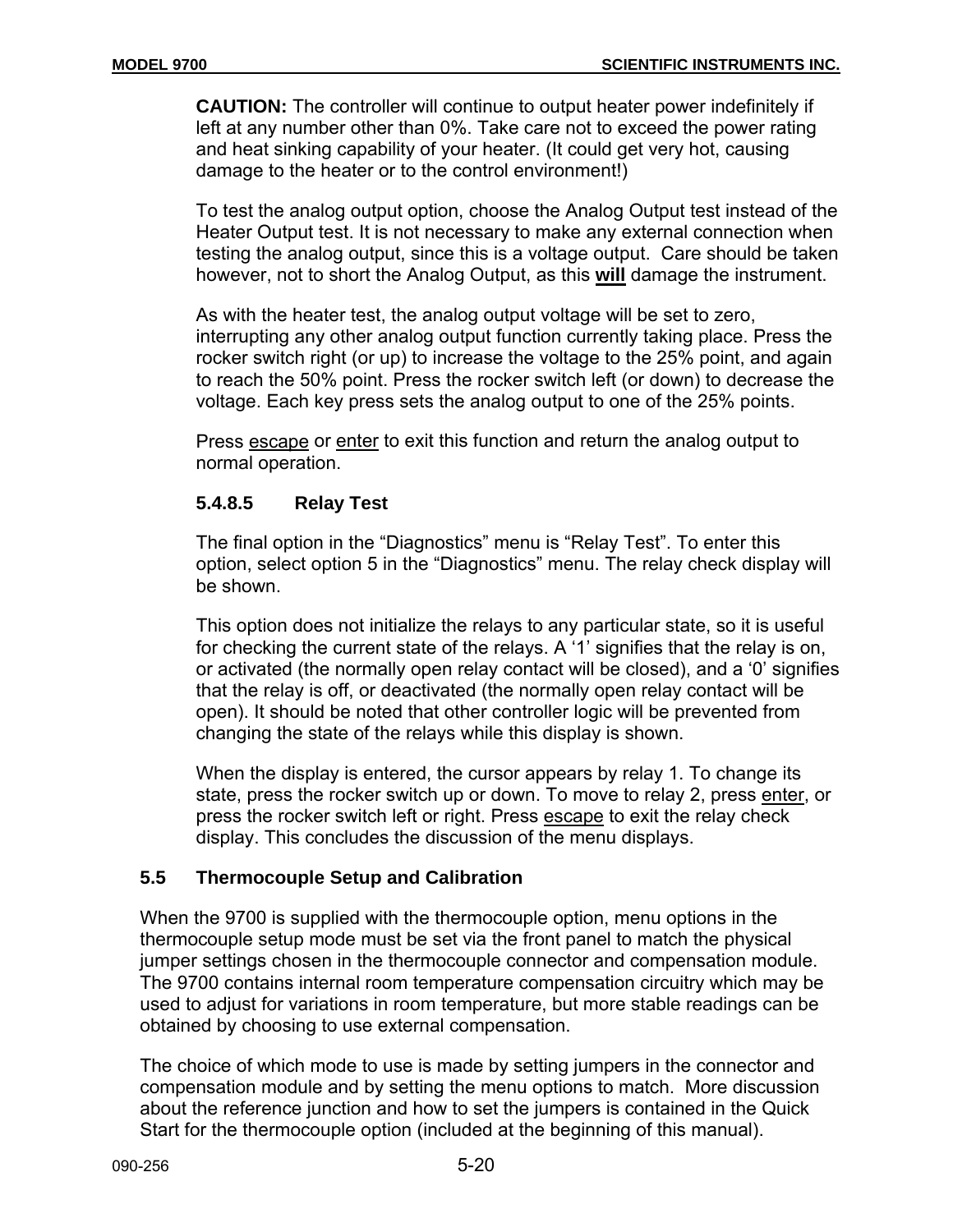If the internal room temperature compensation circuitry is used, a calibration is performed with a thermocouple connected to adjust for internal offsets in the circuitry. If the type of thermocouple was specified at the time of order, this procedure was done at the factory. If the type of thermocouple was not specified, or if the thermocouple type is changed, it is necessary to repeat this calibration with the actual thermocouple used as described below.

# **5.5.1 Thermocouple Hardware Configuration**

The thermocouple connector and compensation module contains jumpers to enable using internal room temperature compensation or an external reference. If internal compensation is chosen, the thermocouple type must also be chosen via the jumper settings. These settings are described in the Quick Start for the thermocouple option, included at the beginning of the manual. For best results, the thermocouple should not be connected to ground.

# **5.5.2 Entering the Thermocouple Setup & Calibration Mode**

To access the thermocouple setup and calibration mode, press and hold the '8' key for about 1 second. The prompt "Thermocouple Setup & Calibration Mode" will appear. Press enter 3 times, noting the cautions along the way. Next select the channel to set up by pressing the rocker switch up or down and pressing enter to select the displayed channel. This brings up the Thermocouple Setup Function menu. Press the rocker switch up and down to see the available options and press enter to accept one (as instructed below). After an option is executed, the display returns to this menu. Press escape to exit the thermocouple setup mode (or choose Exit).

# **5.5.3 Operation with an External Reference**

The most stable temperature readings are usually obtained by establishing an external reference junction in a liquid of known temperature, such as an ice bath. If the thermocouple is connected using an external reference, this option must be selected in the software menu option, and the appropriate jumper setting must be made as described in the Thermocouple Quick Start.

Enter the thermocouple setup and calibration mode as described above, then choose the "Compensation Method" function. When the "Compensation Method:" prompt is displayed, press the rocker switch up or down until "External" is displayed, and press enter to store the choice.

The next prompt shows the temperature setting for the external reference. The default value is the temperature of an ice bath. If another reference liquid is used, enter the correct temperature for that liquid.

The 9700 is calibrated at the factory to read millivolts. When a thermocouple is used with an external reference junction in an ice bath, no further thermocouple calibration is required. If one of the main displays is chosen that displays voltage for that channel, the voltage displayed should match that input by an external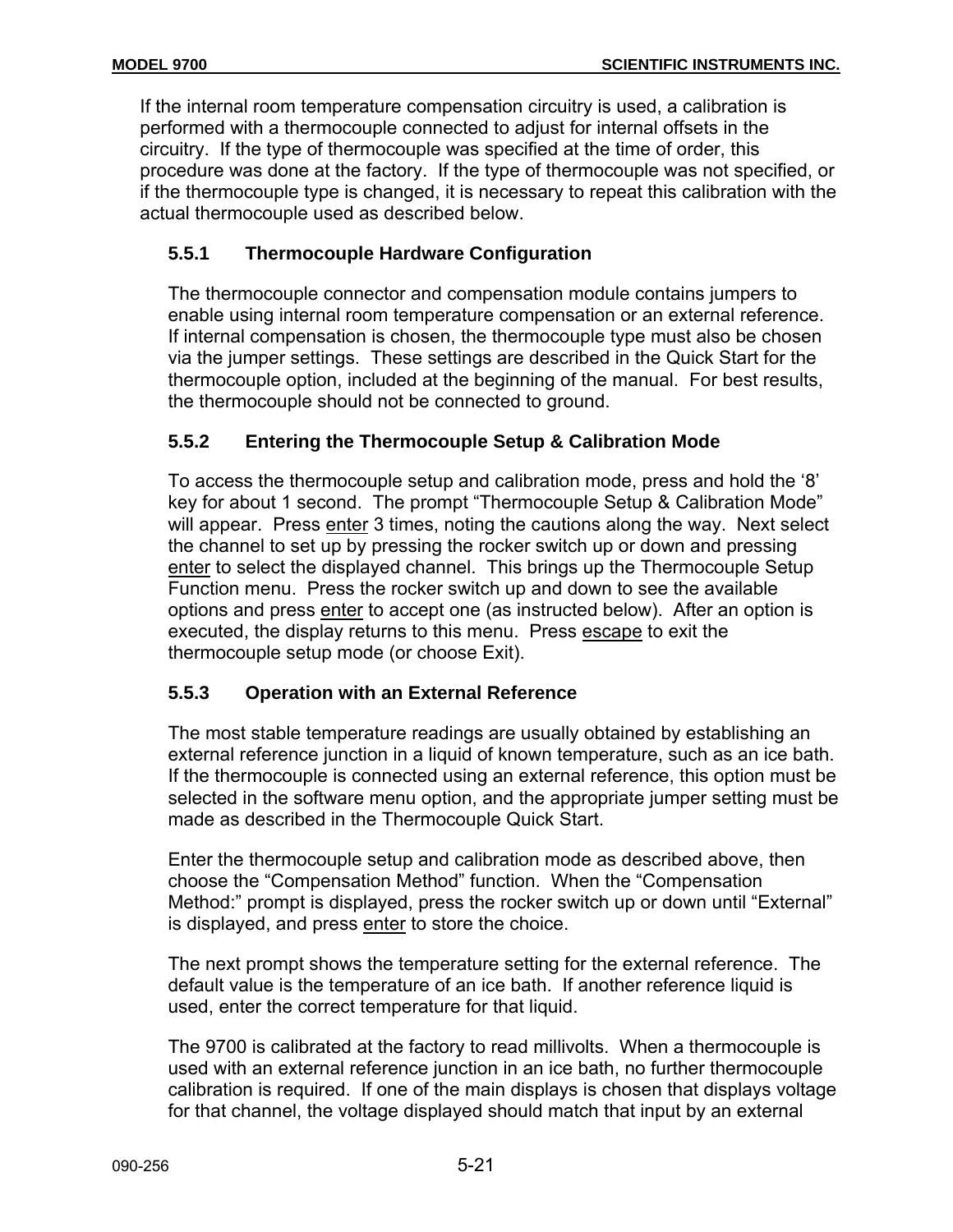voltage source (in millivolts). If the compensation mode is **not** set to "External," the voltage displayed will **not** match that input from an external voltage source, due to the voltage offsets in the "Internal" compensation mode.

The temperature tables are referenced to the ice point; if another reference point is used, the temperature is calculated accordingly, provided the setting described above is made correctly. If it is necessary to adjust the temperature display for a thermocouple that does not read correctly for some reason, it is possible to correct the sensor curve at up to 15 points. Correcting a curve is described in the "Sensor Curves" section.

# **5.5.4 Using Internal Room Temperature Compensation**

A simpler method of using a thermocouple is to use the internal room temperature compensation, as this does not require a second external thermocouple junction. If the thermocouple is connected in this manner, the appropriate option must also be chosen in the software menu option, and the proper jumper settings for the thermocouple type must be made as described in the Thermocouple Quick Start.

Enter the thermocouple setup and calibration mode as described above, then choose the "Compensation Method" function. When the "Compensation Method:" prompt is displayed, press the rocker switch up or down until "Internal" is displayed, and press enter to store the choice.

The 9700 is calibrated at the factory to read millivolts, but additional offsets occur in the room temperature compensation circuitry. This makes necessary an additional calibration step, as described in the following section. After this calibration is complete, the voltage shown in the main display (if one of the main displays is chosen that displays voltage for this channel) is the corrected voltage. It is not an absolute voltage, thus the voltage displayed will very likely not be the same as the voltage input by an external voltage source.

# **5.5.5 Calibration of Internal Room Temperature Compensation**

If "Internal" compensation is chosen via the jumper settings and the menu option as described above, a calibration must be done with an actual thermocouple attached. If the type of thermocouple was specified at the time of order, this procedure has been done at the factory. If the type of thermocouple was not specified, or if the thermocouple type is changed, it will be necessary to repeat this procedure with the actual thermocouple used. This calibration has no effect if the "External" compensation method is chosen.

First connect the thermocouple to be used and insert it in an ice bath or another medium of known temperature. The air at room temperature may be used, but the calibration results may not be as accurate, since the air temperature is not as stable, and the accuracy of the calibration will depend on the accuracy of the device used to measure the air temperature. (If the actual thermocouple cannot be used, reasonable results can be obtained by connecting a short across the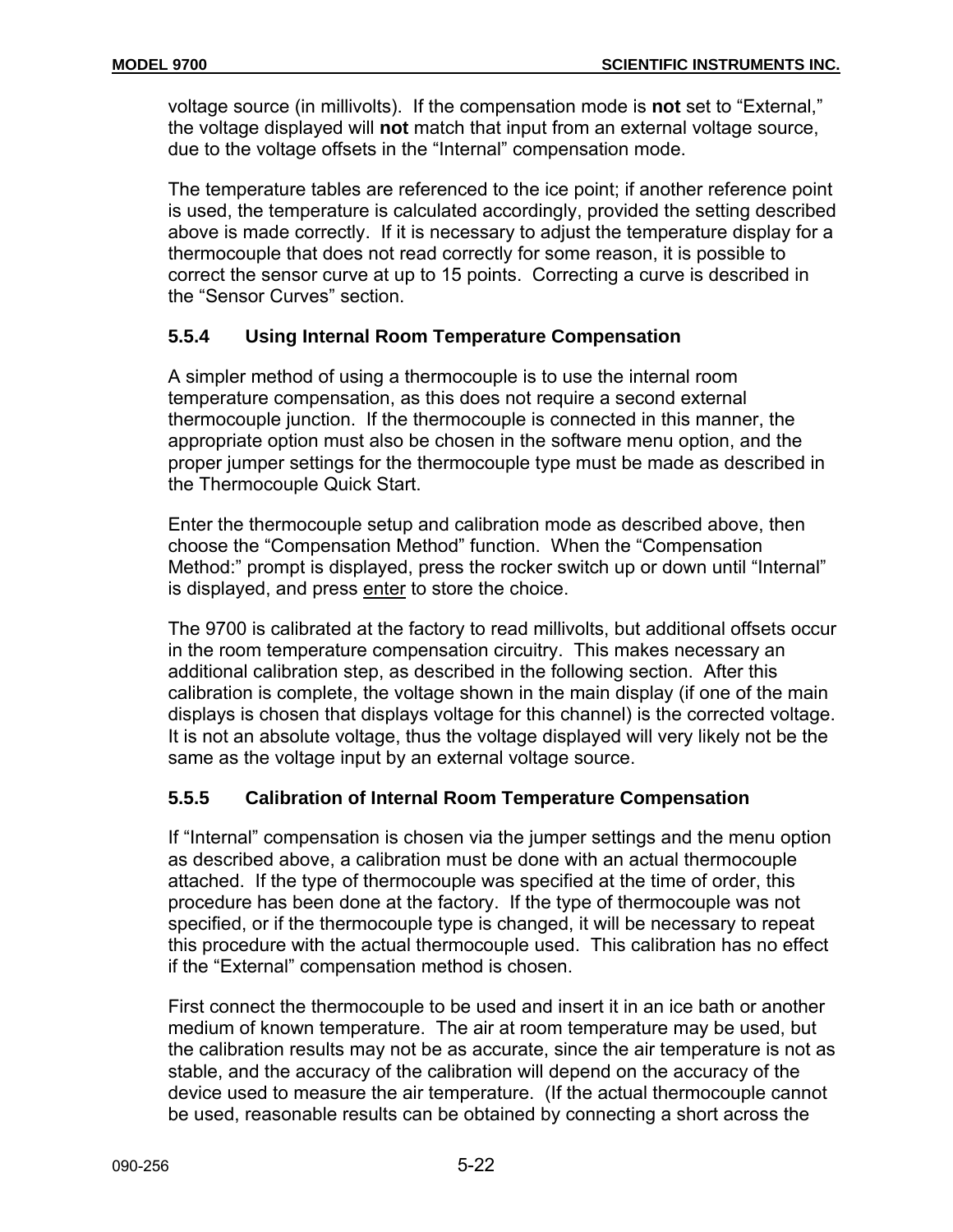thermocouple inputs and entering the room temperature as the calibration temperature.)

Enter the thermocouple setup and calibration mode as described above, then choose the "Cal (Internal Mode)" function. The display should indicate the channel letter and the prompt "Cal Temperature Point  $=$  xxx.xxx K". The default value is 273.15 K (the ice point). If the thermocouple is inserted in an ice bath, simply press enter to continue, otherwise, enter the correct temperature of the calibration medium.

As instructed by the next prompt, make sure the thermocouple is inserted in the temperature reference and then press enter to perform the calibration. The display will indicate when the calibration is finished. Press enter (or escape) to return to the Thermocouple Setup Function menu. Press escape or choose "Exit" to exit the thermocouple setup and calibration mode and return to the normal display.

# **5.6 Additional Diagnostic Features and High/Low Temperature**

Aside from the instrument diagnostic functions available in menu option 8, there are a number of diagnostic displays that may be useful when establishing communications with the instrument and verifying instrument operation. These displays are structured similarly to the main displays.

To access these displays, (from the main display, not in menu mode) press and hold the '.' key for about 1 second. Release the key when the diagnostic display appears. As indicated by the display, you may press the escape key (from any of these diagnostic displays) to return to the normal display.

When in the diagnostic display mode, you may choose between displays by pressing the rocker switch up or down. Additionally, some display variations are accessible by pressing the rocker switch left or right. These options are described where applicable in the text below.

# **5.6.1 Temperature High & Low Statistics**

After entering the diagnostic mode, the first display accessed by pressing the rocker switch up is the temperature high/low display. The instrument constantly records high and low temperature values.

The first time the diagnostic function is entered after power up, the high and low values are reset to the current temperature value. (If this were not done, the low value would always be zero, since the very first temperature value on power up is zero.) After that, pressing the '0' key while in the diagnostic display modes resets the high and low values to the current temperature.

# **5.6.2 Current Adjustment Values**

After entering the diagnostic mode, the second display accessed by pressing the rocker switch up shows the current adjustment values. These are the numbers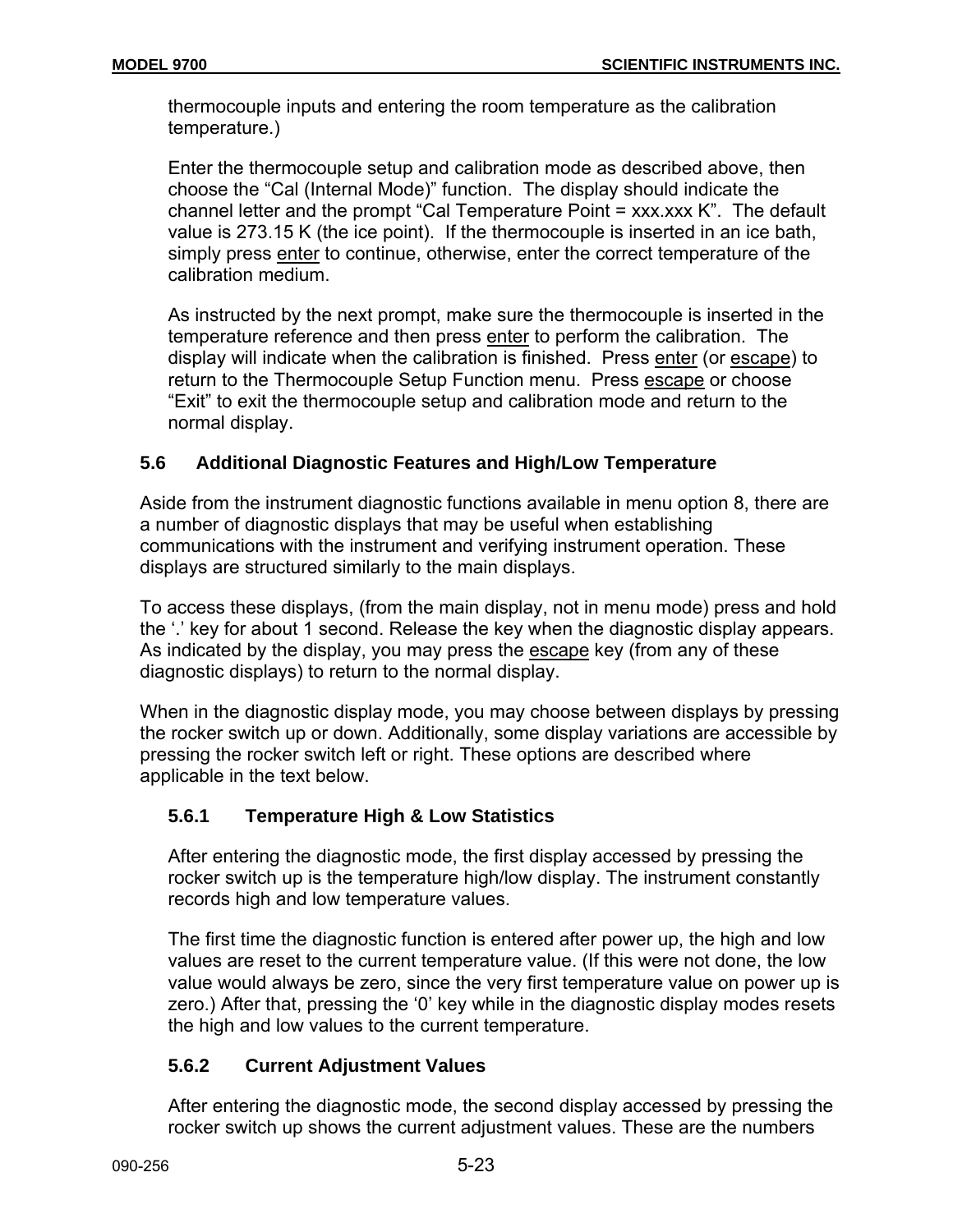used to fine tune the constant current sources. The rocker switch may be pressed right and left to cycle through the various current adjustment values.

The current adjustment values are set in the calibration routine when the current sources are adjusted; they cannot be changed in this diagnostic function. If the unit is an RTD unit with an RTD card installed, one number applies to the positive current for that channel and another number applies to the negative current. If an RTD card is not installed (such as with a diode unit), the number for the negative channel does not apply.

# **5.6.3 Heater & Analog Output Values**

Pressing the rocker switch up again from the Current Adjustment display brings up the Heater and Analog Output Integer display. This display shows the current value of each 16 bit DAC (Digital to Analog Converter). One of these is for the heater output, and the other is for the analog output. These values are updated continuously during normal instrument operation.

# **5.6.4 Communications Debug Display**

Pressing the rocker switch up again brings up the communications debug display. (This display may also be accessed simply by pressing the rocker switch down after entering the diagnostic displays.)

If no characters have been received on the RS232 or GPIB communication ports, this display will simply read "Communications Debug Display." If characters are received the top line will be replaced by "R:" and the characters received. The bottom line will be replaced by "S:" and the characters sent back (if any).

This display can be very useful when troubleshooting communication problems. The display is not updated unless characters are received.

# **5.7 Factory Defaults**

All instrument parameters have been set to initial values at the factory. In the event that it becomes necessary to reset instrument parameters, the following procedures may be used. Factory settings are divided into three parts: system parameters (referred to as variables), sensor curves, and programs. Each of these may be reset independently from the others.

# **5.7.1 Resetting Variables**

This function is used to reset all user parameters accessed via the menu system to their default values. These include set points, PID values, and user preferences. This function does not affect calibration, the sensor curves, or program settings.

To access the function to reset all variables, press and hold the '1' key for about one second. When the display appears "Reset all variables to factory defaults?" release the '1' key.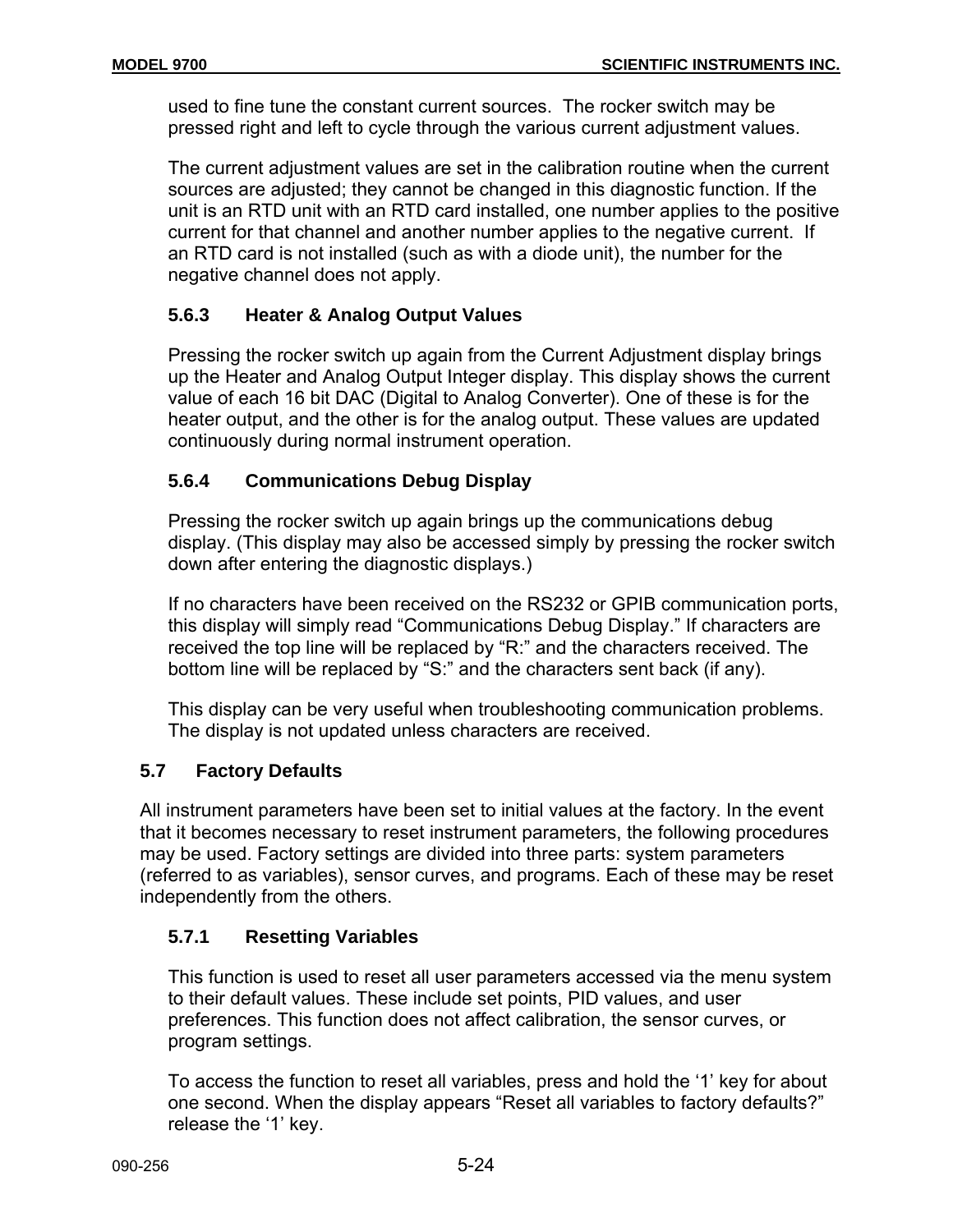To exit without resetting parameters, press escape. To execute this function and reset all variables, press enter three times. (Observe the cautions along the way.)

# **5.7.2 Resetting Sensor Curves**

This function is used to reset all sensor curves to the factory defaults. This function does not affect calibration or program settings. It will reset both user curves and active curves. If you are using curves not supplied with the instrument, before performing this function, make sure that you have these curves saved elsewhere and can download them again using the GUI. If it is only necessary to reset the active curve on channel A or channel B, a better option is to use the "Select Curve" menu option (press menu, 5, 3) to reset only that curve. The GUI can be used to load a curve into any of the user curves.

To access the function to reset all sensor curves, press and hold the '2' key for about 1 second. When the display appears "Reset all curves to Factory Defaults?" release the '2' key.

To exit without resetting curves, press escape. To execute this function and reset all curves, press enter four times. (Observe the cautions along the way.)

# **5.7.3 Resetting Programs**

This function is used to reset the automatic program accessed via option 3 of the main menu. It is highly unlikely that the default program will be exactly suitable for your test environment, so the usefulness of this option is somewhat limited. It will demonstrate, however, the required format for a program. This function does not affect calibration or the sensor curves. It will reset both the stored programs and the current program.

To access the function to reset all programs, press and hold the '3' key for about 1 second. When the display appears "Initialize programs to factory defaults?" release the '3' key.

To exit without resetting programs, press escape. To execute this function and reset all programs, press enter three times. (Observe the cautions along the way.)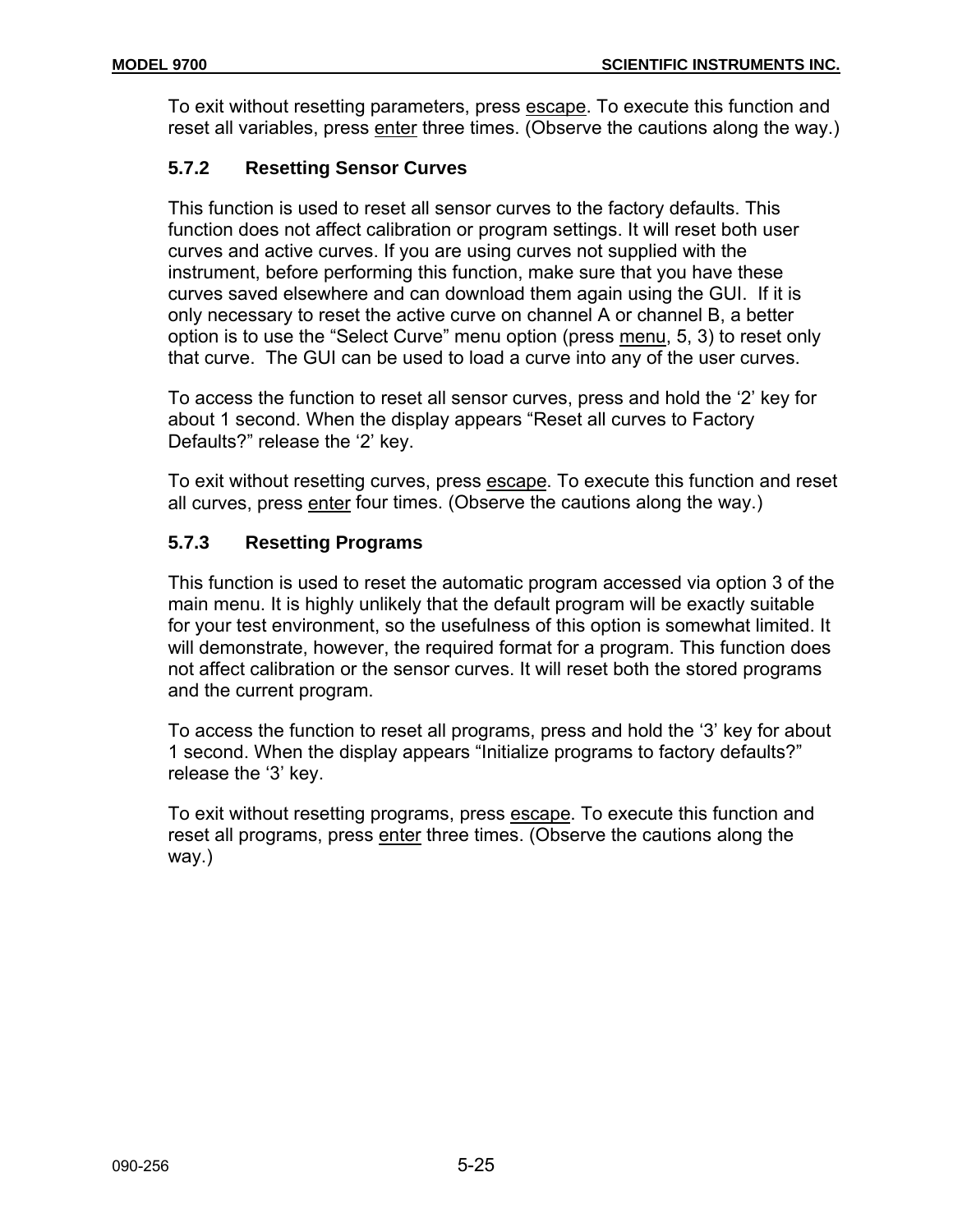# **6 GRAPHICAL USER INTERFACE (GUI)**

A LabVIEW™ based GUI is provided with each instrument to provide an easy way to configure the instrument and perform initial checkout of the controller installation. After these functions have been performed, it may also be used as an operator interface if desired. Installation of the GUI is described in the Quick Start at the beginning of this manual. The majority of the operation is intuitive, so the following is only an amplification of some important features that may not be so obvious.

On the menu bar at the top of the screen there is a "Tools" menu. Some important functions are called from this menu. These functions are described below.

# **6.1 Sensor Configuration**

This screen is used to load a sensor curve into the instrument. The sensor data may be typed into the spaces provided, or it may be loaded from a file that has already been created for a particular sensor. A number of standard sensor files are provided with the instrument either on the GUI distribution CD or on a 3.5" diskette.

# **6.1.1 Loading a Sensor Curve**

To load a standard sensor file or a sensor file for a calibrated sensor, use the "Open" button to find and load the sensor data from a computer disk. After the data file has been loaded, the data can be examined for content. The graph can be used to check for smoothness of data. The scaling on the graph may be changed by simply "double clicking" on the end scale units and typing in the desired value. Alternately, the graphic control symbols at the right of the graph may be used to expand the graph to the desired area.

To load the data into the 9700, click on the "Download" button. The user will be asked to select a user curve between 1 and 5 where the curve will be stored. After the desired location is selected, the data will be loaded into the instrument. It is important to note that the user curves are simply storage locations for the data, and further action must be taken to select which curve is to be used for a particular channel.

# **6.1.2 Activating a Sensor Curve**

To select the active curve for a particular channel, the user may either use the proper menu item on the controller directly or use the "Select" button on the GUI. This will cause the data to be transferred from the FRAM memory into E2PROM type of memory. The sensor data will still be in the User Curve, but will also now be the "Active A" or "Active B" selection. Because of the time involved in writing to the E2PROM, in some versions of the GUI, a time-out communications error may result when using the "Select" button on the GUI. If this happens, it is recommended that the active curve be selected using the menu function accessed from the instrument front panel. (This can be accessed by pressing menu, 5, 3. Further instructions are available in the OPERATION section.)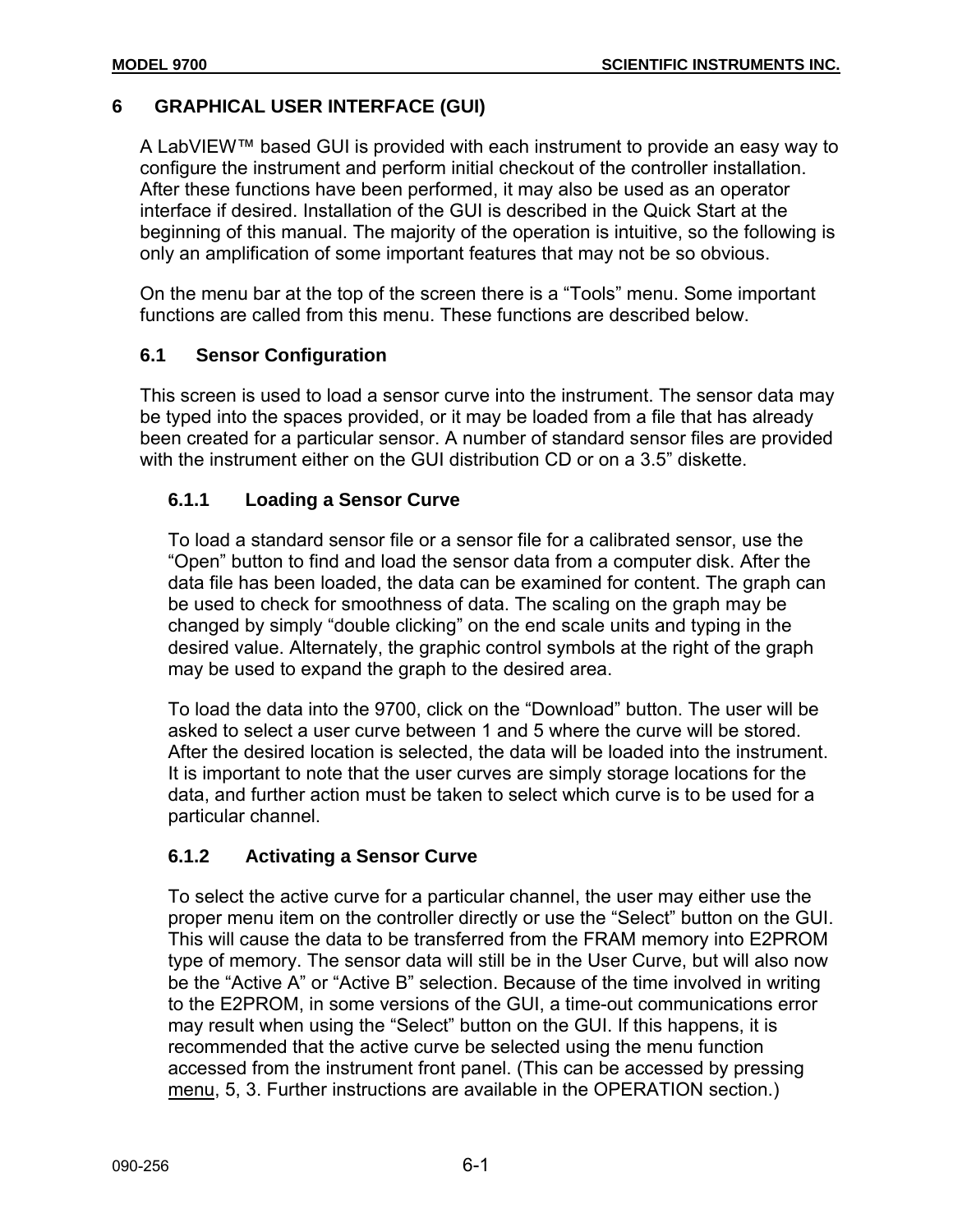# **6.1.3 Reading a Sensor Curve**

It is possible to reverse the above process by reading a sensor curve from the instrument, examining it, and saving it to disk. To do this, use the "Upload" button to retrieve the sensor curve from either one of the active channels or from one of the five user curves. When the upload function is completed, the data will be displayed in both tabular and graphic format. To save the data, click on the "Save" button and select a name and location in which the data is to be saved. It may then be retrieved and loaded again in the future as desired.

# **6.1.4 Sensor Data Format**

Several standard data curves are provided with the GUI distribution CD or on 3.5" diskette. The format in these curves may be followed as an example when creating data curves for other sensors. The data file may be created in a word processing or spreadsheet program, but must be saved to disk as a text file. (Microsoft® Notepad is fine.) The beginning section for the Si410 diode is shown below. (Extra tabs have been added to this example to make it more readable; an actual curve should only have one tab between each heading and the unique information following.)

|                                                                                                                                 | Si410<br>(Standard) |
|---------------------------------------------------------------------------------------------------------------------------------|---------------------|
| Temperature<br>Data<br>1.0<br>1.71910<br>1.70856<br>2 0<br>1.68516<br>3.0<br>1.65303<br>4.0<br>1.61244<br>5.0<br>1.56591<br>6.0 |                     |

- The header information is simple text with a tab between the general heading and the unique information. (For example: "Sensor Type" tab "Diode".) The headers must appear exactly as shown (Sensor Type, Model Number, etc.). They should be separated from the unique information by a single tab.
- There should not be more than one blank line at the end of the file.
- The "Sensor Type" may be Diode, RTD, or Thermocouple (or T/C).
- The "Model Number" and "Serial Number" may be any text string up to 12 characters.
- The "Current" may be listed as 10  $\mu$ A (or 10  $\mu$ A), 100  $\mu$ A (or 100  $\mu$ A), or 1 mA.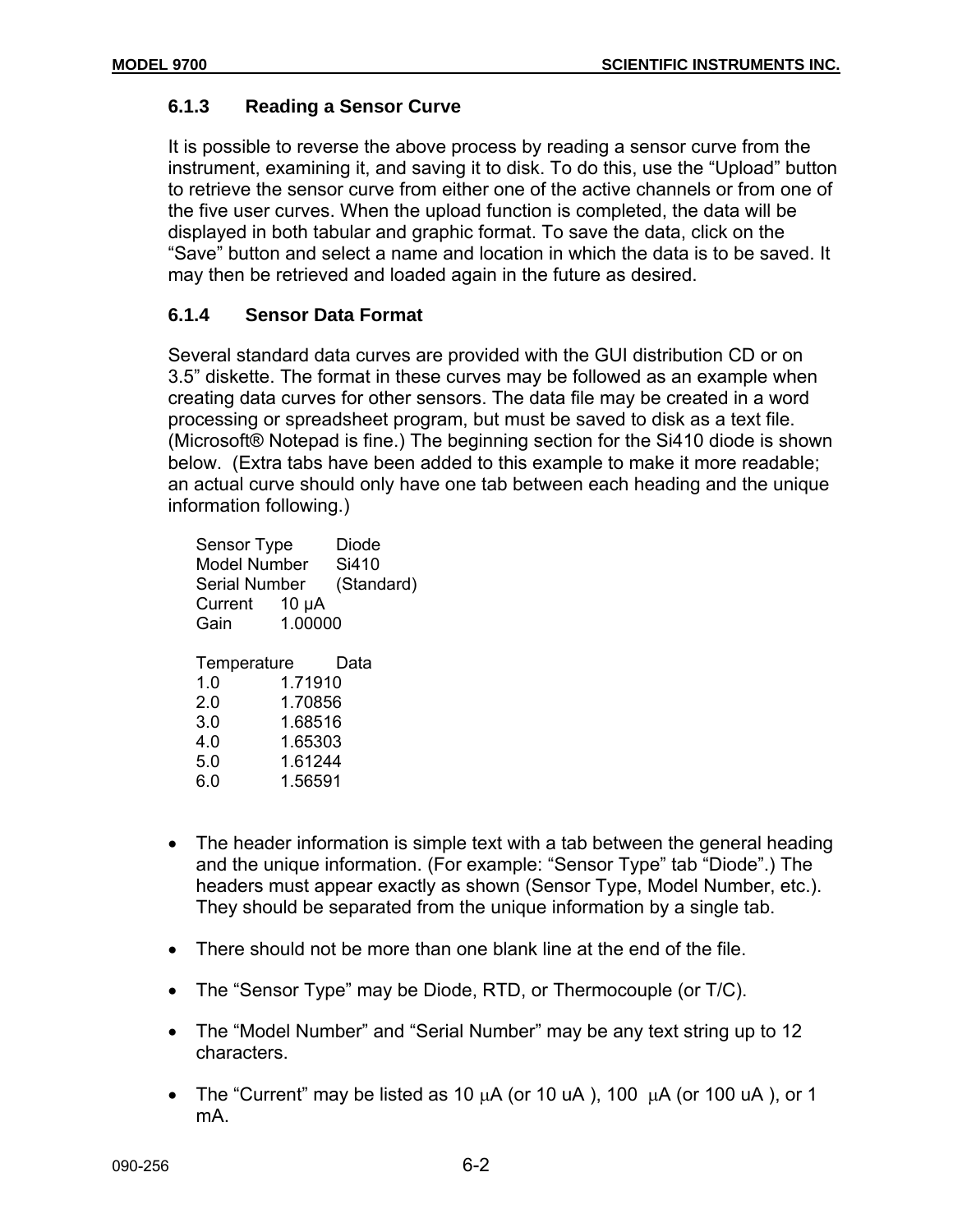- The "Gain" is a decimal number.
- The next line after the word "Temperature" (followed by a tab) must be the data points.
- The Temperature versus Voltage (or Resistance) data should be separated by a single tab tab.
- A maximum of 100 data points for each sensor may be loaded into the controller.
- The Current and Gain must be set to match the hardware, or erroneous readings may result. These two settings are most important for RTD units; they have no effect with thermocouple units.

#### **6.2 Program Editor**

The controller is provided with the capability of executing a temperature versus time profile. A total of five unique programs with up to 50 points each may be stored in the controller for execution. These programs may be entered into the controller via the front panel, but alternately they may be created and entered using the Program Editor under the Tools section of the GUI.

# **6.2.1 Creating a Program Temperature Profile**

The following rules apply when creating these programs.

- The first temperature must be non-zero and the first time must be zero. Ideally, the first temperature point should be close to the expected beginning temperature so that the graph will be realistic. When the program is begun, the first temperature will be replaced by the actual temperature at that time.
- Temperature/time data pairs should be added until the desired profile is realized. The graph can be used to check the data points.
- The proper way to terminate a profile is to set the last time to zero.
	- o If the last temperature is zero, the controller will shift to STOP mode.
	- o If the last temperature is non-zero, that temperature will be set as the set point and the controller will switch to MANUAL mode.
- After the program has been created, it may either be loaded into the instrument or saved to disk for later recall, or both.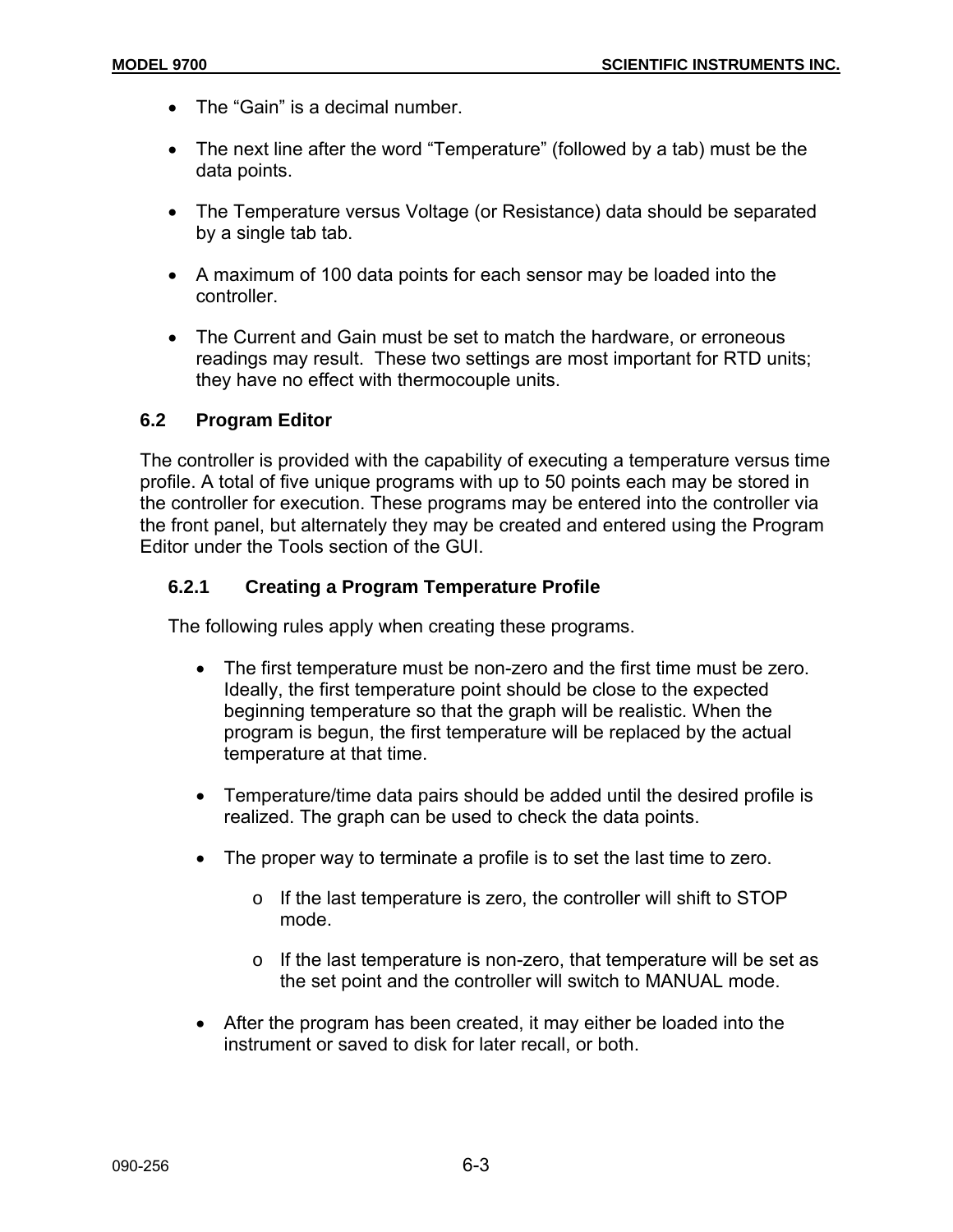# **6.2.2 Loading a Program**

To open the program editor (also called "Thermal Cycle Editor"), click on Tools, Program Editor. To load a program into the controller, click on the "Download" button. The user will be asked to select one of five storage locations. Upon making this selection, the program will be loaded into the controller. Note that this is a storage location only, and that the program to be executed must be selected using either the GUI or the proper menu selection on the controller.

# **6.2.3 Selecting a Program**

After a program has been loaded into one of the five storage locations, the actual program to be executed must be selected. This may be accomplished by clicking the "Select" button (or by selecting the correct menu option via the instrument front panel). The user will be asked which program (memory location) is to be used. After that selection is made, the program will be loaded into E2PROM for execution. It will be executed when the PROGRAM mode of control is selected.

# **6.2.4 Retrieving a Program**

The above process may be reversed by clicking on the "Upload" button. The user may retrieve the active program or a program from any of the five program storage locations. When the program has been retrieved from the instrument, it may be inspected or changed as required.

# **6.2.5 Saving a Program to Disk**

Any program that has either been created or retrieved from the instrument may be saved to disk by clicking on the "Save" button. The user will be prompted to provide a file name and location.

# **6.3 Zone PID Settings**

As explained in the "Obtaining Proper Temperature Control" section below, it may be necessary to use more than one set of PID values over a given temperature range to obtain smooth constant temperature control. The Zone PID Control feature gives the user this capability. An easy way to specify these PID zones is to use the "Zone PID Settings" option of the "Tools" menu. When this option is selected, the present zone settings are read from the instrument and displayed to the user. They may be changed and reloaded into the instrument as required. Selecting "OK" from this menu will cause the settings to be reloaded into the instrument

In setting the Zone Temperature, it should be noted that the beginning temperature is always considered to be zero (0) Kelvin. The temperature specified in zone 0 is the upper limit for zone 0 and the lower limit for zone 1. This pattern is repeated in all of the other zones.

For example, if PID values of 10, 25, and 3 are desired from 0 Kelvin to 20 Kelvin, the settings in Zone 0 should be 20.000, 10, 25, 3. If PID values of 15, 50, and 6 are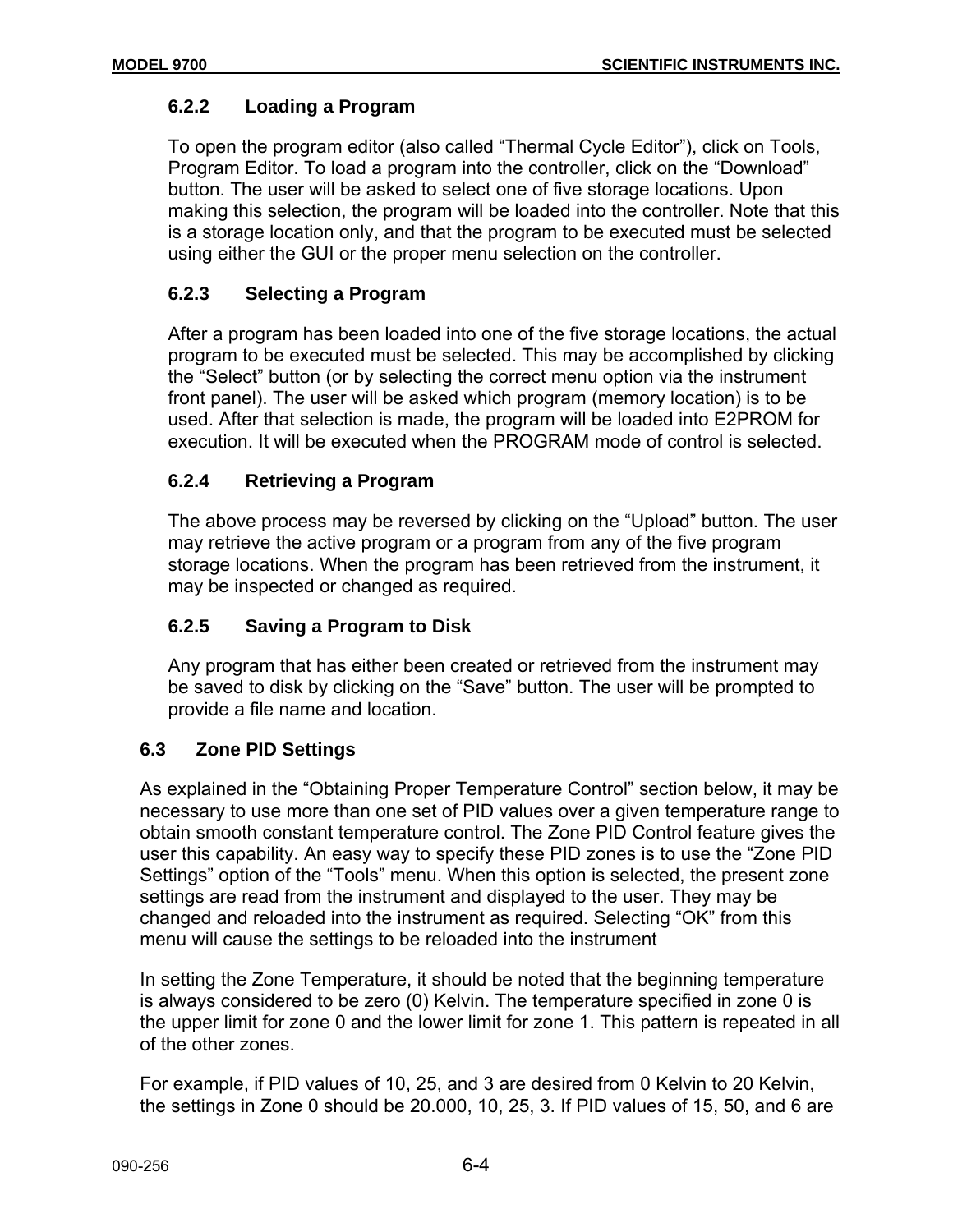desired from 20 Kelvin to 100 Kelvin, then the values loaded into zone 1 would be 100.000, 15, 50, 6.

A total of 10 zones numbered from 0 to 9 are possible.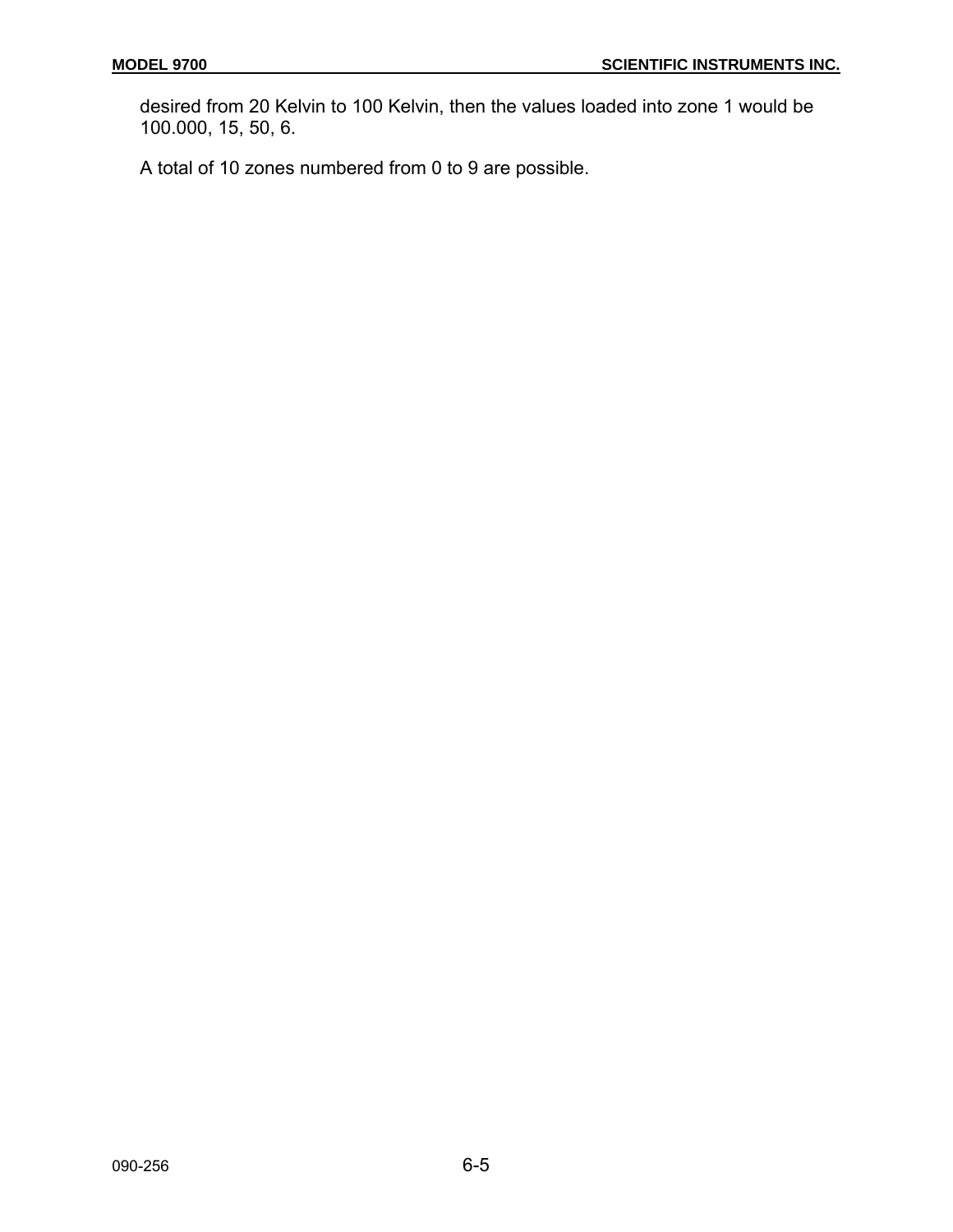# **7 OBTAINING PROPER TEMPERATURE CONTROL**

Industry standard PID (Proportional, Integral, Derivative) control is used to reach and maintain the desired temperature. There are many variations of PID algorithms, each with its own strengths and weaknesses, but there is no one form that is universally acknowledged as better than all the others. The one chosen for this controller is known as the "Ideal noninteracting PID controller" or "ISA (Instrument Society of America) algorithm." This equation is in the following form:

Power =  $P(e + \text{esum/l} + D(dT/dt))$ 

where

Power = power applied to the heater (output 0-1 amp)

e = error = set point - temperature

esum = error summation over time

dT/dt = rate of change of temperature

P, I, D are constants to be set by the user. P is overall system gain, while I and D are in units of seconds.

While this equation looks very simple, it can be very difficult to arrive at the actual values that give optimal control at a given temperature. In some cases, this may not be important because the user is only controlling at one point or is not interesting in changing temperature rapidly. In other cases, it may be very important for various reasons. It should be noted that the controller is only part of the system, and that many factors enter in when considering the performance of the entire control loop.

In general, when designing the system, the control sensor should be located as close as possible to the heater and the two should be in good thermal contact. This will keep the system response time as fast as possible, which makes the control problem much easier and more forgiving. In reality, this may not always be feasible. Normally, it still should be possible to control the temperature accurately if there is reasonable thermal contact between the heater and the control sensor, but it may not be possible to change temperature rapidly and still maintain accurate control with very little overshoot.

To assist the user in the process of adjusting the PID values, an AutoTune feature has been provided as a standard feature. While this feature may not provide the perfect settings, it has been shown to provide PID values that give very acceptable control performance. It is very simple to use and probably has its greatest value in obtaining proper control in a new or recently modified system. After reasonable PID values have been obtained, additional adjustment may be made in the values to obtain the desired response. Some suggestions for how to make these adjustments are included later in this section.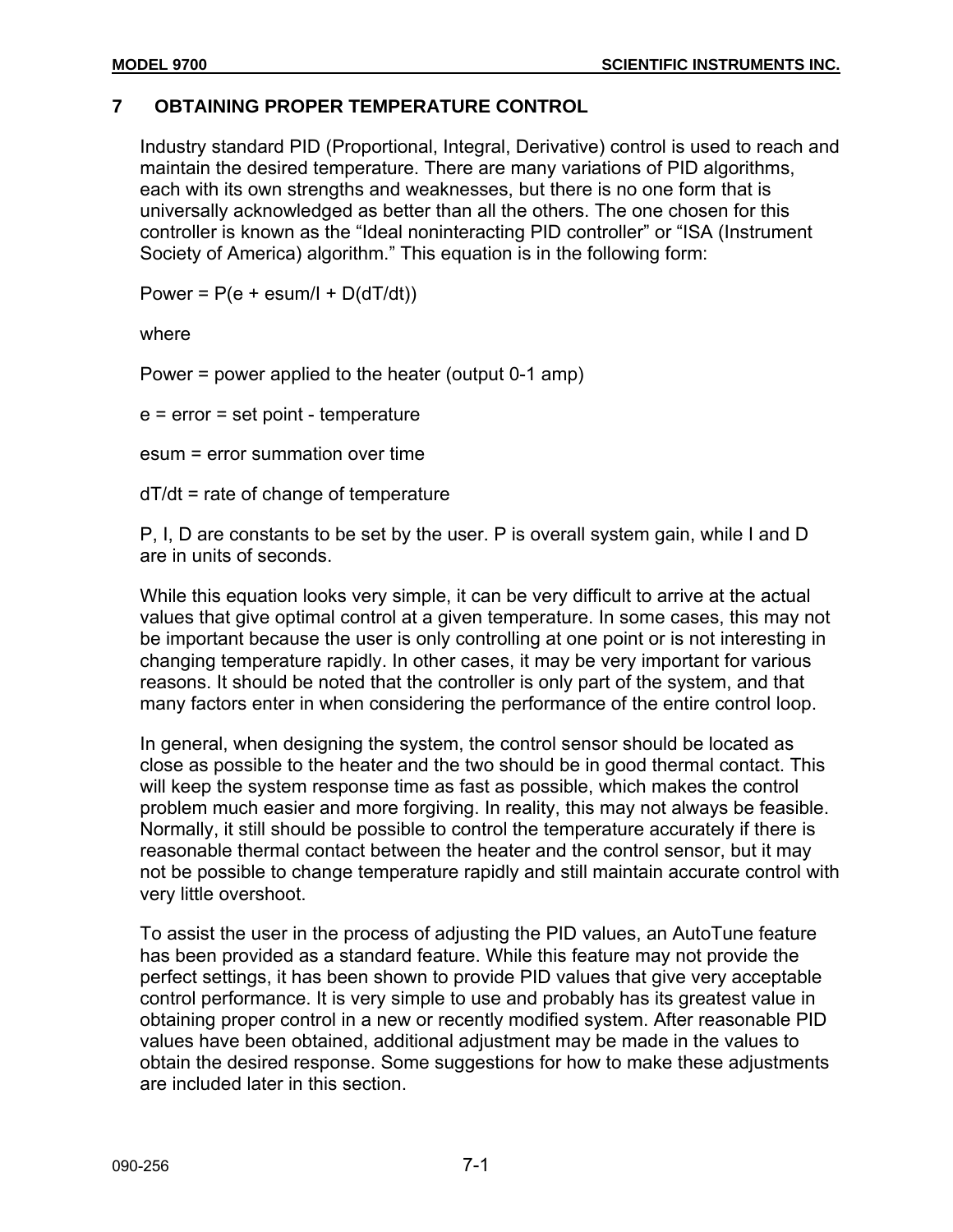# **7.1 AutoTune**

To use the AutoTune feature, the system must first be stabilized at the temperature for which the PID values are to be determined. This is normally not difficult. However, any one of the three terms (P, I, or D) can cause the system to be unstable. To begin with, the D term should be small (1 to 5, or even 0 to eliminate it). With a small D term, if the system is still unstable, increase the I term to a value of 100 and allow some time for the temperature to stabilize. If there is still instability, decrease the P term until there is stability.

After the temperature is stable for at least 5 minutes, activate the AutoTune function either from the front panel or from the GUI. An internal algorithm will apply small changes to the heater output that are used to determine the control characteristics of the cryogenic control environment. These changes will cause the temperature to increase from approximately 1 to 5 degrees and then return to the base temperature.

Upon completion of the AutoTune function, the user will be presented with a screen stating the old PID values and the newly recommended PID values obtained from the testing. These values may be entered in the next screen as described in the OPERATION section, or pressing escape will return to the normal display. If the PID values seem to be reasonable, they should be entered and the performance of the controller should be tested.

A suggested method for testing the performance is to enter a 2-degree set point change (increase in temperature) and observe the performance. The overshoot should be approximately 10% (i.e. .2K for a 2K set point change), and the temperature should stabilize in approximately one minute (depending on the system time constant). If this performance is acceptable, then no additional adjustment is necessary.

If the P value changed a large amount from the old PID values to the new PID values, it may be necessary to run the AutoTune function a second time for optimum results.

The adjustment of the D term is set initially to I term divided by 7. Increasing the D term should reduce the overshoot. Depending on the overall gain (P) and the resolution of the temperature sensor and system noise, increasing the D term too much can be counterproductive. It is suggested that several values of D be tried with the 2K set point change to obtain the desired result.

In the event the above procedure does not yield the desired control response, following the suggestions in the next section should allow the user to "fine tune" the system for a particular set of requirements.

# **7.2 Adjustment of PID parameters**

There is no one "correct answer" nor are there "perfect PID" values for a given control environment. The terms of the above equation interact in such a way that many different combinations may be acceptable. It is also true that the needs of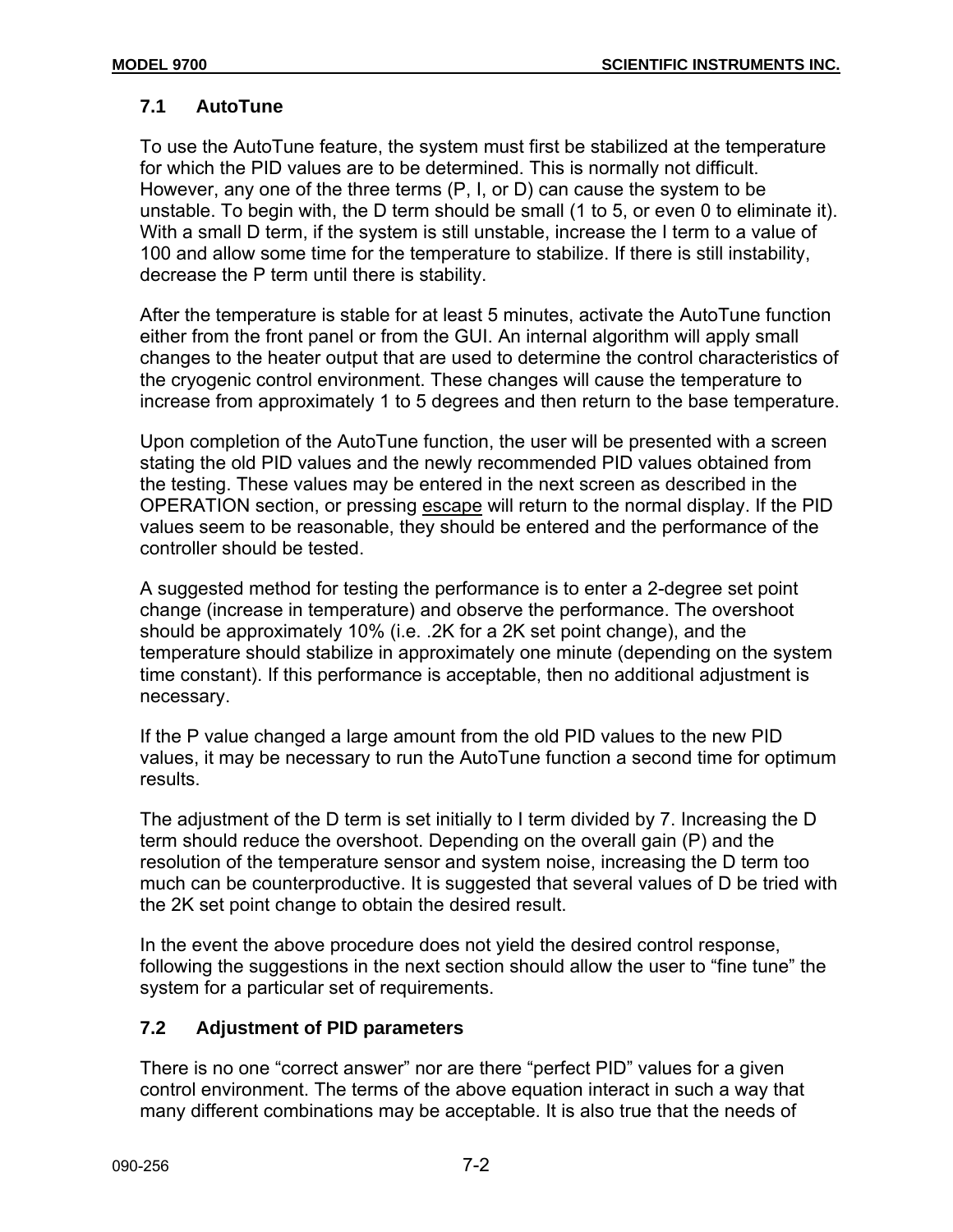different users vary widely. Some users may only be concerned with stable control over a long period of time at a single temperature, while others may be changing temperature often and desire rapid change. Some may be very concerned that the temperature does not overshoot the desired set point, while others are willing to accept overshoot for increased speed of response.

The controller may be operated as a full PID controller, or it may be operated as a PI controller by setting D to zero. Normally, adding the D term allows for a faster response with less overshoot. A particularly noisy environment or poor sensor resolution in a given temperature range may render the D term of minimal usage. The affect of the D term on the power output may be easily seen by first setting the D term to zero and observing the power output. The D term may then be increased gradually, observing the affect on performance.

The following suggestions should assist in changing the P and I terms to obtain the desired response.

- Response too slow, overshoot OK: Decrease I, Increase P
- Response time OK, overshoot too large: Increase I, Increase P
- Response time too slow, overshoot too large: Hold I, Increase P
- Response time too fast, overshoot too large: Increase I, Hold P

The adjustments may be done aggressively (changing by doubling or halving) or more conservatively, as desired. Again, it is suggested that these be tested by a set point change of 2 degrees. If the control environment is consistent over a wider temperature range, the control performance over the same range will also be consistent.

# **7.3 Using Zone PID Control**

Some control environments may be fairly uniform, thus when PID values are determined for a representative temperature, acceptable control may be realized over the desired temperature range with only one set of values. Other control environments may vary widely in characteristics. This can be seen by observing performance at various temperatures. It is suggested that a standard method of evaluating performance be used (such as a 2 degree set point change). If the performance varies greatly with temperature, it is suggested that the Zone PID feature be used to obtain smooth performance over the operating temperature range.

To use Zone PID control, the environment must first be evaluated to determine how many zones are necessary. The 9700 allows up to 10 zones to be specified, but less than that number may be satisfactory in many cases. The AutoTune feature may be used at several temperatures to determine the PID values needed. After the operating temperature range has been evaluated to determine the necessary changes in PID values, a determination can be made as to the number of zones required. The information should then be entered as described in the OPERATION section. Selecting Zone PID control will then use these values to obtain uniform control over the entire temperature range.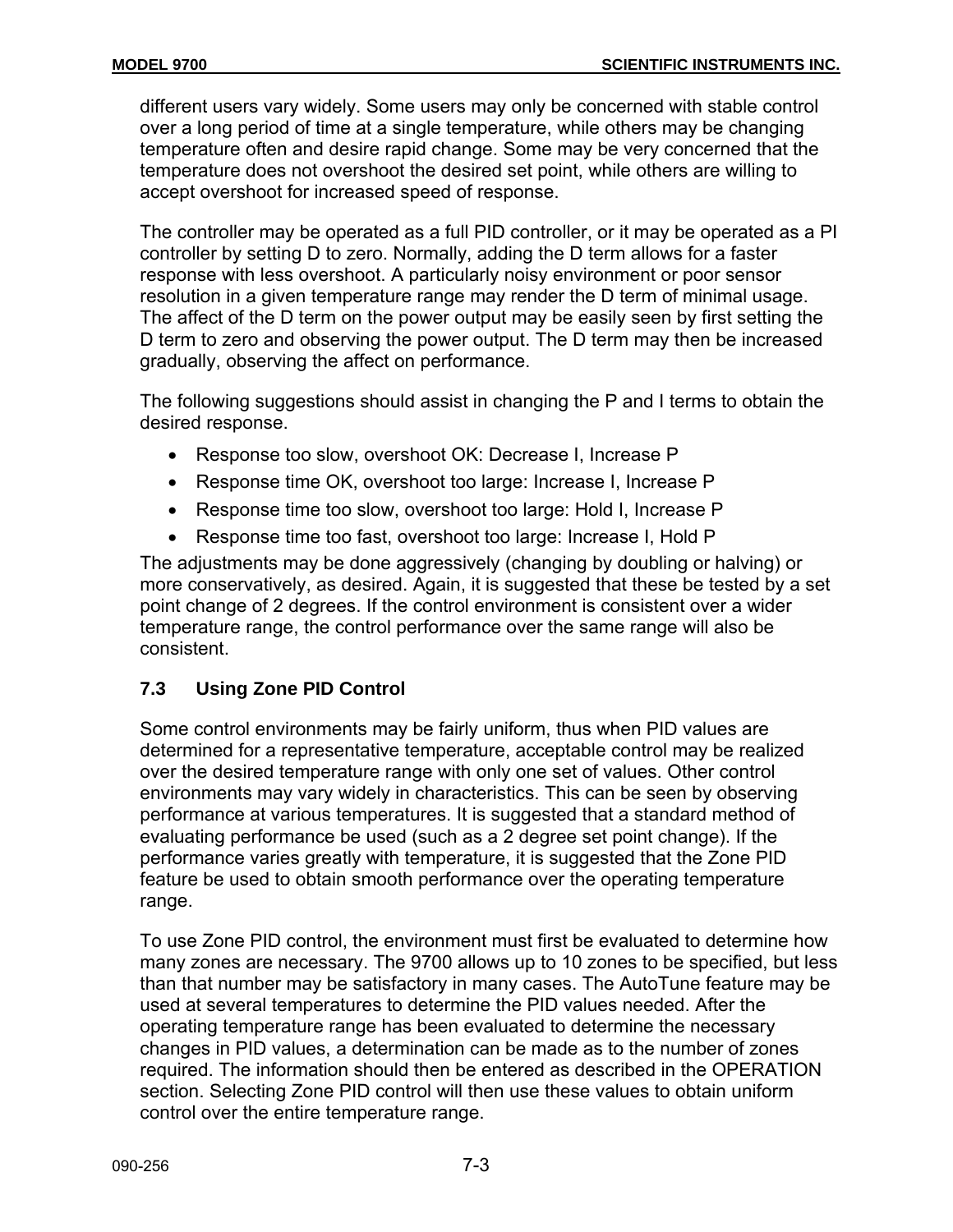# **8 REMOTE COMPUTER INTERFACE**

Interface to the 9700 via a remote computer can be accomplished either by writing directly to the instrument in ASCII strings, or by using a library of DLL commands. The advantage of using the DLL commands is that the user is relieved from the task of handling the detailed communication protocol. These commands may be called from any high level language (C, Basic, etc.). The header file for these commands is located on the CD distributed with the 9700, and is listed below for reference. These functions are actually coded in LabVIEW™, thus the 9700 GUI must be loaded on the PC to be able use these functions.

# **8.1 DLL Header Listing**

- int32 stdcall M9700QuerySoftwareVersion(CStr strSoftware Version,  $int32$  \*len);
- int32 stdcall M9700CommandAnalogDeviationRange(float32 flGain);
- int32 \_\_stdcall M9700CommandAnalogOutputMode(uInt16 uiChannel, uInt16 uiAnalogMode);
- int32 stdcall M9700CommandAnalogTemperatureLimits(float32 flLowTemp, float32 flHighTemp);
- int32 stdcall M9700CommandAuxSetpoint(float32 flAuxSet);
- int32 \_\_stdcall M9700CommandCalibration(uInt16 uiSource, uInt16 uiAction, int32 uiCurrent);
- int32 cdecl M9700CommandChannelEnable(uInt16 uiChannel, uInt16 uiEnable);
- int32 stdcall M9700CommandChannelFilter(uInt16 uiChannel, uInt16 uiFilter);
- int32 stdcall M9700CommandControlSensor(uInt16 uiChannel);
- int32 \_\_stdcall M9700CommandControlType(uInt16 uiType);
- int32 \_\_cdecl M9700CommandFixedSetpoints(uInt16 uiControl\_Loop, float32 flAuxSet);
- int32 stdcall M9700CommandMainSetpoint(float32 flMainSet);
- int32 stdcall M9700CommandMaxHeaterPower(float32 flMax Heat);
- int32 stdcall M9700CommandMode(uInt16 uiMode);
- int32 \_\_stdcall M9700CommandPIDCoefficients(uInt16 uiControl\_Loop, int16 iP, int16 iI, int16 iD);
- int32 \_\_stdcall M9700CommandProgramData(int16 iProgramNum, uInt16 uiProgramPoint, float32 flTime, float32 flTemperature);
- int32 stdcall M9700CommandProgramSelect(int16 uiProgram);
- int32 \_\_stdcall M9700CommandRelaySettings(uInt16 uiRelay, uInt16 uiChannel, float32 flSetpoint, float32 flHysteresis);
- int32 stdcall M9700CommandSensorCurveSelect(uInt16 uiChannel, int16 iCurve);
- int32 \_\_stdcall M9700CommandSensorData(int16 iCurve, uInt16 uiPoint, float64 uiTemp, float64 iData);
- int32 \_\_stdcall M9700CommandSensorHeader(uInt16 uiNum\_Points, uInt16 uiType, uInt16 uiCurrent, float32 fGain, CStr strModel, CStr strSerial No);
- int32 \_\_stdcall M9700CommandZonePIDData(uInt16 uiZone, float32 flSetpoint, int16 iP, int16 iI, int16 iD);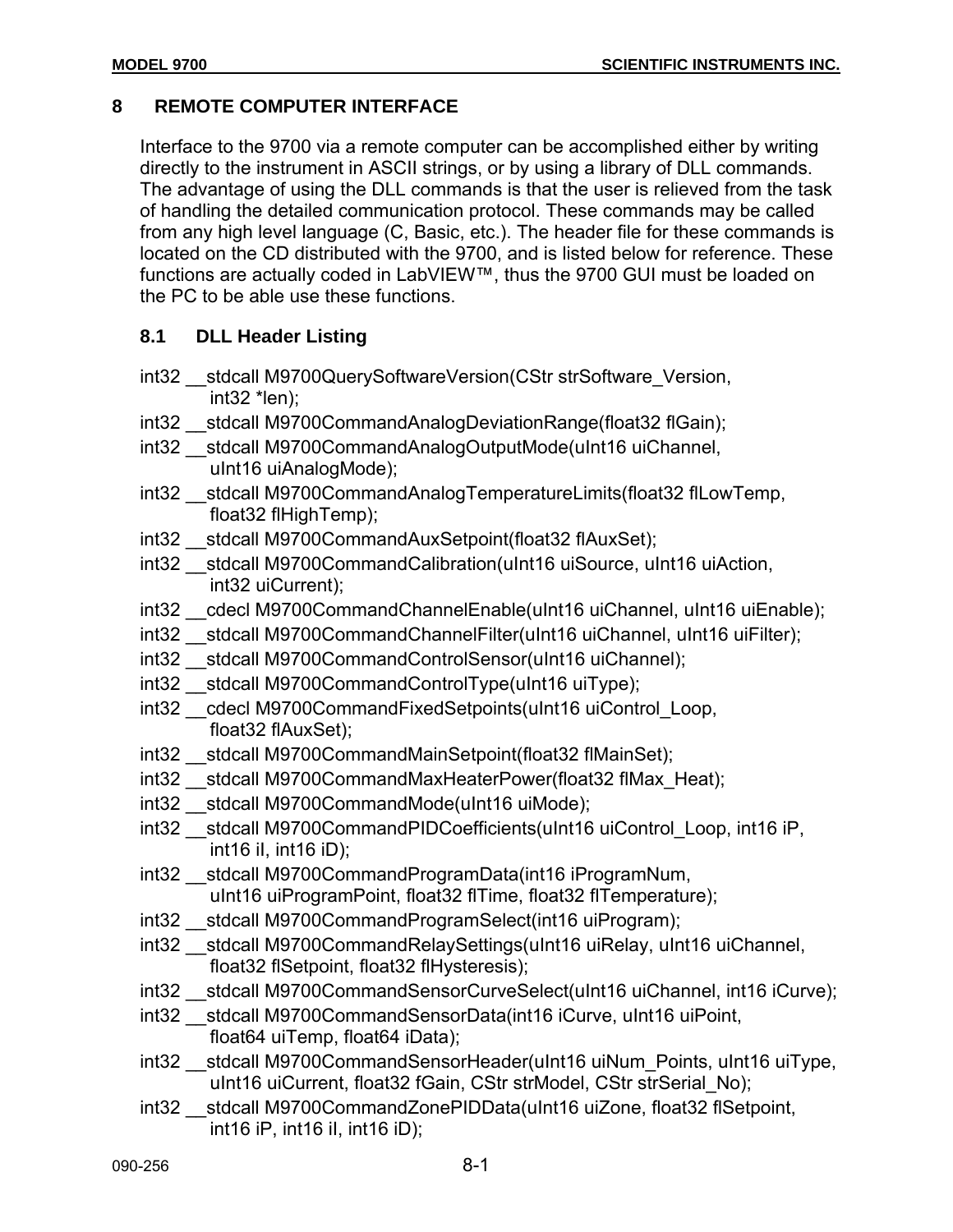- int32 stdcall M9700QueryAnalogDeviationRange(float32 \*flGain);
- int32 stdcall M9700QueryAnalogOutputMode(uInt16 \*uiAnalogMode, uInt16 \*uiChannel OUT);
- int32 stdcall M9700QueryAnalogOutput(float32 \*flAnalog\_Out);
- int32 \_\_stdcall M9700QueryAnalogTemperatureLimits(float32 \*flLowTemp, float32 \*flHighTemp);
- int32 stdcall M9700QueryAuxSetpoint(float32 \*flAuxSet);
- int32 \_\_stdcall M9700QueryCalibration(int32 \*uiCurrent);
- int32 \_\_stdcall M9700QueryChannelEnable(uInt16 \*uiChannel, uInt16 \*uiEnable);
- int32 stdcall M9700QueryChannelFilter(uInt16 \*uiChannel, uInt16 \*uiFilter);
- int32 stdcall M9700QueryControlSensor(uInt16 \*uiChannel OUT);
- int32 \_\_stdcall M9700QueryControlType(uInt32 \*uiType);
- int32 \_\_stdcall M9700QueryFixedSetpoints(uInt16 \*uiControl\_Loop, float32 \*flFixed\_Set);
- int32 \_\_stdcall M9700QueryHeaterOutput(float32 \*flHeater);
- int32 \_\_stdcall M9700QueryMainSetpoint(float32 \*flMainSet);
- int32 stdcall M9700QueryMaxHeaterPower(float32 \*flMax Heat);
- int32 stdcall M9700QueryMode(uInt32 \*uiMode);
- int32 stdcall M9700QueryPIDCoefficients(uInt16 \*uiControl\_Loop, int16 \*iP, int16 \*iI, int16 \*iD);
- int32 \_\_stdcall M9700QueryProgramData(int16 iProgramNum, uInt16 uiProgramPoint, float32 \*flTime, float32 \*flTemperature);
- int32 \_\_stdcall M9700QueryProgramSelect(int16 \*uiProgram);
- int32 \_\_stdcall M9700QueryRelaySettings(uInt16 \*uiRelay, uInt16 \*uiChannel OUT, float32 \*flSetpoint, float32 \*flHysteresis);
- int32 stdcall M9700QuerySensorData(int16 \*iCurve, uInt16 \*uiPoint, float64 \*uiTemp, float64 \*iData);
- int32 \_\_stdcall M9700QuerySensorHeader(int16 \*iCurve, uInt16 \*uiNum\_Points, uInt16 \*uiType, uInt16 \*uiCurrent, float32 \*fGain, LStrHandle \*strModel, LStrHandle \*strSerial\_No);
- int32 \_\_stdcall M9700QuerySystemStatus(float32 \*flSetpoint, float32 \*flHeater, uInt16 \*uiMode, uInt16 \*uiHeat\_Alarm);
- int32 stdcall M9700QueryTemperatureA(float32 \*flTempA);
- int32 stdcall M9700QueryTemperatureAB(float32 \*flTempA, float32 \*flTempB);
- int32 \_\_stdcall M9700QueryTemperatureB(float32 \*flTempB);
- int32 stdcall M9700QueryZonePIDData(uInt16 \*uiZone, float32 \*flSetpoint, int16 \*iP, int16 \*iI, int16 \*iD);
- void \_\_stdcall M9700GPIB(uInt8 GPIB\_Control, uInt8 GPIB\_Address);
- void stdcall M9700Serial(uInt8 uiPort, uInt8 uiSpeed);
- int32 stdcall M9700CommandRemote(uInt16 uiRemote);
- int32 stdcall M9700QuerySensorCurveSelect(uInt16 \*uiChannel, int16 \*iCurve);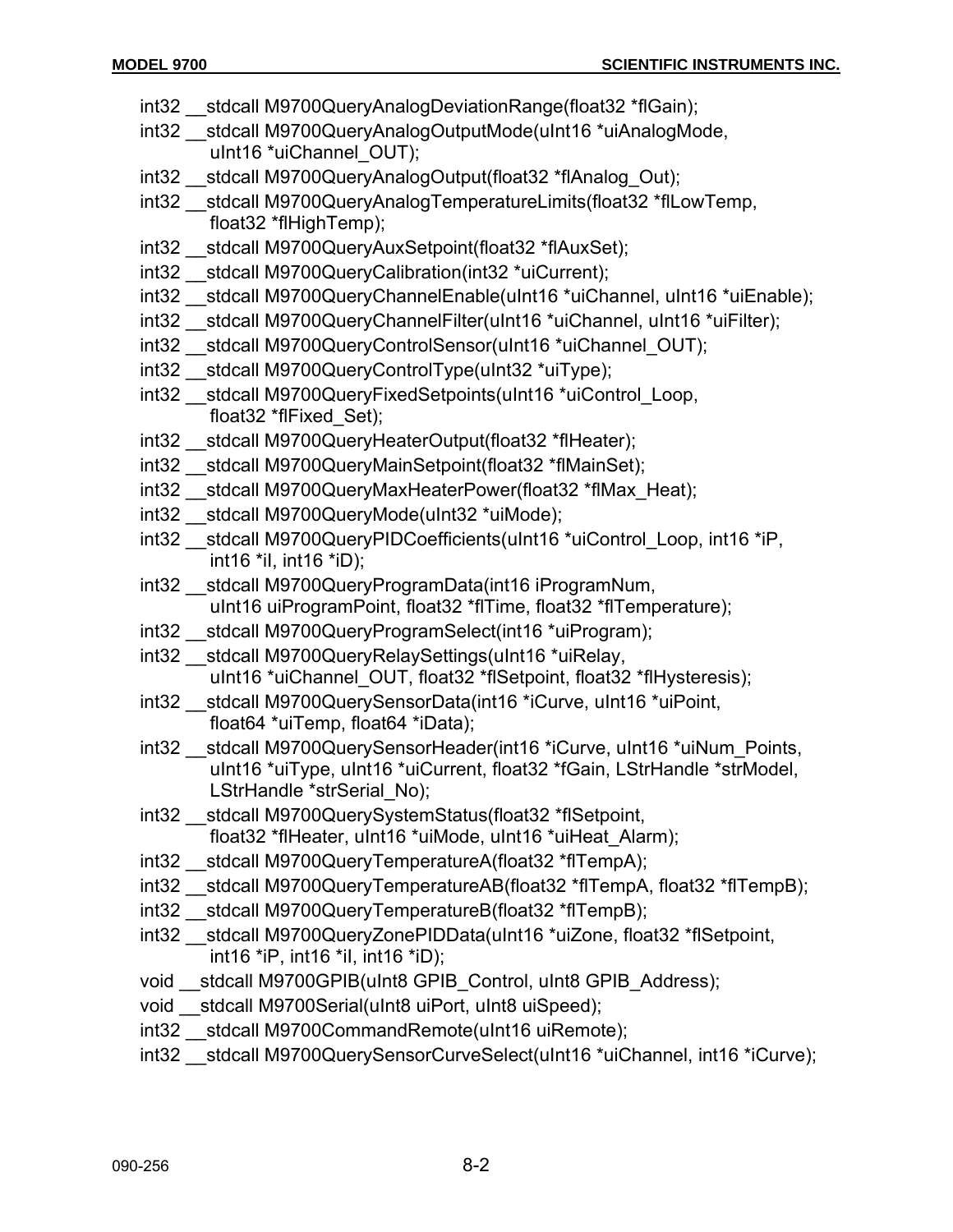# **8.2 LabVIEW™ Drivers**

As mentioned above, the DLL's are actually coded in LabVIEW™. These LabVIEW™ VI's are included on the distribution CD and may be used in the users LabVIEW™ program. They correspond directly to the functions listed above.

# **8.3 Low Level Communications**

All communication with the 9700 is accomplished via ASCII strings with a terminating character. This command set is defined in this section.

| <b>COMMAND</b> | <b>WRITE</b> | <b>PARAMETERS</b>            | <b>PURPOSE</b>                     |
|----------------|--------------|------------------------------|------------------------------------|
| TA             | no           | TA                           | Temperature Chan A                 |
| TB             | no           | TB                           | Temperature Chan B                 |
| <b>TALL</b>    | no           | TA, TB                       | All Temperatures                   |
| <b>SET</b>     | yes          | Set Pt                       | Set Point (Main Loop)              |
| <b>HTR</b>     | no           | Heater                       | Heater Output (%)                  |
| <b>MODE</b>    | yes          | <b>Control Mode</b>          | <b>Controller Mode</b>             |
| <b>CTYP</b>    | yes          | <b>Control Type</b>          | Normal PID or Zone PID             |
| <b>PID</b>     | yes          | Loop, $P, I, D$              | PID values for both loops          |
| <b>STA</b>     | no           | SetPt, Heater, Mode, (&more) | System status                      |
| <b>MHP</b>     | yes          | Max Heater Power             | Max heater power                   |
| <b>FILT</b>    | yes          | Ch1, Ch2                     | Filter Settings, both channels     |
| <b>CSEN</b>    | yes          | <b>Control Chan</b>          | <b>Sets Main Control Sensor</b>    |
| <b>CHEN</b>    | yes          | A (On/Off), B (On/Off)       | <b>Temperature Channel Enable</b>  |
| <b>RELY</b>    | yes          | Relay, Chan, Setpt, Hyst     | Defines actions of Relays          |
| <b>ANAM</b>    | yes          | Analog Mode, Ana Ch          | Defines action of Analog Output    |
| <b>ANAT</b>    | yes          | Ana T Hi, Ana T Lo           | <b>Analog Temperature Scaling</b>  |
| <b>ANAD</b>    | yes          | Analog Dev Span              | <b>Analog Deviation Span</b>       |
| <b>AOUT</b>    | no           | <b>Analog Output</b>         | Aux PID heater output              |
| <b>ASET</b>    | yes          | <b>Aux SetPt</b>             | <b>Auxiliary Control set point</b> |
| <b>PRPT</b>    | yes          | Pt, Time, Temp               | <b>Program Points</b>              |
| <b>SHDR</b>    | yes          | Use, Num, Type, Model, S/N   | Sensor Header Info                 |
| <b>CDAT</b>    | yes          | Use, Num, Pt, Temp, Data     | Sensor Cal Data                    |
| <b>ZONE</b>    | yes          | Zone, Setpoint, P,I,D        | Set PID zone parameters            |
| <b>SDAT</b>    | no           | Ch, Type, Data               | Raw Sensor Data (V or R)           |
| CAL            | yes          | Ch, Zero/Span                | A/D Calibration Command            |
| <b>FIXD</b>    | yes          | Loop, Value(%)               | Fixed (open loop) Value            |

# **8.3.1 Command Set Summary**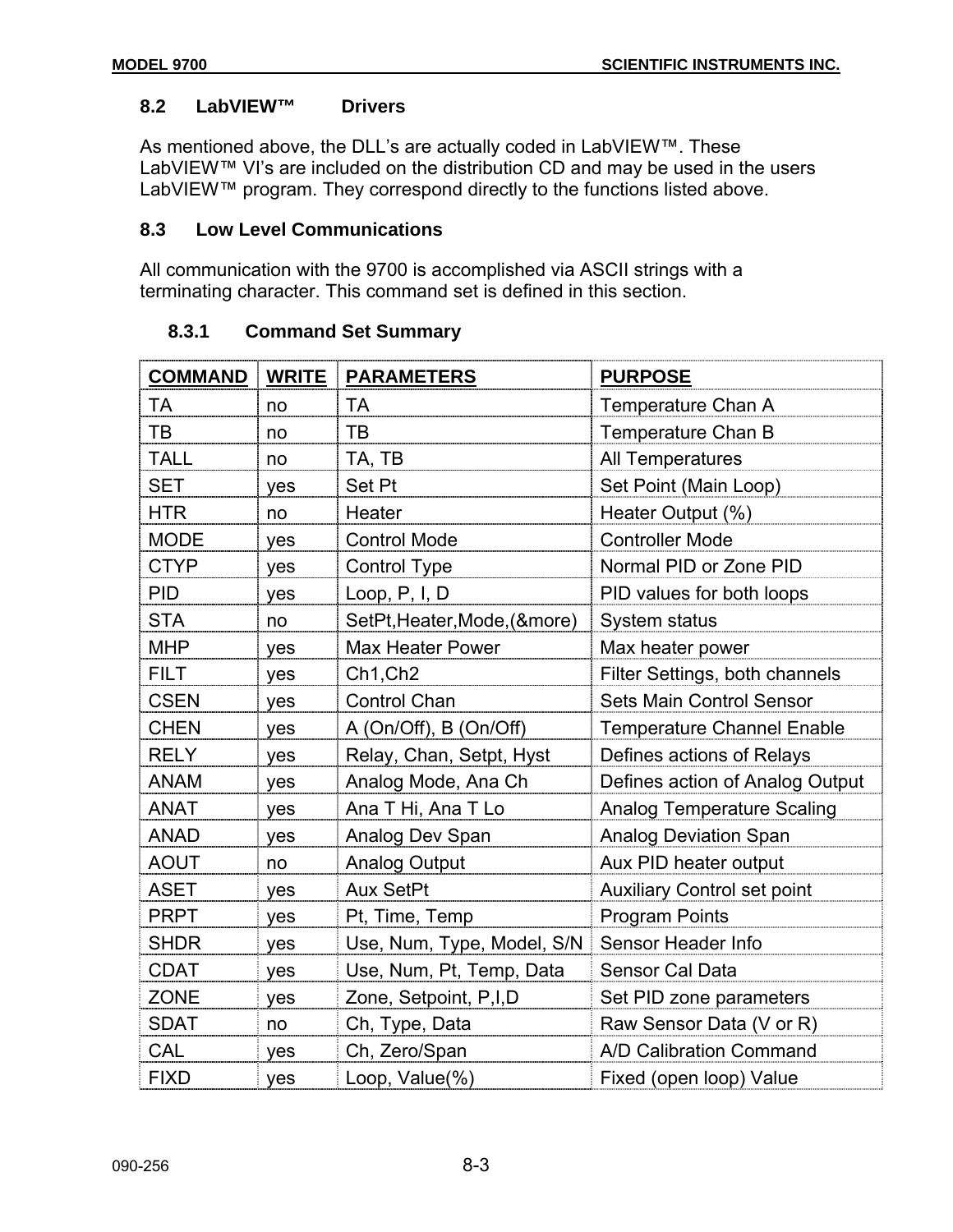# **8.3.2 DETAILED COMMAND SYNTAX**

The following section defines the exact command syntax as used in the 9700. As much as possible, the IEEE-488.2 command syntax has been followed. All commands are ASCII strings terminated by a <CR> for RS-232, and a <LF> for GPIB. For loading data, the command header (which consists of a 1 to 4 letter command) is followed by a space and the required data of 1 to 4 arguments. To ask for data, send the header followed by a question mark with the proper termination. The arguments are separated by commas. For example, to set the set point to 12.34K via RS-232, send the following command (do not send the quotes):

"SET 12.34<CR>" (where <CR> is hex 0D or decimal 13)

To read the set point, via RS-232 send:

"SET?<CR>"

The controller will return the following message:

"SET 12.340<CR>"

The same format should be used via GPIB, but a <LF> (hex 0A, decimal 10) should be used in place of the <CR>.

A Second Example:

To set the second (#2) program point of stored program #3 to 10.0 minutes and 12.5K via RS-232, send the following message:

"PRPT 3,2,10.0,12.5<CR>"

To read that same point back, send:

"PRPT? 3,2<CR>"

This message returned will be:

"PRPT 3,2,10.000,12.500<CR>"

The same/similar format is used for all of the commands. Since the controller can only process one command at a time, only one command should be sent and the response should be read before a second command is sent. Where data is being sent and a response is not returned, it is suggested that a 0.1 second time delay be included between successive commands.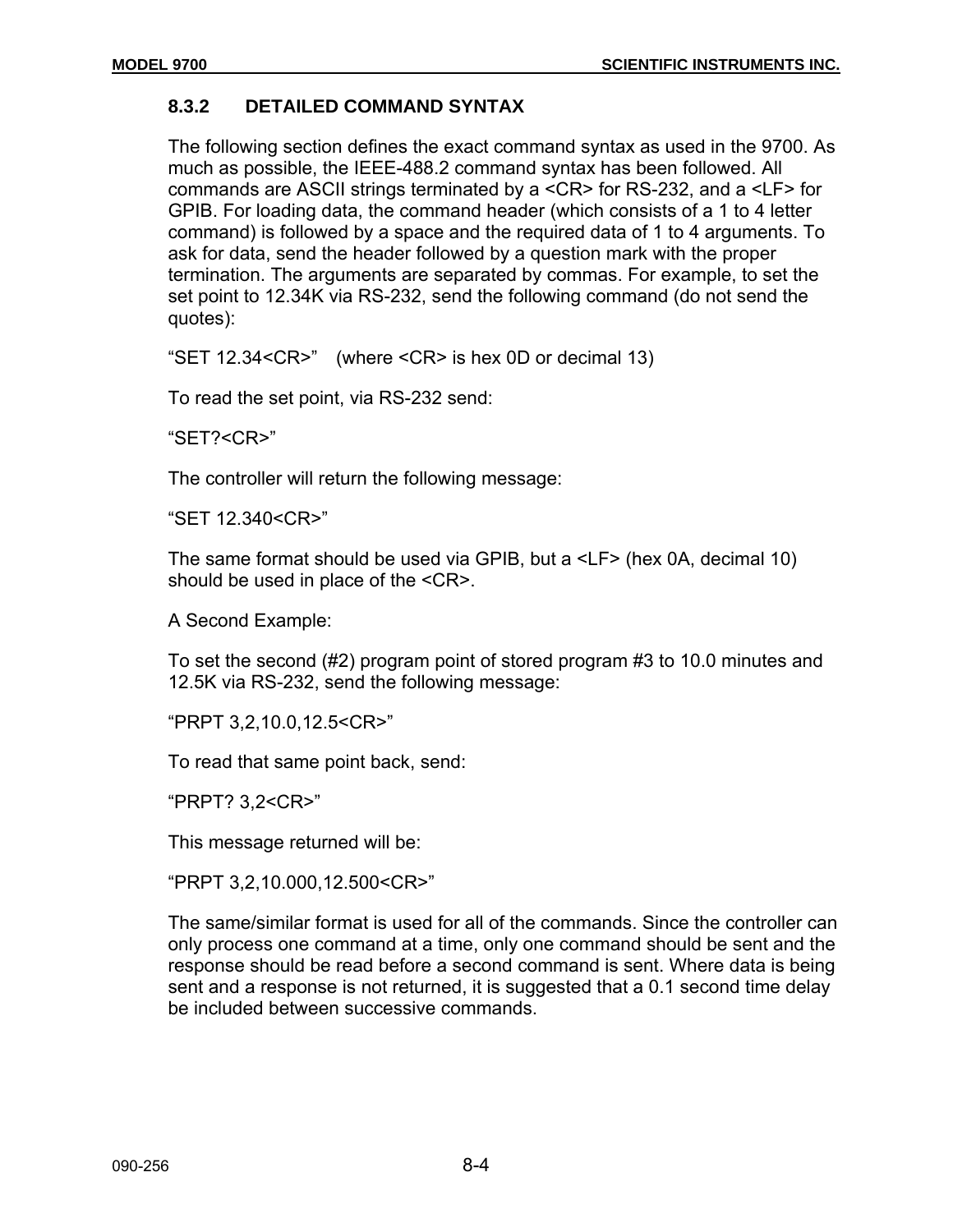|                         | <b>RESPONSE FORMAT</b> |                                                                 | <b>PARAMETER RANGE</b>                                                                                               |  |
|-------------------------|------------------------|-----------------------------------------------------------------|----------------------------------------------------------------------------------------------------------------------|--|
| <b>ITEM</b>             | <b>HEADER</b>          | <b>PARAMETERS</b>                                               |                                                                                                                      |  |
| Temp, Ch A              | <b>TA</b>              | aaa.aaa                                                         | Temperature, Query Only                                                                                              |  |
| Temp, Ch B              | TВ                     | aaa.aaa                                                         | Temperature, Query Only                                                                                              |  |
| Temp, All               | <b>TALL</b>            | aaa.aaa,bbb.bbb                                                 | Temperature (query) $a = TA$ , $b = TB$                                                                              |  |
| <b>Set Point</b>        | <b>SET</b>             | aaa.aaa                                                         | Set Point (main loop)                                                                                                |  |
| <b>Control Mode</b>     | <b>MODE</b>            | a                                                               | a Operating Mode ( $1 =$ Stop, $2 =$ Manual, $3 =$<br>Program, 4 = AutoTune, 5 = Fixed Output)                       |  |
| <b>PID Coefficients</b> | <b>PID</b>             | a,bbb,ccc,ddd                                                   | a Control Loop (1 or 2)                                                                                              |  |
| SEE NOTE 1              |                        |                                                                 | b P Term                                                                                                             |  |
|                         |                        |                                                                 | c I Term                                                                                                             |  |
|                         |                        |                                                                 | d D Term                                                                                                             |  |
| <b>Status</b>           | <b>STA</b>             | aaa.aaa,bb.bb,c,d,e,f,g                                         | System Status, Query Only                                                                                            |  |
|                         |                        | (normal)<br>or<br>aa.aa,bb.bb,c,d,e,f,g<br>(fixed control mode) | a Set point Temperature (for main control loop,<br>fixed set point if in fixed control mode)                         |  |
|                         |                        |                                                                 | b Heater Output                                                                                                      |  |
|                         |                        |                                                                 | c Control Mode                                                                                                       |  |
|                         |                        |                                                                 | d Heater alarm status ( $0 = No$ alarm, $1 =$<br>Heater alarm)                                                       |  |
|                         |                        |                                                                 | e GUI Refresh ( $0 = not needed$ , $1 = needed$ )                                                                    |  |
|                         |                        |                                                                 | f Control type $(1 = Normal PID, 2 = Zone PID)$                                                                      |  |
|                         |                        |                                                                 | g Zone Number $(0 - 9)$                                                                                              |  |
| Max Htr Pwr             | <b>MHP</b>             | aa.aa                                                           | % of Maximum Output                                                                                                  |  |
| Filter                  | <b>FILT</b>            | a,b                                                             | a Channel ( $1 = A$ , $2 = B$ )                                                                                      |  |
| SEE NOTE 1              |                        |                                                                 | b Filter $(0 to 9)$                                                                                                  |  |
| <b>Control Sensor</b>   | <b>CSEN</b>            | a                                                               | $1 = Ch A$ , $2 = Ch B$                                                                                              |  |
| <b>Channel Enable</b>   | <b>CHEN</b>            | a,b                                                             | a Channel $(1 = A, 2 = B)$                                                                                           |  |
| SEE NOTE 1              |                        |                                                                 | b Enable ( $0 = \text{off}, 1 = \text{on}$ )                                                                         |  |
| <b>Relay Settings</b>   | <b>RELY</b>            | a,b,ccc.ccc,                                                    | a Relay $(1 or 2)$                                                                                                   |  |
| SEE NOTE 1              |                        | d.ddd                                                           | b Channel $(1 = A, 2 = B)$                                                                                           |  |
|                         |                        |                                                                 | c Set point                                                                                                          |  |
|                         |                        |                                                                 | d Hysteresis                                                                                                         |  |
| Analog Mode             | <b>ANAM</b>            | a,b                                                             | a Mode (0 = Disable, 1 = Temperature, 2 =<br>Deviation from SP, $3 = Aux$ PID Control, $4 =$<br><b>Fixed Output)</b> |  |
|                         |                        |                                                                 | b Channel ( $1 = A$ , $2 = B$ ; only applicable when<br>$a = 1$ , Temperature or $a = 2$ , Deviation)                |  |

# **8.3.3 Detailed Command Summary**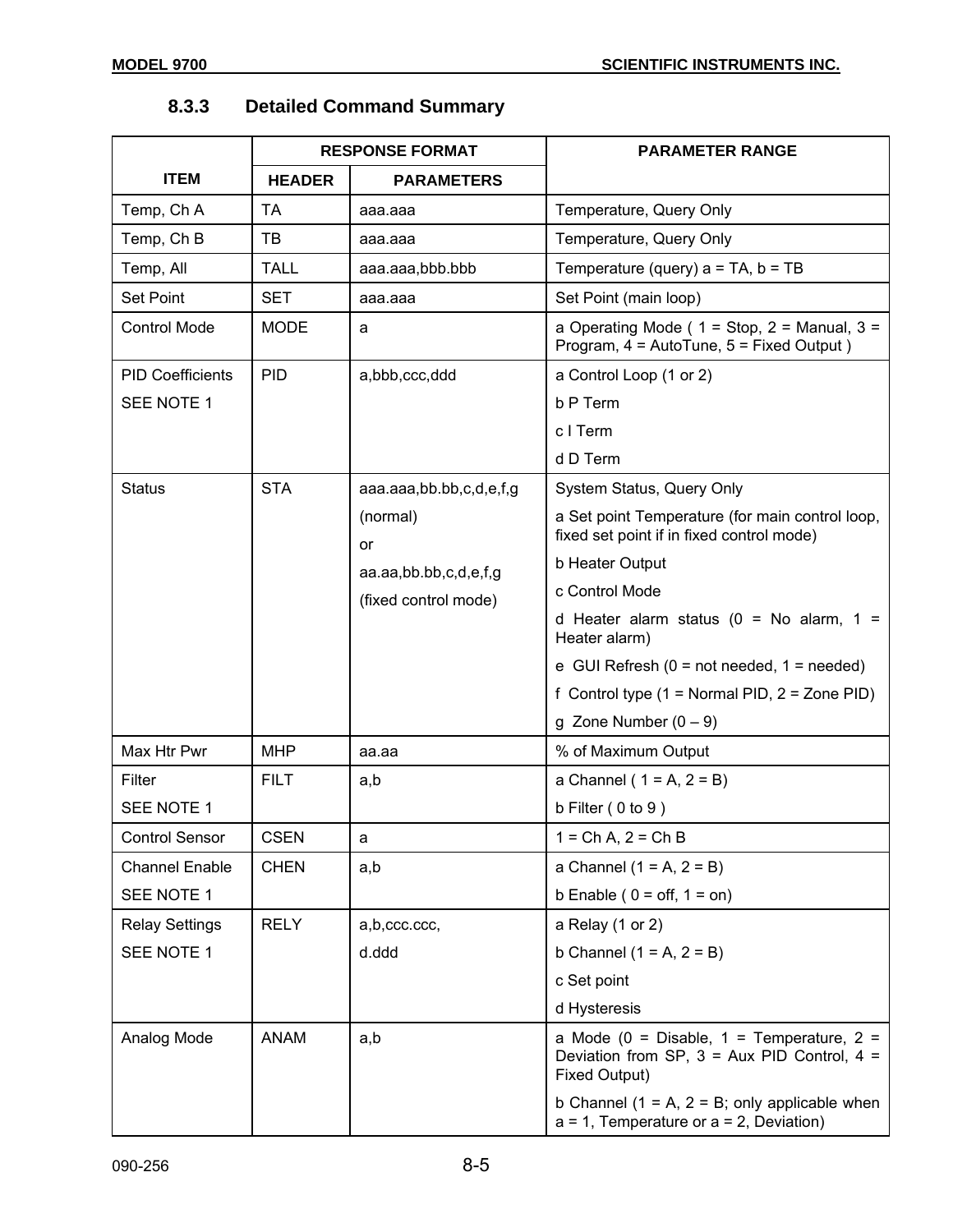|                             | <b>RESPONSE FORMAT</b> |                                        | <b>PARAMETER RANGE</b>                                                                                                                                                                                                                                                                                                                              |  |
|-----------------------------|------------------------|----------------------------------------|-----------------------------------------------------------------------------------------------------------------------------------------------------------------------------------------------------------------------------------------------------------------------------------------------------------------------------------------------------|--|
| <b>ITEM</b>                 | <b>HEADER</b>          | <b>PARAMETERS</b>                      |                                                                                                                                                                                                                                                                                                                                                     |  |
| Analog Temp                 | <b>ANAT</b>            | aaa.aaa,bbb.bbb                        | Analog Temperature Settings (Scaling if<br>Temperature Mode is selected on Analog<br>Output)<br>a High Setting                                                                                                                                                                                                                                      |  |
|                             | <b>ANAD</b>            |                                        | b Low Setting                                                                                                                                                                                                                                                                                                                                       |  |
| Analog Dev                  | <b>AOUT</b>            | aaa.aaa                                | <b>Analog Deviation Range</b>                                                                                                                                                                                                                                                                                                                       |  |
| Analog Output               |                        | aaa.aa                                 | Analog DAC output (Query only, 0 - 100%)                                                                                                                                                                                                                                                                                                            |  |
| <b>Auxiliary Setpoint</b>   | <b>ASET</b>            | aaa.aaa                                | Set point for second PID loop                                                                                                                                                                                                                                                                                                                       |  |
| Program Data<br>SEE NOTE 1  | <b>PRPT</b>            | a,bb,ccc.ccc,<br>ddd.ddd               | a Program Number (-1 for active program,<br>query only; 1-5 for stored programs)                                                                                                                                                                                                                                                                    |  |
|                             |                        |                                        | b Prog Point, 1-50 (NOTE: As a special case,<br>a query with prog point $= 0$ returns source of<br>program (which stored program is in use) and<br>the number of program points in c & d. The<br>number of program points can be set if prog<br>point = 0 and parameter d has the number of<br>points. The parameter c is ignored in a<br>command.) |  |
|                             |                        |                                        | c Time, in minutes (or program source, see<br>note above)                                                                                                                                                                                                                                                                                           |  |
|                             |                        |                                        | d Temperature, Kelvin (or number of points,<br>see note above)                                                                                                                                                                                                                                                                                      |  |
| Program Select              | <b>PRSE</b>            | A                                      | a Program in use (query), or program to<br>activate (1-5, command).                                                                                                                                                                                                                                                                                 |  |
| Sensor Header<br>SEE NOTE 1 | <b>SHDR</b>            | aa,bb,c,d,eee.eeeee,ffff<br>ff, gggggg | a Curve Number. To read or write the headers<br>of the stored curves, send a positive number (1<br>to $5$ ).                                                                                                                                                                                                                                        |  |
|                             |                        |                                        | To read the header of the active curves<br>(channels A & B, read only), send a negative<br>number $(-1 = A, -2 = B)$ . In the reply, a will be<br>the source of the curve (e.g. 3 if user curve 3 is<br>in use).                                                                                                                                    |  |
|                             |                        |                                        | b Num points (1-100, only meaningful in query;<br>an SHDR cmd does not set the number of<br>points (number of points is set by CDAT cmd)<br>but must include a bogus number to hold this<br>place).                                                                                                                                                 |  |
|                             |                        |                                        | c Type $(1 = Diode, 2 = RTD, 3 = T/C)$                                                                                                                                                                                                                                                                                                              |  |
|                             |                        |                                        | d Current (2 = $10\mu$ A, 3 = $100 \mu$ A, 4 = $1$ mA)                                                                                                                                                                                                                                                                                              |  |
|                             |                        |                                        | e Gain                                                                                                                                                                                                                                                                                                                                              |  |
|                             |                        |                                        | f Model (up to 12 text characters)                                                                                                                                                                                                                                                                                                                  |  |
|                             |                        |                                        | g Serial No. (up to 12 text characters)                                                                                                                                                                                                                                                                                                             |  |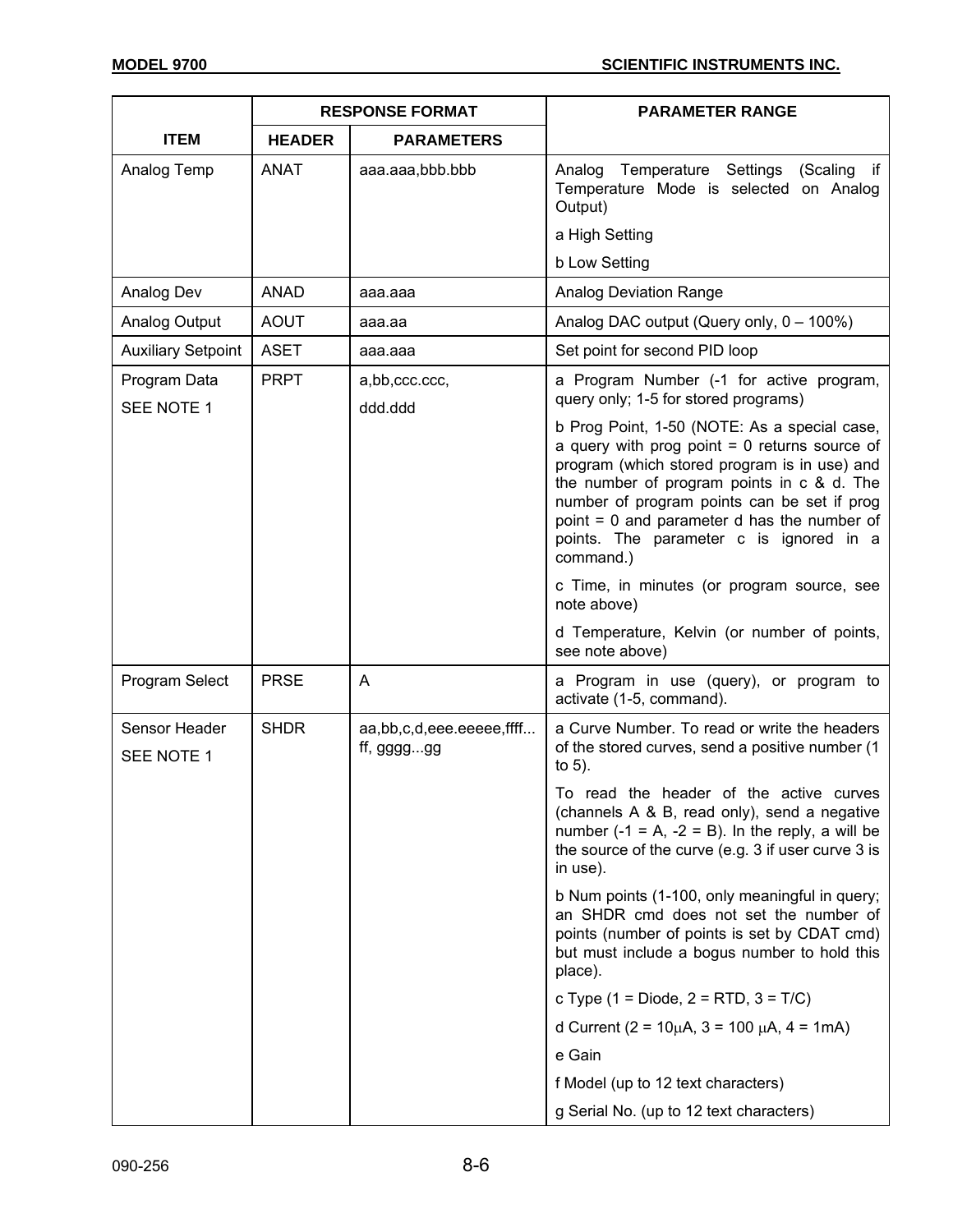|                                   | <b>RESPONSE FORMAT</b> |                                 | <b>PARAMETER RANGE</b>                                                                                                             |  |
|-----------------------------------|------------------------|---------------------------------|------------------------------------------------------------------------------------------------------------------------------------|--|
| <b>ITEM</b>                       | <b>HEADER</b>          | <b>PARAMETERS</b>               |                                                                                                                                    |  |
| Sensor<br><b>Calibration Data</b> | <b>CDAT</b>            | aa,bb,ccc.ccc,ddd.ddddd         | a Curve Number $(-1 = A, -2 = B,$ read only; 1 to<br>5, stored curves, read/write)                                                 |  |
| SEE NOTE 1                        |                        |                                 | b Data Pt, 1 to 100                                                                                                                |  |
|                                   |                        |                                 | c Temperature (Kelvin)                                                                                                             |  |
|                                   |                        |                                 | d Data for Sensor (V or R)                                                                                                         |  |
| <b>Heater Output</b>              | <b>HTR</b>             | aa.aa                           | Percent of Max output, Query Only                                                                                                  |  |
| Sensor<br>Curve                   | SCS                    | A,b                             | a Channel $(1 = A, 2 = B)$                                                                                                         |  |
| Select                            |                        |                                 | b User curve number in use $(1 - 5)$                                                                                               |  |
| SEE NOTE 1                        |                        |                                 |                                                                                                                                    |  |
| Control Type                      | <b>CTYP</b>            | a                               | 1 Normal (single PID settings)                                                                                                     |  |
|                                   |                        |                                 | 2 Zone (multiple PID settings)                                                                                                     |  |
| Zone PID Data                     | <b>ZONE</b>            | a,bbb.bbb,ccc,ddd,eee           | a Zone $(0-9)$                                                                                                                     |  |
| SEE NOTE 1                        |                        |                                 | b Set point                                                                                                                        |  |
|                                   |                        |                                 | c Proportional                                                                                                                     |  |
|                                   |                        |                                 | d Integral                                                                                                                         |  |
|                                   |                        |                                 | e Derivative                                                                                                                       |  |
| Sensor Data                       | <b>SDAT</b>            | a,b,c.ccccc                     | Sensor Raw Data (query only)                                                                                                       |  |
| SEE NOTE 1                        |                        |                                 | a Channel, $1 = A$ , $2 = B$                                                                                                       |  |
|                                   |                        |                                 | b Type $(0 = \text{Voltage}, 1 = \text{Resistance})$                                                                               |  |
|                                   |                        |                                 | c Data from Sensor (V or R)                                                                                                        |  |
| Calibrate<br>SEE NOTE 1           | CAL                    | a,b or $a,b,cccc$ (if $b = 2$ ) | a Constant Current Source $(1 = A + 2 = A,$<br>$RTD$ -; $3 = B+$ ; $4 = B$ , $RTD-$ )                                              |  |
|                                   |                        |                                 | b Action (1 = Prep for calibrate, $2 =$ Constant<br>current adjust, $3 =$ Store constant current<br>value, $4 =$ Zero, $5 =$ Span) |  |
|                                   |                        |                                 | c Current adjustment DAC value (if $b = 2$ )                                                                                       |  |
| <b>Fixed Output Set</b>           | <b>FIXD</b>            | a,bb.bb                         | a Control Loop (1 or 2)                                                                                                            |  |
| Points                            |                        |                                 | b Set point (% of output)                                                                                                          |  |
| SEE NOTE 1                        |                        |                                 |                                                                                                                                    |  |
| Software Version                  | <b>VER</b>             | a.aaa                           | a Software version (query only)                                                                                                    |  |
| Remote                            | <b>REM</b>             | A                               | 0 - Turns Remote LED off                                                                                                           |  |

NOTE 1: When reading data with these functions, the lead-in parameters must be sent with the request (i.e. curve number, data point, etc.)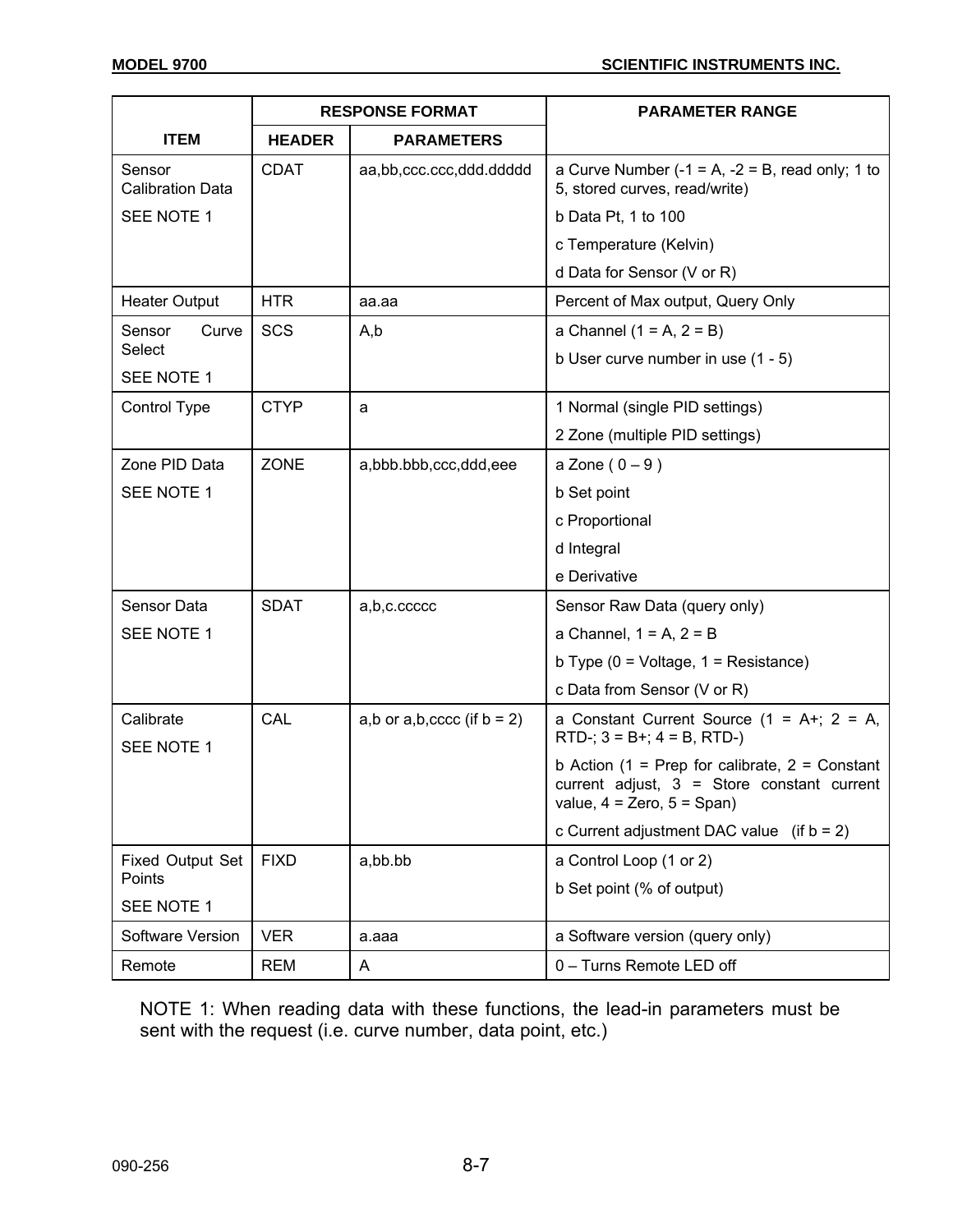# **9 CALIBRATION**

**NOTE: Before beginning this procedure, it should be noted that the accuracy of this calibration depends totally on the accuracy of the test equipment used. The controller is calibrated at the factory and no further calibration by the customer is normally required or recommended. If the calibration equipment does not meet the requirements given below, the calibration procedure should not be attempted.** 

Calibration of the 9700 consists of two parts, the current source calibration and the A/D converter calibration. It is possible to change each one without affecting the other. The current sources are fine-tuned using one DAC (Digital to Analog Converter) for each current source. Diode units have only one current source for each channel, while RTD units with A/C signal conditioning have 2 current sources per channel.

The A/D converters must be calibrated with 0 and 5 volts (some units are 0 to 7.5 V; thermocouple units are  $-15$  to  $+50$  mV), either with a decade box and high impedance voltmeter or with a source calibrator (or other accurate voltage source).

# **9.1 Equipment Necessary**

- 1 M $\Omega$  decade box (with 1  $\Omega$  resolution steps) for 10 µA units
- Digital voltmeter (DVM) with input impedance of 1 G $\Omega$  or higher
- Source Calibrator or other voltage source (Optional for diode/RTD units, Required for Thermocouple units)
- Sensor plug and cable for connecting to the decade box and/or voltage source

# **9.2 Preparation**

Turn on the 9700 and let it stabilize for at least 1 hour. The voltmeter and source calibrator (optional) should also be turned on and allowed to warm up.

It is very important to have a voltmeter with an input impedance of 1 G $\Omega$  or higher, otherwise the results obtained will be very inaccurate.

A sensor plug must be wired to connect to the decade box by following the diagram shown in the QUICK START section of the manual.

# **9.3 Procedure**

The calibration must be done using the front panel to step through the calibration sequence and not by using the GUI. The following instructions reference the front panel controls. The equipment to be used will vary depending on the type of sensor for which the channel is configured.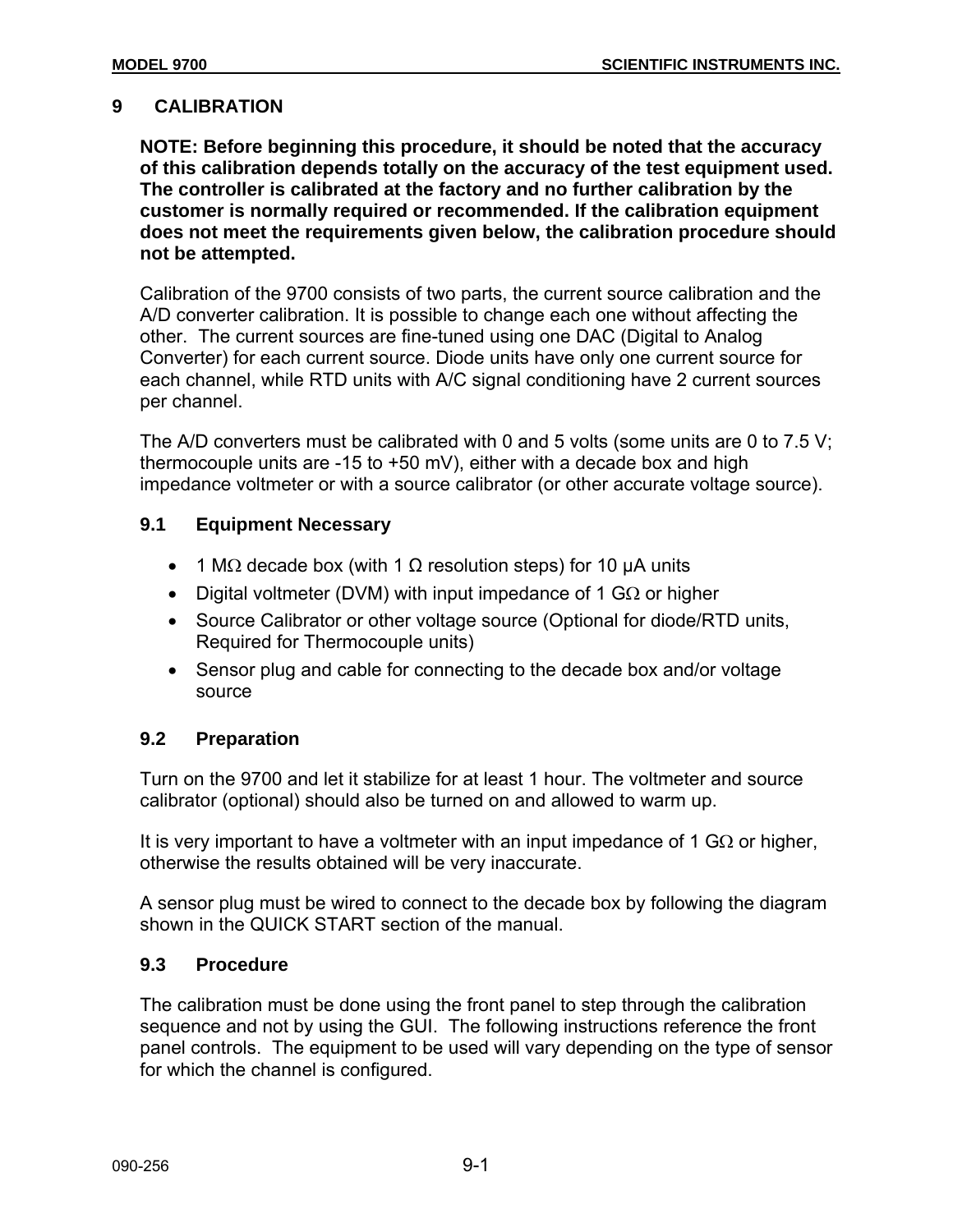# **9.3.1 Diode and RTD Models**

These instructions are for diode and RTD units with an input range of 0 to 5 volts and a current source of 10 µA. If the input range is 0 to 7.5 volts, then substitute 7.5 V wherever 5 V appears. On RTD units, normally 500 kΩ is the resistance value necessary to generate 5 V.

# **9.3.1.1 Current Source Calibration**

- 1. Connect the channel to be calibrated to the 1 M $\Omega$  decade box, set the decade box to 100 k $\Omega$  (or the value required to produce 1 V), and connect the DVM to the decade box.
- 2. Press and hold the '9' key for about 1 second. The "Current Source & A/D Calibration Function" prompt should appear.
- 3. Press enter 3 times, noting the cautions on each display.
- 4. At the prompt "Channel to Calibrate," choose the channel by pressing the rocker switch up or down and pressing enter.
- 5. After choosing the channel to calibrate, the display shows the current source calibration number. If the current source calibration is not to be changed, press enter to accept the current value and move to the next step. If the current source calibration is to be changed and the correct value is known (such as when restoring this number to the factory setting), enter the new number by using the numeric digits and pressing enter. If the exact value is not known, press the rocker switch up or down to increment or decrement the value shown on the display. The effect of the new number can be seen immediately on the DVM when the rocker switch is pressed up or down. Adjust the value until the DVM reads 1.00000 V. If the channel has been set up at the factory with an RTD card, pressing the '+/-' key will provide access to the negative current. Perform the same adjustment with the negative current. Press '+/-' again to return to the positive current, or press enter to save the displayed value and move to the next phase of the calibration.

# **9.3.1.2 A/D Converter Calibration**

- 6. The next prompt "Choose Calibration" provides a choice between several calibration options. The first option is "Adjust High Scale V." This is the upper voltage to which all voltage readings will be scaled. This is typically 5 or 7.5 V. It is not normally necessary to adjust this number, but it can be adjusted if the unit is calibrated with a different span voltage.
- 7. Pressing the rocker switch down shows the option of returning to the current source adjustment in case it is necessary to readjust the current source.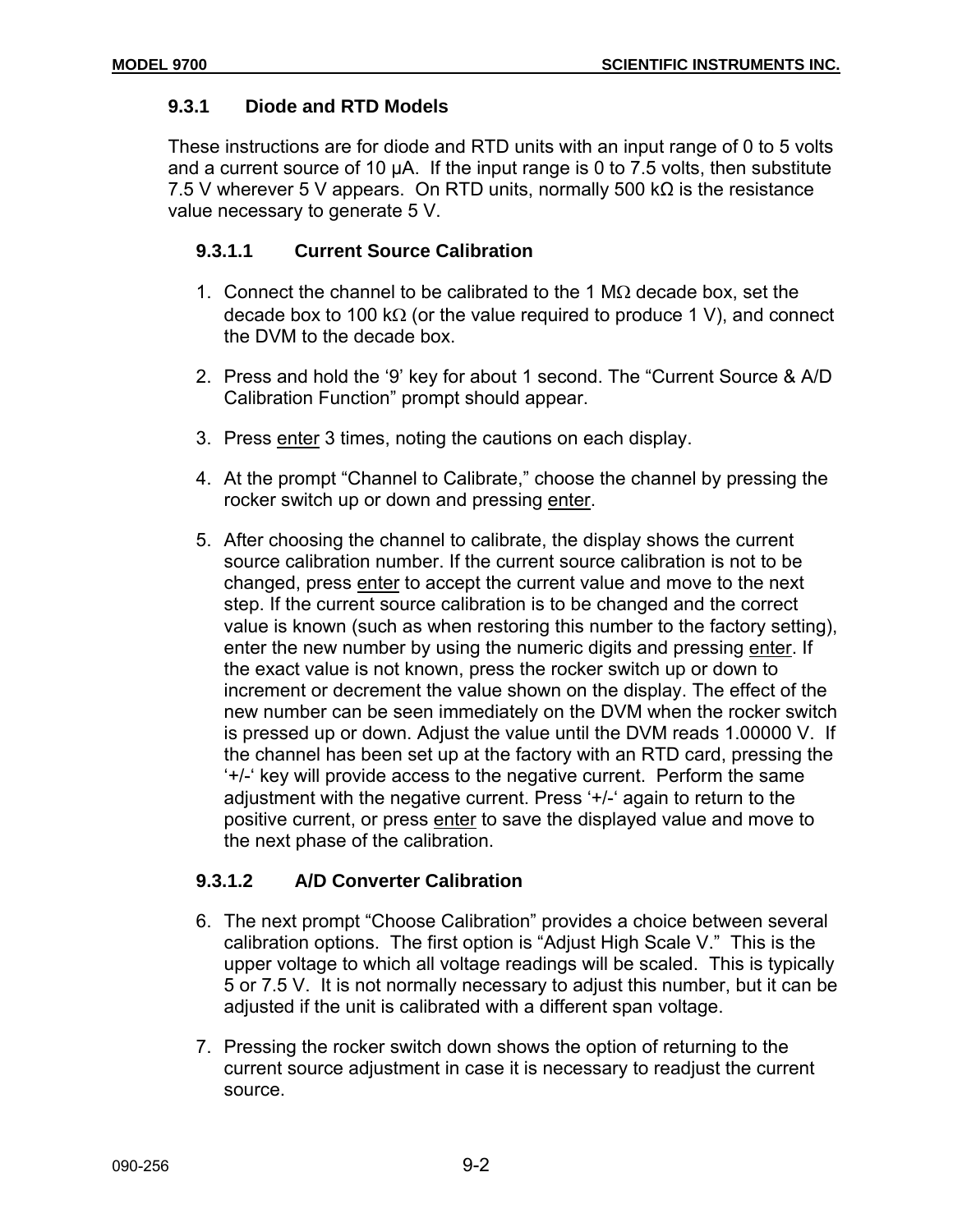- 8. Pressing the rocker switch up (or down repeatedly) shows the other options—the zero and span of the A/D converter. Choose one of these options or press escape at this point to exit the calibration function.
- 9. The option "Zero (A/D Converter)" allows calibration of the zero point of the A/D converter. Choosing this option displays the prompt for the "0V Cal". Set the decade box to 0  $\Omega$  or set the source calibrator to 0 V. Wait at least 30 seconds for the unit to stabilize and press enter to execute the calibration. When the calibration is complete, readings are shown using the new calibration value to show the results of the calibration along with the prompt "Another Calibration?" This is shown in order to evaluate the calibration and repeat it if necessary. To return to the "Choose Calibration" menu, simply press enter. To exit the calibration mode and not return to the menu, press the rocker switch up or down to display "Exit Calibration" and press enter.
- 10. After returning to the "Choose Calibration" menu, the zero calibration may be repeated (it may be necessary to repeat this calibration several times until the best result is obtained), or the next option can be chosen "Span (A/D Converter)."
- 11. Choosing "Span (A/D Converter)" provides access to calibrate the upper voltage limit of the A/D converter. The current voltage readings are shown and the prompt: "5V Cal" and "Enter to Calibrate." Note that in some cases, the hardware has been changed to allow input of 7.5 volts. In this case the full-scale voltage should be set to 7.5 volts (under the option "Adjust High Scale V") and the calibration should be done with 7.5 volts, not with 5 volts. Set the decade box to the setting that provides the high scale voltage (e.g. 500 k $\Omega$  -- adjust until 5.00000 V appears on the DVM) or set the source calibrator to that voltage and wait at least 30 seconds for the unit to stabilize. Press enter to execute the calibration. Again, the result of the calibration is shown with the option of returning to the "Choose Calibration" menu to perform another calibration. (It may be necessary to repeat this calibration several times until the best result is obtained.) To exit without returning to the menu, press the rocker switch up or down so that "Exit Calibration" is displayed and press enter. This completes the calibration for that channel. The procedure may be repeated to calibrate the other channel.

# **9.3.2 Thermocouple Models**

The input range of thermocouple units is -15 mV to +50 mV. A voltage source capable of generating very accurate low level signals must be used in order to perform this calibration properly.

- 1. Connect the channel to be calibrated to the voltage source.
- 2. Press and hold the '9' key for about 1 second. The "Current Source & A/D Calibration Function" prompt should appear.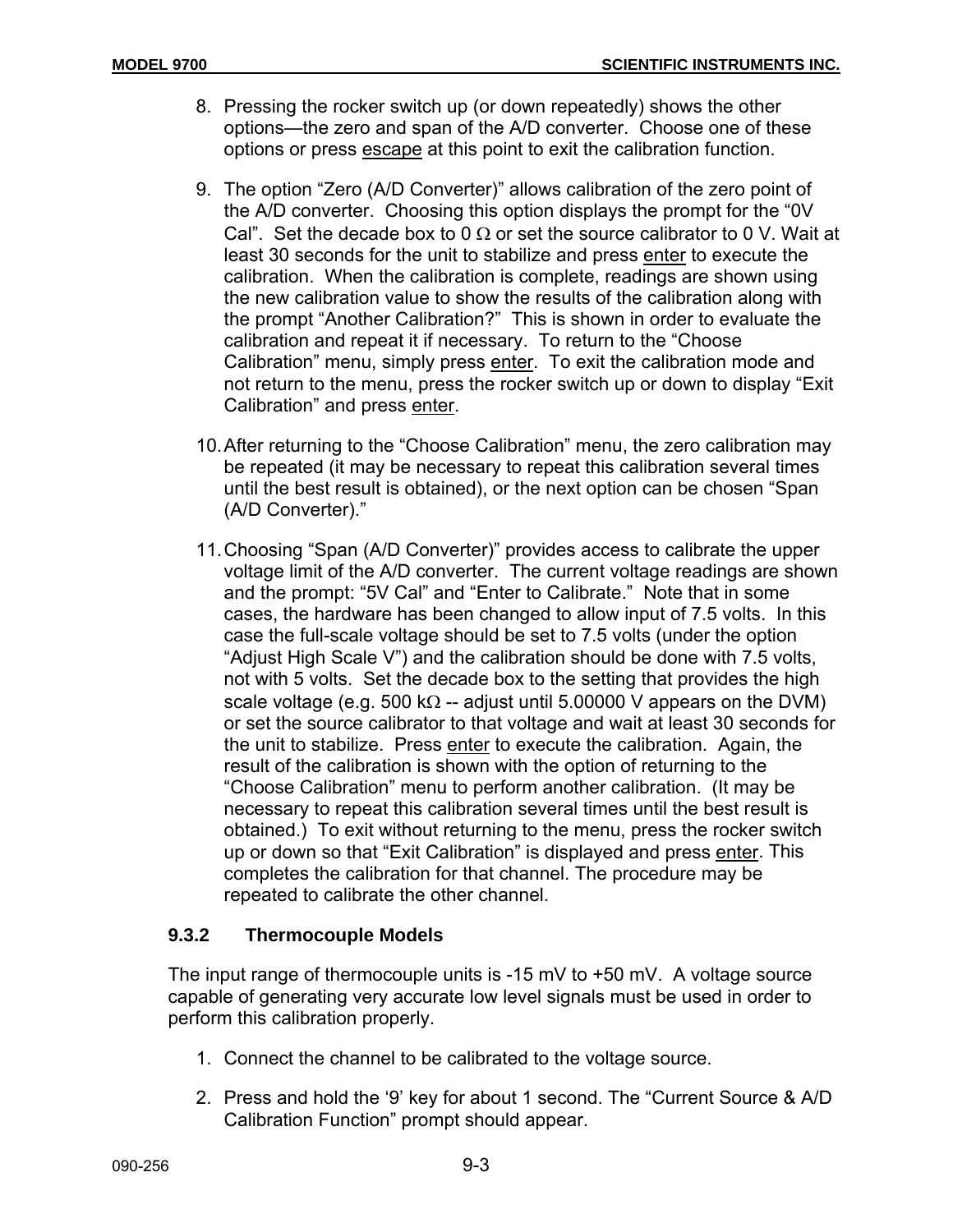- 3. Press enter 3 times, noting the cautions on each display.
- 4. At the prompt "Channel to Calibrate," choose the channel by pressing the rocker switch up or down and pressing enter.
- 5. The next prompt "Choose Calibration" provides a choice between several calibration options. To adjust the lower voltage limit choose the option "Adjust Low Scale V". This provides access to the lower voltage to which all voltage readings will be scaled (in mV). It is normally not necessary to change this value, but it may be adjusted if the lower limit voltage calibration is performed at another voltage.
- 6. Pressing the rocker switch up shows the next option, "Adjust High Scale V." This provides access to the upper voltage to which all voltage readings will be scaled. For thermocouple units, it is normally 50 mV. Again, this should be adjusted only if needed.
- 7. Press the rocker switch up or down repeatedly to scroll through the remaining options or press escape at this point to exit calibration.
- 8. The option "Zero (A/D Converter)" allows calibration of the zero point of the A/D converter. Choosing this option displays the prompt for the "Low Cal" followed by 'A' or 'B' for channel A or channel B. Set the voltage source calibrator to -15 mV, wait at least 30 seconds for the unit to stabilize, and press enter to execute the calibration. When the calibration is complete, readings are shown using the new calibration value to show the results of the calibration along with the prompt "Another Calibration?" This is shown in order to evaluate the calibration and repeat it if necessary. To return to the "Choose Calibration" menu, simply press enter. To exit the calibration mode and not return to the menu, press the rocker switch up or down to display "Exit Calibration" and press enter.
- 9. After returning to the "Choose Calibration" menu, the zero calibration may be repeated (it may be necessary to repeat several times to obtain the best results), or the next option can be chosen "Span (A/D Converter)."
- 10. Choosing "Span (A/D Converter)" provides access to calibrate the upper voltage limit of the A/D converter. The current voltage readings are shown and the prompt: "Span Cal" followed by 'A' or 'B' (for channel A or channel B) and "Enter to Calibrate." Set the voltage source to 50 mV and wait at least 30 seconds for the unit to stabilize. Press enter to execute the calibration. Again, the result of the calibration is shown with the option of returning to the "Choose Calibration" menu to perform another calibration. To return to perform another calibration, simply press enter. (It may be necessary to repeat this calibration several times to obtain the best results.) To exit without returning to the menu, press the rocker switch up or down so that "Exit Calibration" is displayed and press enter. This completes the calibration for that channel. The procedure may be repeated to calibrate the other channel.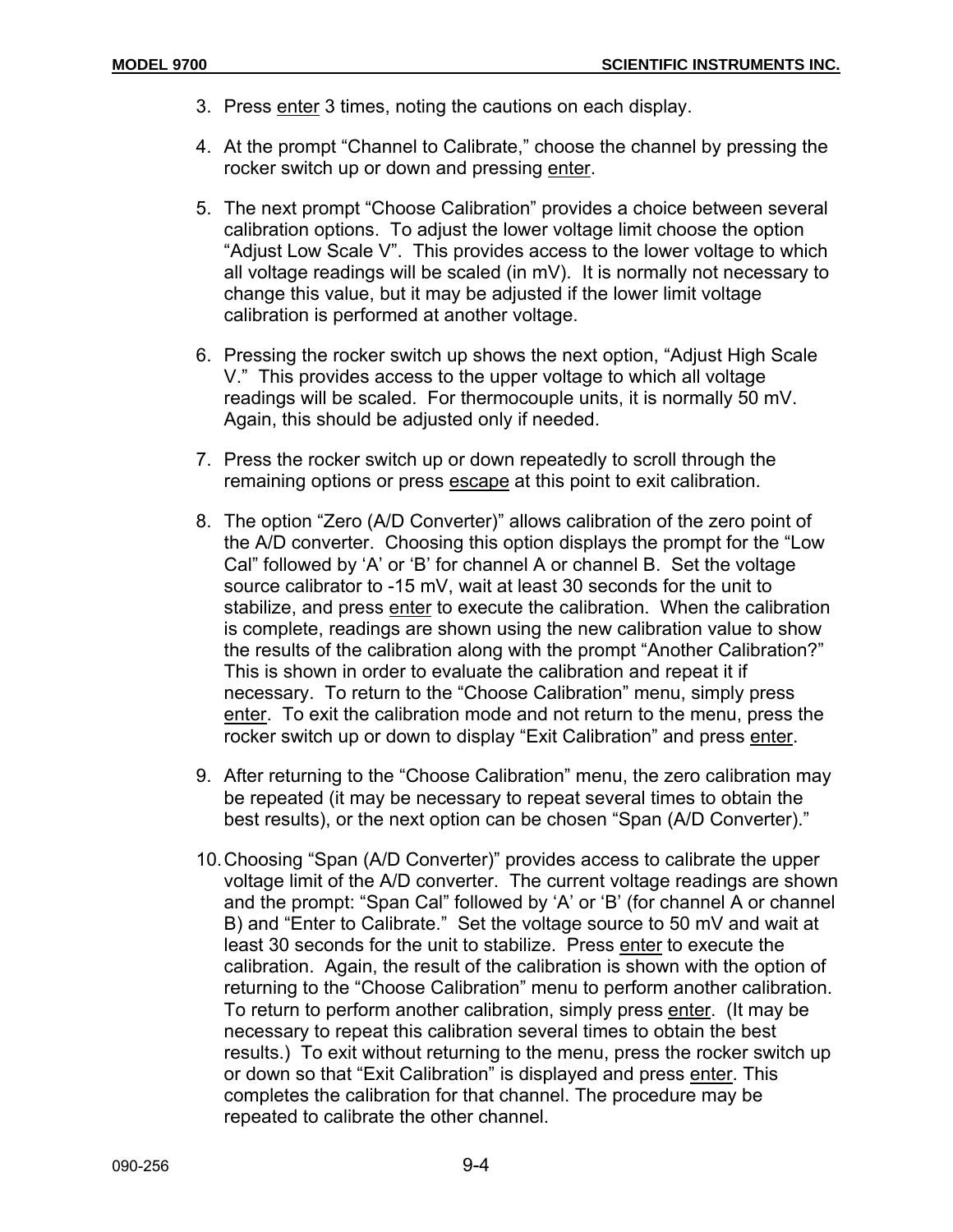#### **10 HARDWARE**

Normally, it should not be necessary for the user to gain access to the inside of the instrument. There are two exceptions to this, which are described in the sections below. If it becomes necessary to open the cover for these reasons, the user should be careful to follow good safety practices as follows:

- Power: Be sure that all power connections have been removed from the back panel. It is best to remove **all** connections to prevent contact with an active circuit or possible damage to the unit.
- Remove the six screws on the bottom of the instrument that hold the cover.
- Carefully lift the cover being sure that no components are caught or damaged.
- Perform the desired action as described below.
- Replace the cover and the screws.Care should be taken to reinstall the special washers used on the screws that hold the cover in place. Failure to use these washers could create a safety hazard by allowing the cover to become ungrounded to the chassis

**NOTE:** The screws are self tapping screws and can easily become crossthreaded when reassembling. For best results, place the screw in the hole and turn counter clockwise while applying slight pressure. When the screw drops into position, turn clockwise to tighten.

• Reconnect the connections to the back panel.

#### **10.1 Replacing the Heater Fuse**

A fuse is provided in the heater circuit on the main circuit board as a backup to the normal heater protection circuit. It is highly unlikely that this fuse will ever blow. In the event that it does, a likely indication would be that the heater alarm light will flash indicating that the heater circuit is open even when a proper heater is connected and the unit has been powered off and back on to reset the normal heater protection. Before replacing it, the cause of failure should be determined, if possible. The fuse should be replaced with a fuse of similar rating.

Fuse Rating: 2 A, 250 V, 5x20 mm

#### **10.2 Using an External Power Booster**

The controller has been provided with an auxiliary voltage output for the main control loop. The purpose of this output is to provide an easy way to drive an external power booster in the event that 50 watts is not sufficient. If this option is used, it is likely that the normal heater output will not be connected and it should be disabled. It is still necessary to connect a short or a load resistor across the heater output. This will maintain the proper potentials and prevent a heater alarm from occurring.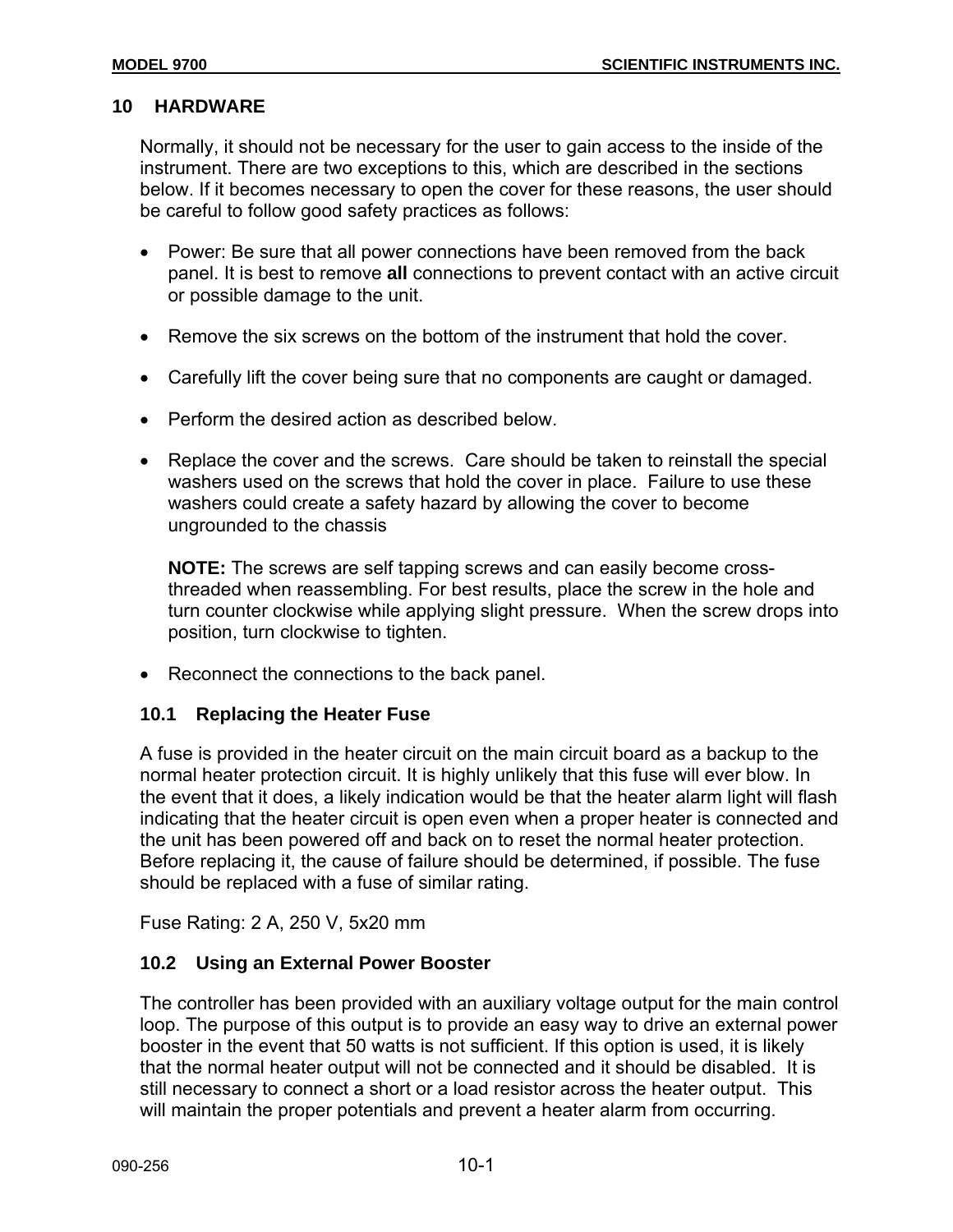# **NOTE: A short should only be placed on the heater output if it has been disabled!**

Provision has been made to disable the normal heater output. A jumper on the main PC board labeled JMP5 is normally connected from pin 1 to pin 2. Moving this jumper to connect pins 2 and 3 will disable the heater circuit. If the controller is going to be operated with an external power booster, it is recommended that the position of this jumper be changed. The jumper is located between the two large heat sinks.